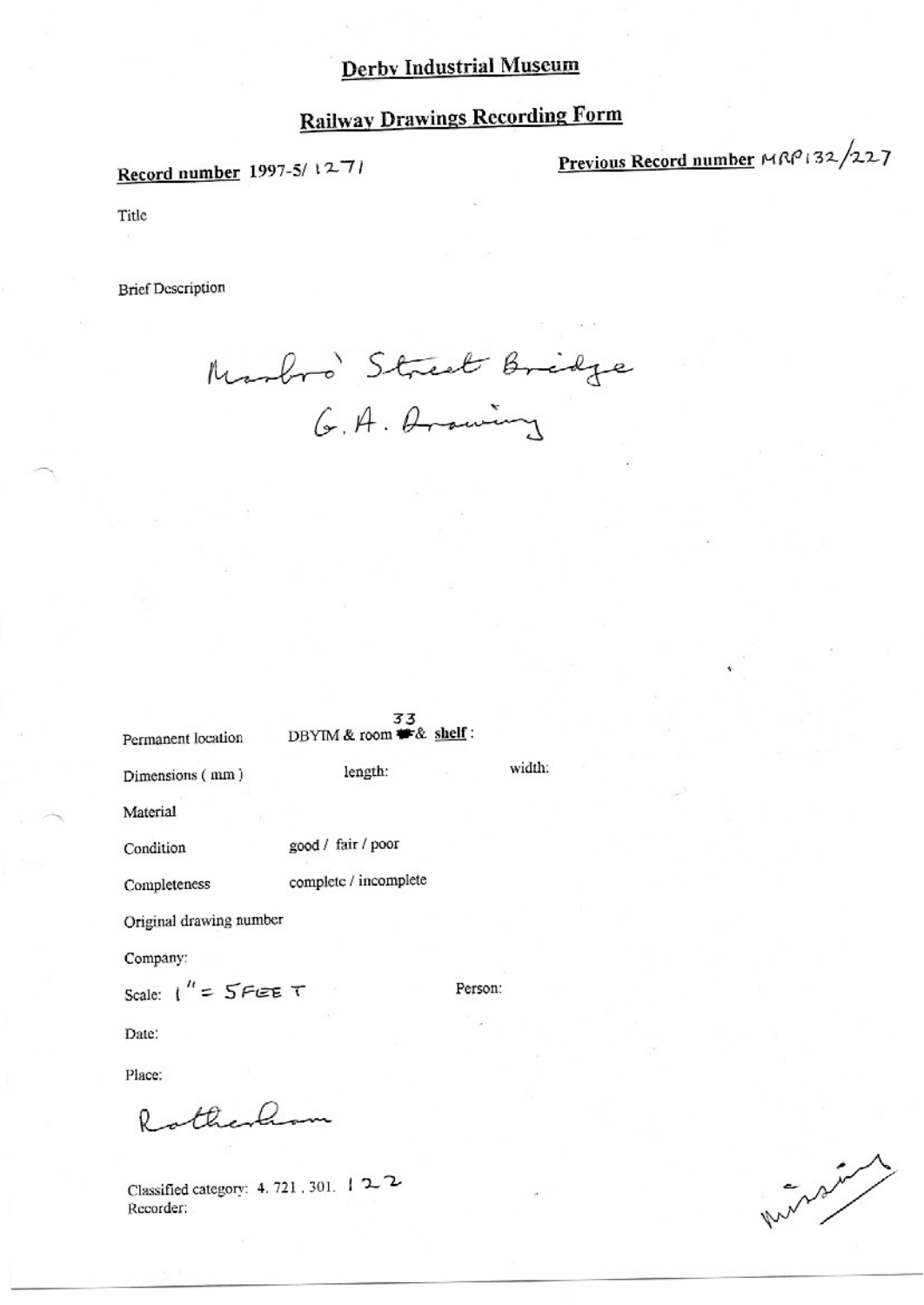# **Railway Drawings Recording Form**

Record number 1997-5/1272

Previous Record number  $MRP132/277$ 

Title

**Brief Description** 

Bridge for road from Rotherhom<br>10 Pontefrant

| Permanent location                      | 33<br>DBYIM & room # & shelf: |         |  |
|-----------------------------------------|-------------------------------|---------|--|
| Dimensions (mm)                         | length:                       | width:  |  |
| Material                                |                               |         |  |
| Condition                               | good / fair / poor            |         |  |
| Completeness                            | complete / incomplete         |         |  |
| Original drawing number 17, Contract D' |                               |         |  |
| Company:                                |                               |         |  |
| Scale: $1'' = 5FEET$                    |                               | Person: |  |
| Date:                                   |                               |         |  |
|                                         |                               |         |  |

Place:

 $\sqrt{2}$ 

Classified category: 4, 721, 301, 122 Recorder:

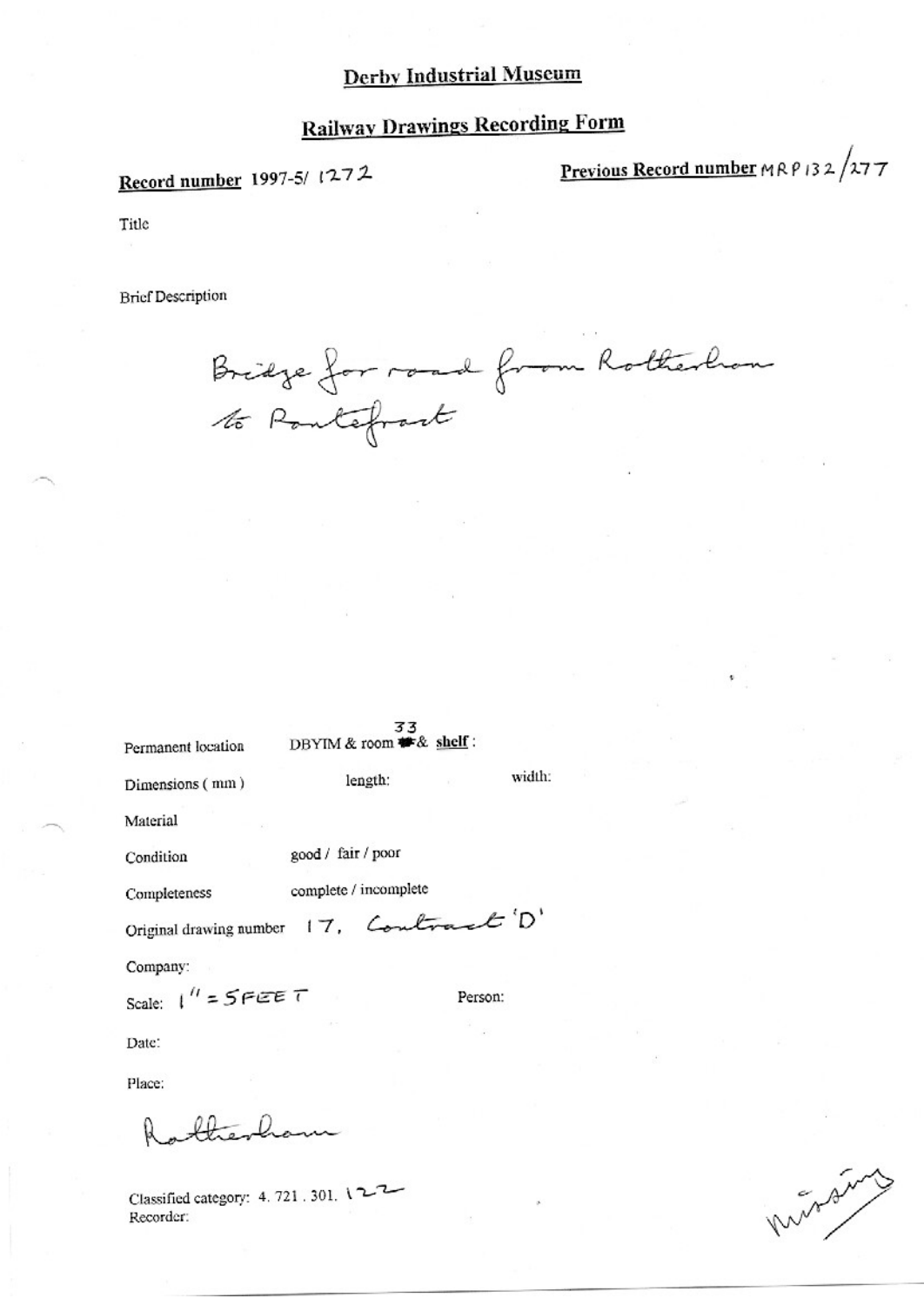# **Railway Drawings Recording Form**

# Record number 1997-5/297,

Previous Record number  $HRP/3$  2/332

Title



| Permanent location                                                       | DBYIM & room 49 & shelf: $70$ |                            |  |
|--------------------------------------------------------------------------|-------------------------------|----------------------------|--|
| Dimensions (mm)                                                          |                               | length: $620$ width: $350$ |  |
| Material                                                                 | fafer on falmic               |                            |  |
| Condition                                                                | good / fair+poor              |                            |  |
| Completeness                                                             | complete / incompleto         |                            |  |
| Original drawing number $3823 - 400$                                     |                               |                            |  |
| Company: MR                                                              |                               |                            |  |
| Scale: $\binom{12}{5}$ $\binom{24}{4}$                                   |                               | Person:                    |  |
| 1878<br>Date:                                                            |                               |                            |  |
| Place:<br>$\mathbb{M}$ , $\mathbb{Q}_{\alpha}$ -                         |                               |                            |  |
| Classified category: 4, 721, 301, 12-2.<br>Recorder:<br>$442 (6 - 1.98)$ |                               |                            |  |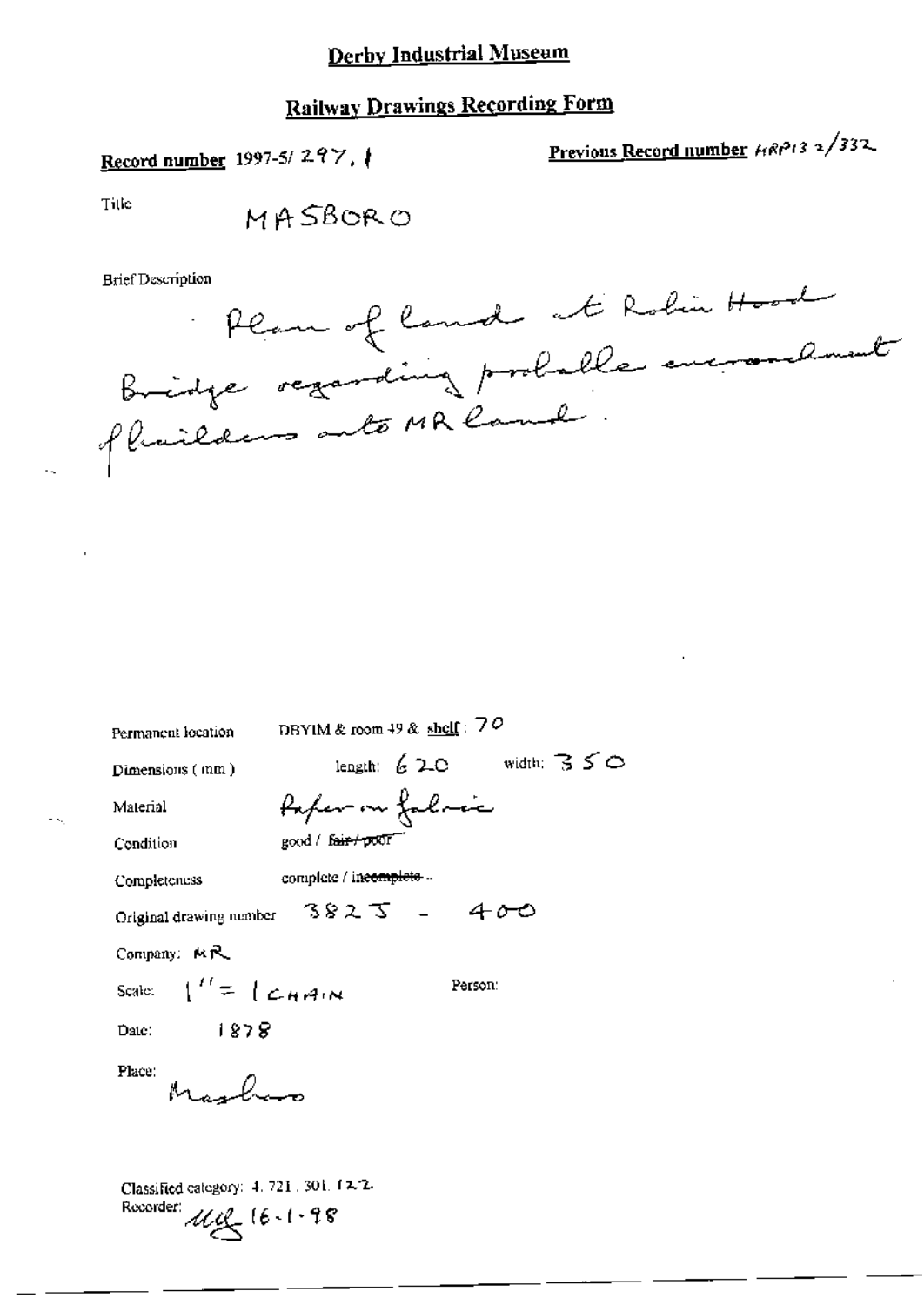Record number 1997-5/297.2 - 297.6 Previous Record number MRP 132/332.

Title

Correspondence regarding boundary **Brief Description** encronclinent at Robinttond Bridge, Marbori 1997-5/297.2 Att Memo from Wilkinson, Inspectively to Mr Paylon, Engenieurs Office, Northin Division to AA Longley, Estates Office 1997-5/297.4 Manno from P.S. Ha Callum, Land Agent,<br>1997-5/297.4 Manno from P.S. Ha Callum, Land Agent,<br>1997-5/297.5 Manno from W. Willminson to New Anyton<br>1997-5/297.5 Manno from W. Willminson to New Anyton<br>1997-5/297.6 width: length: Dimensions (nm) Paper Material geed/ fair/poem Condition complete / incomplete Completeness Original drawing number Company:  $M$   $R$ Person: Scale: 2 Date: Place: Marlon Classified category: 4, 721, 301, 12-2-

Recorder: Uttly 16-1-98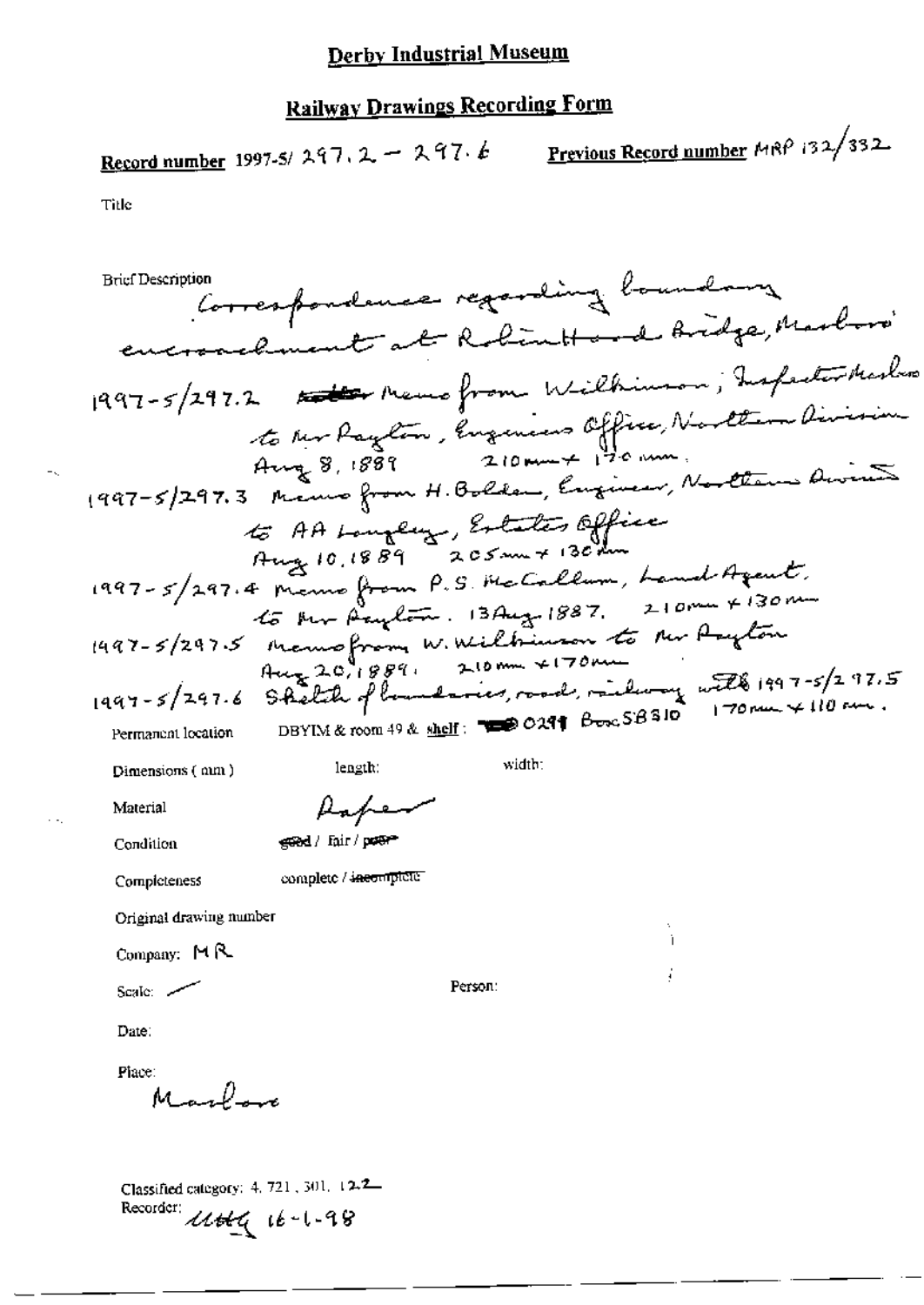# **Railway Drawings Recording Form**

 $\bullet$ 

**Brief Description** 

\n**James Theorem 76.24 per** \n 
$$
\mu
$$
 = 76.24 per

\n\n 5.6.24 per

\n\n 5.6.24 per

\n\n 6.24 per

\n\n 7.6.24 per

\n\n 8.6 2.44 per

\n\n 1.6 2.44 per

\n\n 1.6 2.44 per

\n\n 1.6 2.44 per

\n\n 1.6 2.44 per

\n\n 1.6 2.44 per

\n\n 1.6 2.44 per

\n\n 1.6 2.44 per

\n\n 1.6 2.44 per

\n\n 1.6 2.44 per

\n\n 1.6 2.44 per

\n\n 1.6 2.44 per

\n\n 1.6 2.44 per

\n\n 1.6 2.44 per

\n\n 1.6 2.44 per

\n\n 1.6 2.44 per

\n\n 1.6 2.44 per

\n\n 1.6 2.44 per

\n\n 1.6 2.44 per

\n\n 1.6 2.44 per

\n\n 1.6 2.44 per

\n\n 1.6 2.44 per

\n\n 1.6 2.44 per

\n\n 1.6 2.44 per

\n\n 1.6 2.44 per

\n\n 1.6 2.44 per

\n\n 1.6 2.44 per

\n\n 1.6 2.44 per

\n\n 1.6 2.44 per

\n\n 1.6 2.44 per

\n\n 1.6 2.44 per

\n\n 1.6 2.44 per

\n\n 1.6 2.44 per

\n\n 1.6 2.44 per

\n\n 1.6 2.44 per

\n\n 1.6 2.44 per

\n\n 1.6 2.4

DBYIM & room 49 & shelf:  $77$ Permanent location length:  $450$  width:  $365$ Dimensions (mm) ing fobric Material mo-c good / fair / poor Condition complete / incomplete Completeness  $, 343$ Original drawing number Company: MA Scale:  $\int_1^R = \int$  FORT Person:

Date:

Place:

Marlon

Classified category:  $4, 721, 301$ , and  $122$  $\mu q - 4/3/1998$ Recorder: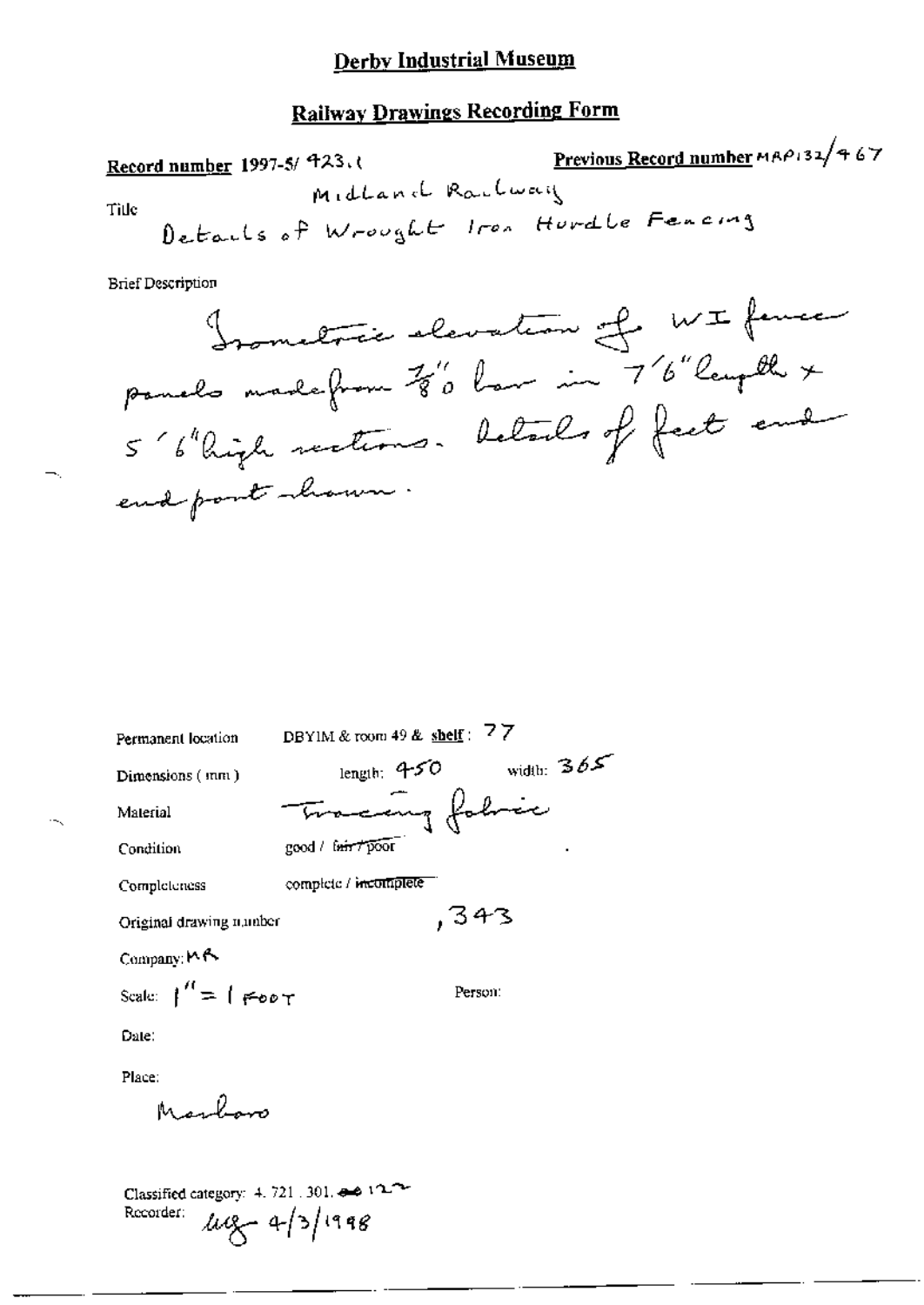# **Railway Drawings Recording Form**

Record number 1997-5/ 423.2 - .5<br>Midland Rantway Title Details of wrought from Hurdle Fencing

| Permanent location                                                          |                        | DBYIM & room 49 & shelf: $7\,7$ |                            |
|-----------------------------------------------------------------------------|------------------------|---------------------------------|----------------------------|
| Dimensions (mm)                                                             |                        |                                 | length: $425$ width: $305$ |
| Material                                                                    | عهيها                  |                                 |                            |
| Condition                                                                   | good / fair / poor-    |                                 |                            |
| Completeness                                                                | complete / incomplete= |                                 |                            |
| Original drawing number                                                     |                        |                                 |                            |
| Company: MR                                                                 |                        |                                 |                            |
| Scale: $1^{11} = 1$ Foo T                                                   |                        | Person:                         |                            |
| Date:                                                                       |                        |                                 |                            |
| Place:                                                                      |                        |                                 |                            |
| Marcons                                                                     |                        |                                 |                            |
|                                                                             |                        |                                 |                            |
| Classified category: $4.721$ , $301$ , $\rightarrow$ $1 - 1 -$<br>Recorder: | $-41448$               |                                 |                            |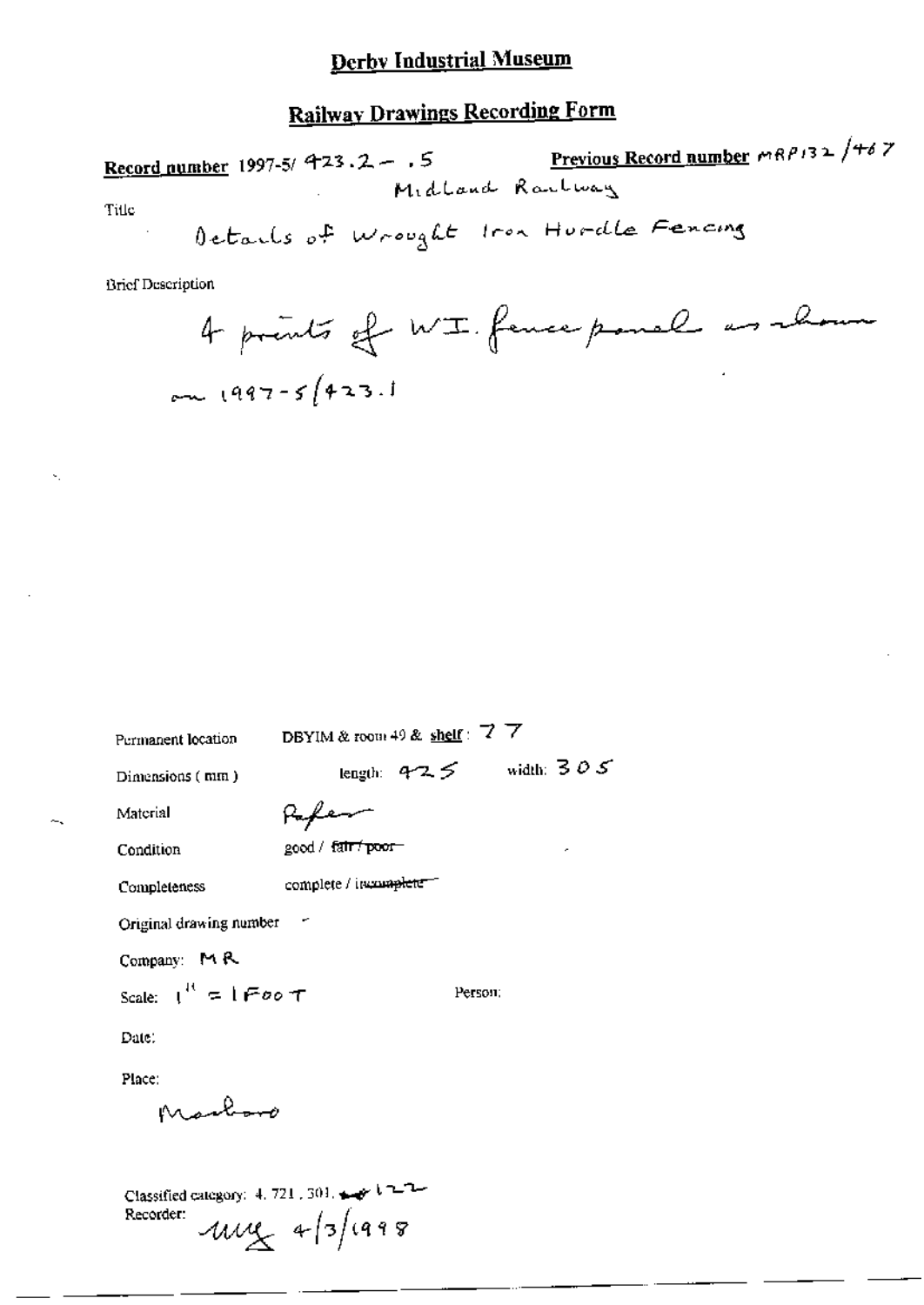## **Railway Drawings Recording Form**

# Record number 1997-5/423.6

Previous Record number MRP132 /467

Title

**Brief Description** 



Permanent location

DBYIM & room 49 & shelf:  $77$ 

Dimensions (mm)

length:  $335$  width:  $20$ 

Person:

Material Condition

|  | eard / <del>fair / D</del> OOF |
|--|--------------------------------|

Paper

complete / incomplete

Completeness

Original drawing mumber

Company: MA

Scale:  $1'' = 20$  FEE T

Date:

Place:

Marlan'

Classified category: 4-721 .301.12.2 Recorder:  $\mu$  and  $4/3/1998$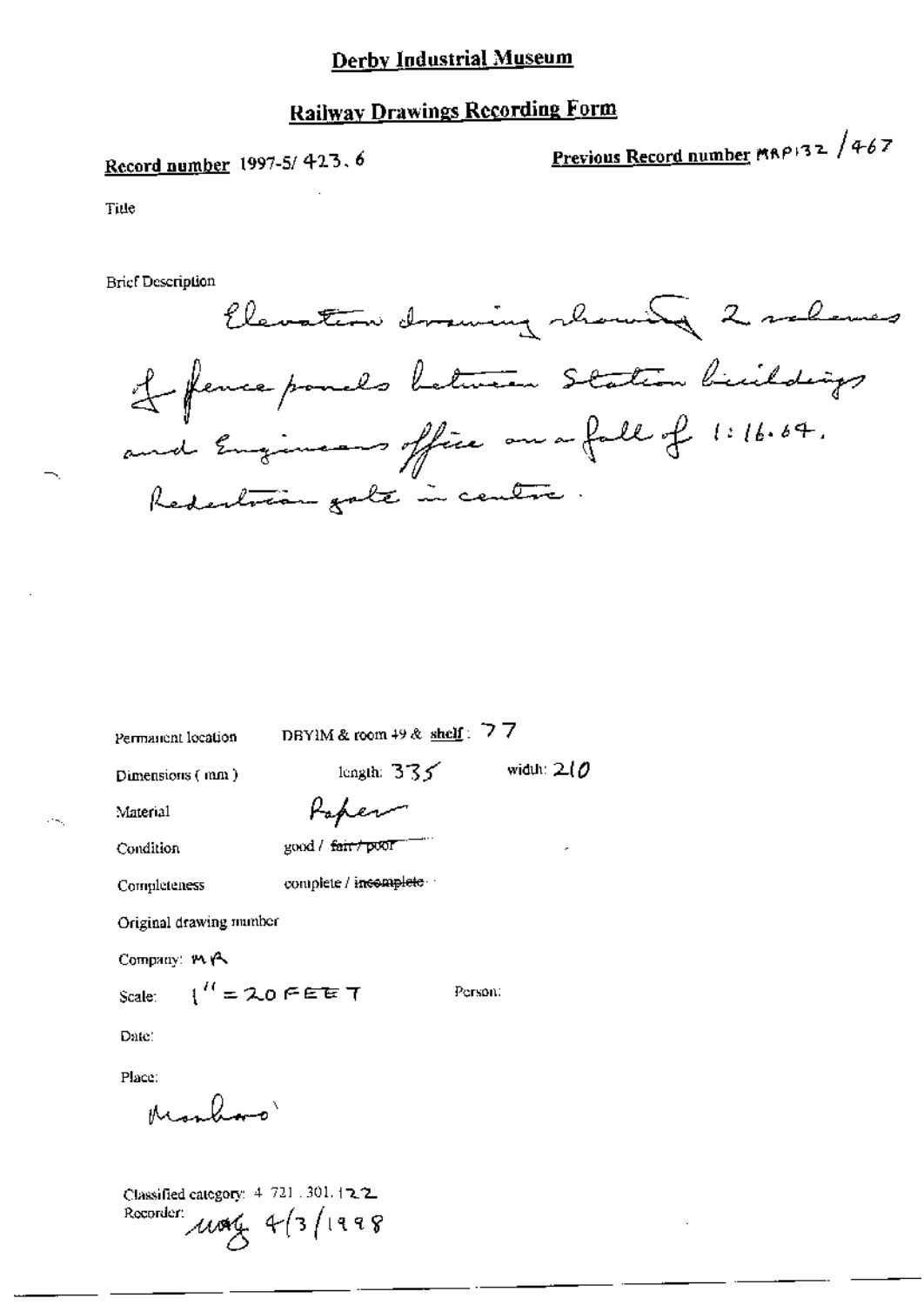# **Railway Drawings Recording Form**

**Record number** 1997-5/ 
$$
423.7 - 6
$$

Previous Record number 
$$
nR\ell/32/46
$$
 7

 $\theta$  a

Title

**Brief Description** 

Permanent location

DBYIM & room 49 & shelf:  $77$ 

Dimensions (mm)

length:  $335$  width:  $210$ 

Person:

Δ

Material

Pafer good / fnir / poor-

Condition

Completeness

complete / incomplete

Original drawing namber

Company: mR

Scale:  $1^{4}$  = 20 FEET

Date:

Place:

Narboro

Classified category: 4, 721, 301, 12-2-Recorder:  $\mu_{\mathcal{A}}$  4/3/88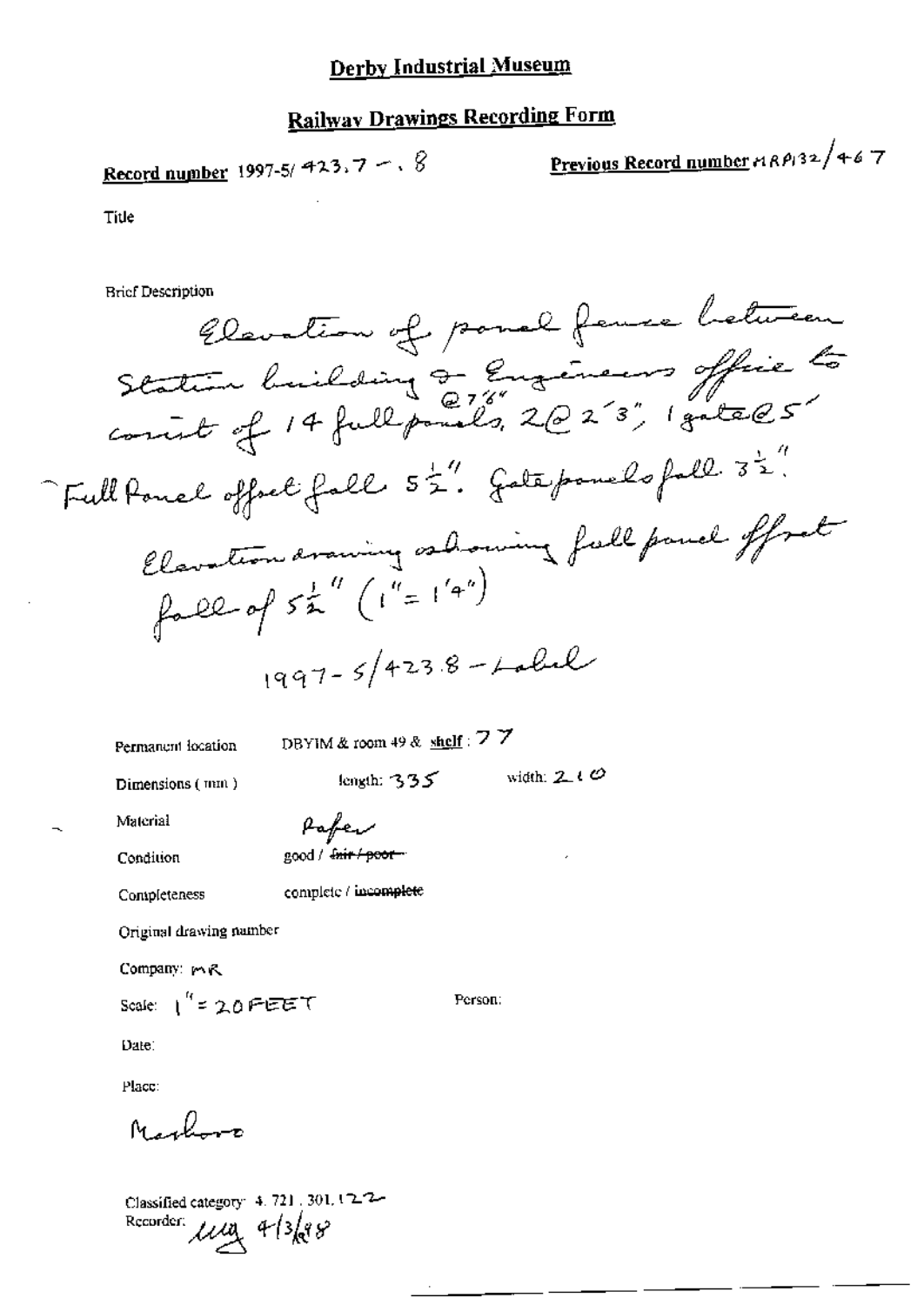# **Railway Drawings Recording Form**

Record number 1997-5/ $5'/$ 

Previous Record number MRP 132 / 57

Title

MASBROUGH STATION

**Brief Description** 

Plan showing proposed route of railway from derly to Leads passing through Marbrough with triangle to Shaffield.

| Permanent location       | DBYIM&room 49& shelf: × ム |              |
|--------------------------|---------------------------|--------------|
| Dimensions (mm)          | length: 680               | width: $425$ |
| Material                 | Francing poper on paper   |              |
| Condition                |                           |              |
| Completeness             | complete / incomplete     |              |
| Original drawing number  | ,692                      |              |
| Company: $M \wedge$      |                           |              |
| Scale: $1'' = 4$ CHM INS |                           | Person:      |
| Date:                    |                           |              |
| Place:                   |                           |              |
| Masbrough                |                           |              |
|                          |                           |              |

Classified category:  $4.721$  ,  $301$ .  $(22)$ Recorder:  $1144 - 5/6/1998$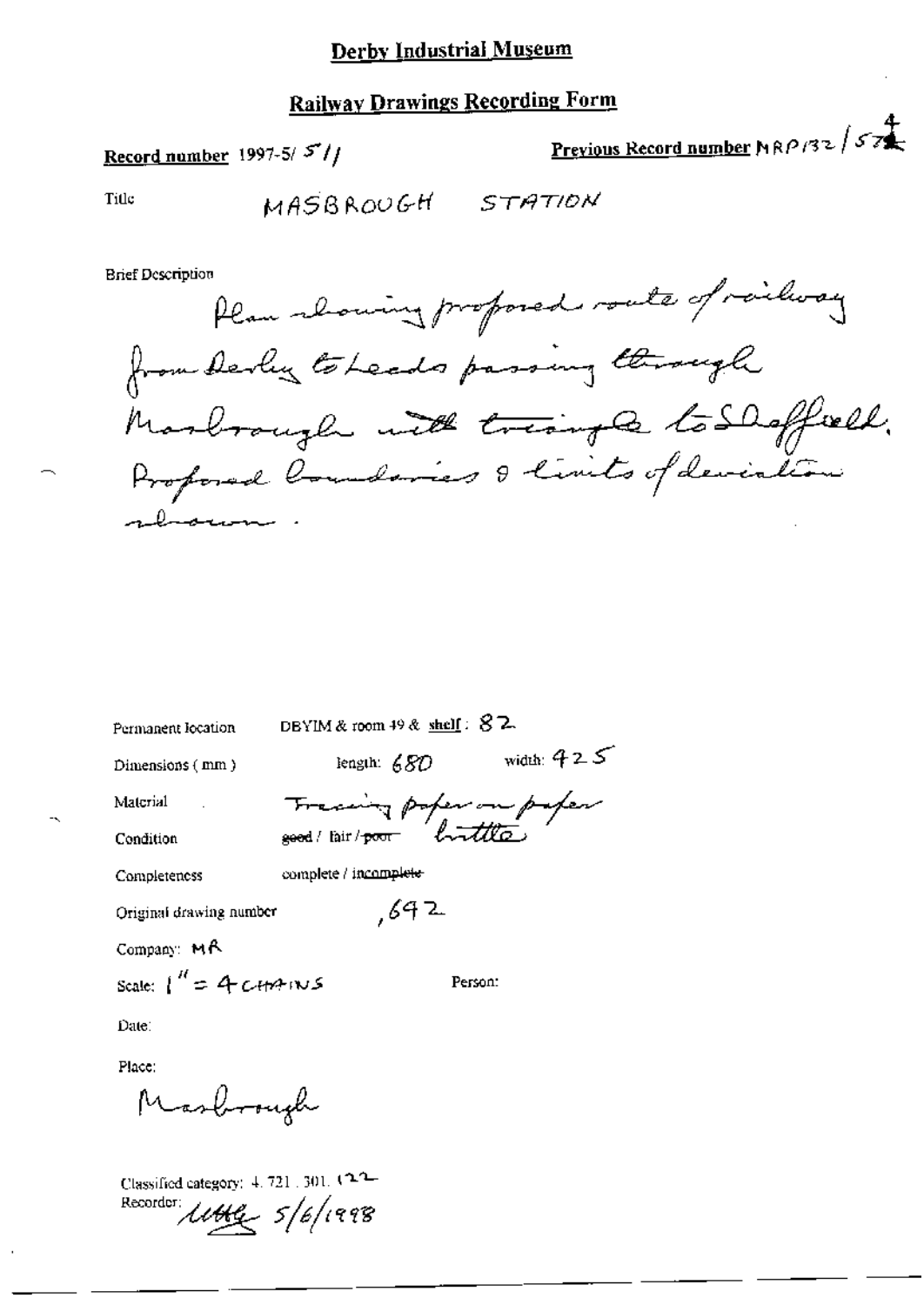## **Railway Drawings Recording Form**

Record number 1997-5/  $585.1$   $\left(\frac{2}{1100}$   $\cos \theta$  i= 5) Previous Record number  $\mu$  RPI32/660 MASBOROUGH Title

**Brief Description** 

DBYIM & room  $49$  & shelf:  $86$ Permanent location length:  $1340$  width:  $7/0$ Dimensions (mm) Paper on folio Material good / fair-+poor-Condition complete / incomplete " Completeness  $, 8.9$ Original drawing number Company: MR Scale:  $1'' = 41.66$  FEET Person: Date: 22.4, 1901 Place: Marborough

Classified category: 4.721.301.  $\overline{222}$   $\overline{323}$   $\overline{22}$   $\overline{2}$   $\overline{2}$   $\overline{2}$   $\overline{2}$   $\overline{2}$ Recorder:  $\mu_{\alpha}$   $\propto$   $s$  /1998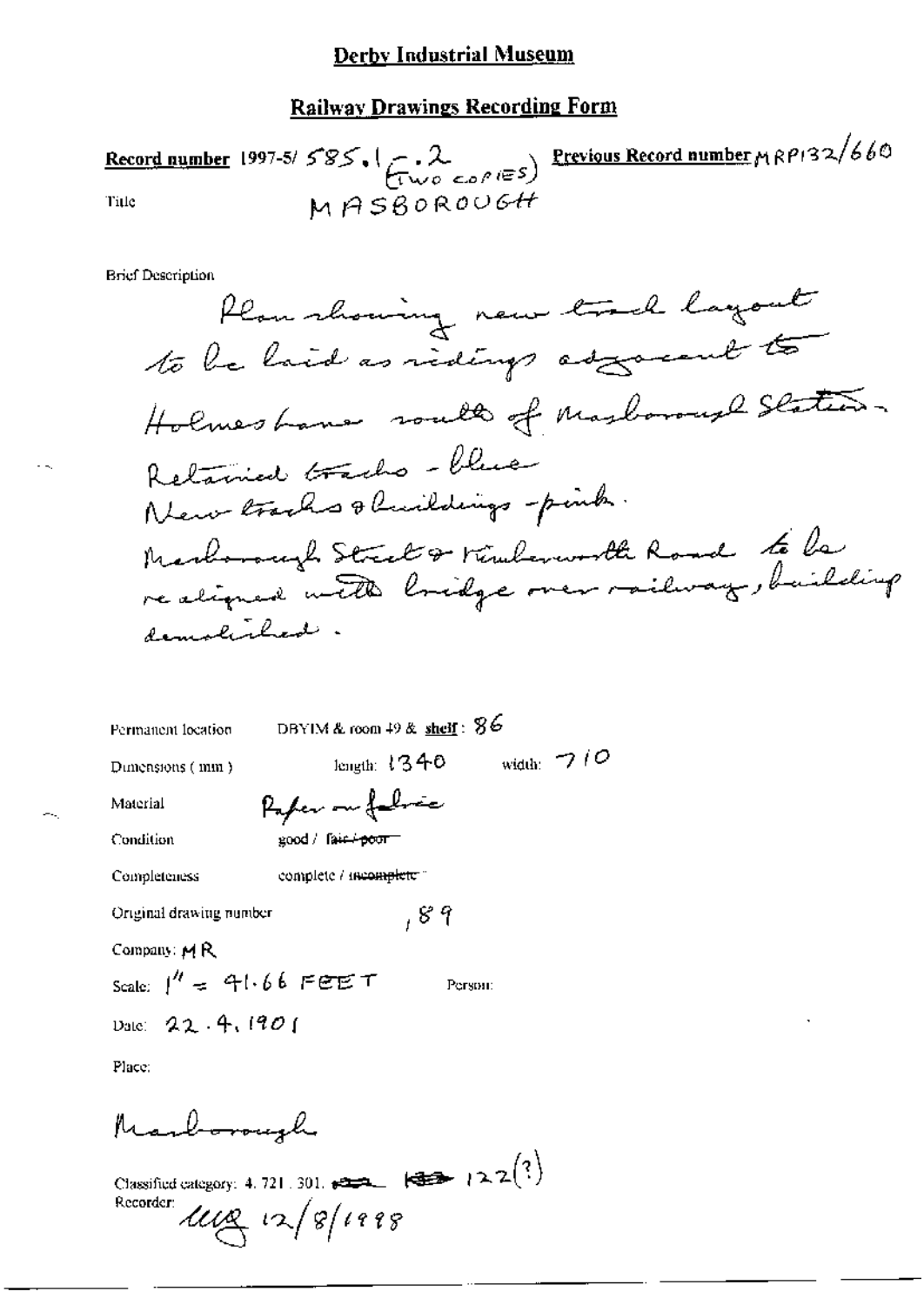# Railway Drawings Recording Form

Previous Record number MRP 132/173 Record number 1997-5/166.1 MASBORO Title Land required from Rev C. Fullerton **Brief Description** Plan of inisting tracks (Devly-Leads) with land marbach from 38 FMP to 39 & MP on West ride for purchase from Rev C. Fielleston. West Reding of Forth<br>Parcial of Rotherlam<br>Formalite of Brimsworth DBYIM & room 49 & shelf :  $62$ Permanent location width:  $835$ length:  $1700$ Dimensions (mm) Poper on followic Material good / fair + poor-Condition complete / incomplete-Completeness Original drawing number  $+3$  /VHI . 88 Company: MR Person:  $\mathcal{F} \mathcal{W} \mathcal{T}$ Scale:  $\int_0^{ij} f(t) dt d\theta$ 

Date: April 1882

Place:

Machoo

Classified category: 4, 721, 301, (2, 2, Recorder:  $\mu_{\mathcal{A}}$  25.9.97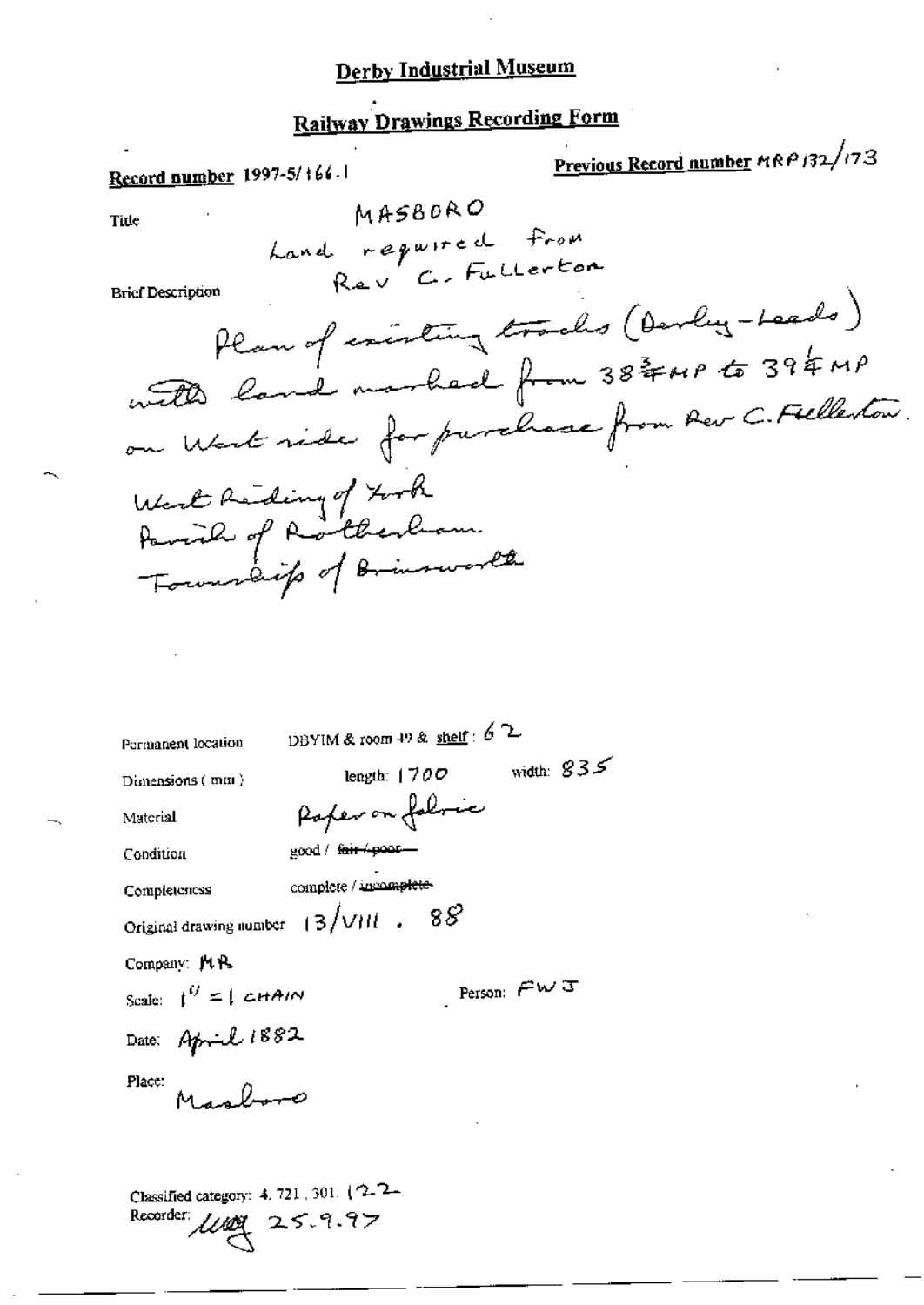# **Railway Drawings Recording Form**

# Record number 1997-5/166.2

Title

**Previous Record number**
$$
\mu
$$
<sub>0</sub> (32/173

 $\mathcal{L}$ 

**Brief Description** 

Permanent location

DBYIM & room 49 & shelf :  $6$  2

 $\mathop{\rm Dimensions}$  (  $\mathop{\rm min}$  )

Condition

Material

good / fair / poor

complete / incomplete-Completeness

 $(3/\sqrt{11})$ Original drawing number

 $I'' = 3$ cnams

Company: MR

Scale:

Person:

1882 Date:

alvoro Place:

Classified category: 4, 721, 301, 122 Recorder: Lutter 25.9.97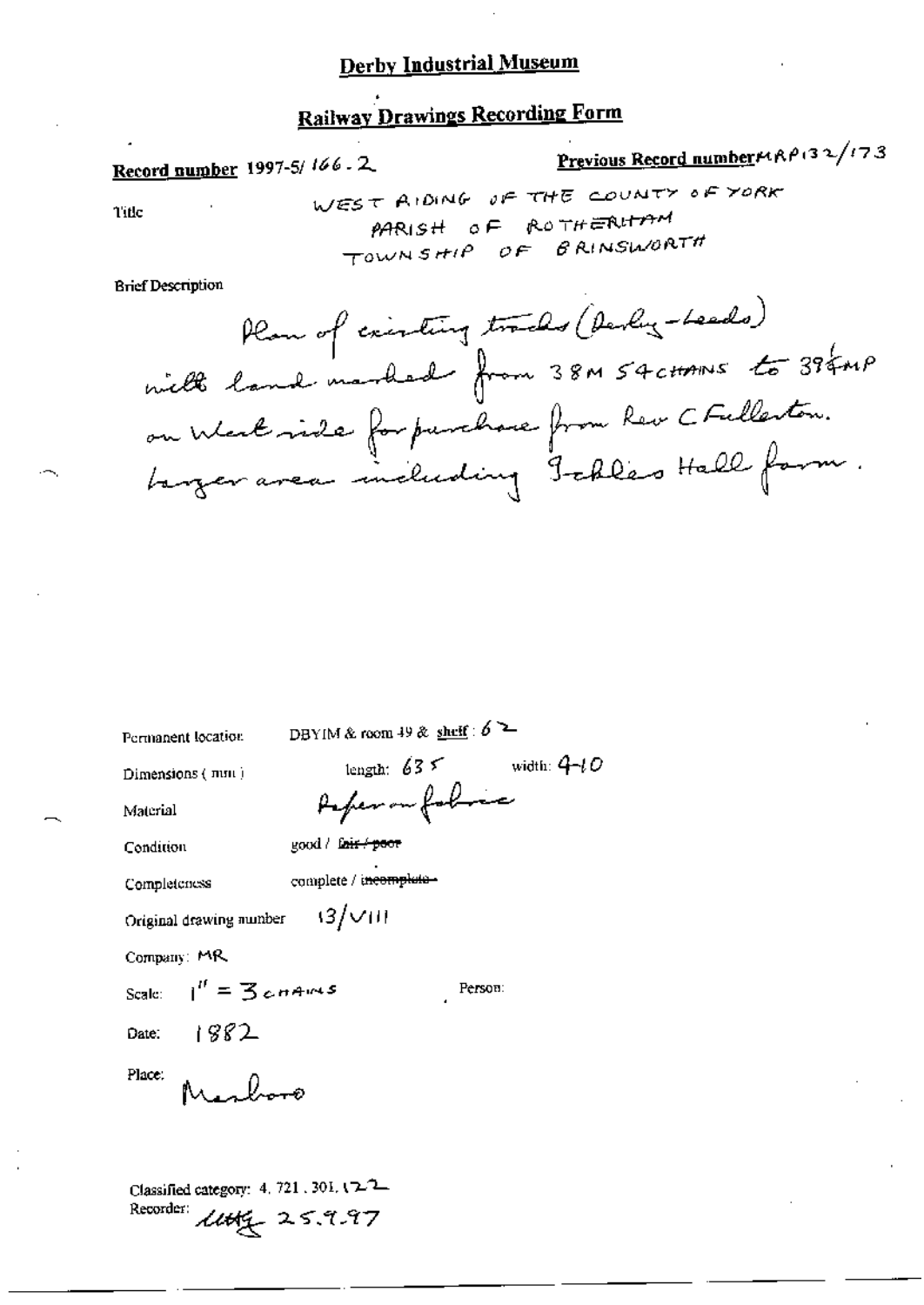# **Railway Drawings Recording Form**

Record number 1997-5/157.1

Previous Record number MRP132/164-

Title

MASBORO

**Brief Description** 

Plan showing proposed alteration to parement and fence / 20 route between station building and Engineers office with unspecified building redocated:

Permanent location

DBYIM & room 49 & shelf:  $62$ 

Dimensions  $(mm)$ 

length:  $680$  width:  $315$ 

Material Condition

Completeness

good / <del>fair /</del> poor

complete / incomplete

Paper

263 Original drawing number

Company: MR

Scale:  $1''$  = 20FEET

Person:

Date:

Place:

Marboro status

Classified category: 4, 721, 301, 122 Recorder: 11th 22-9-97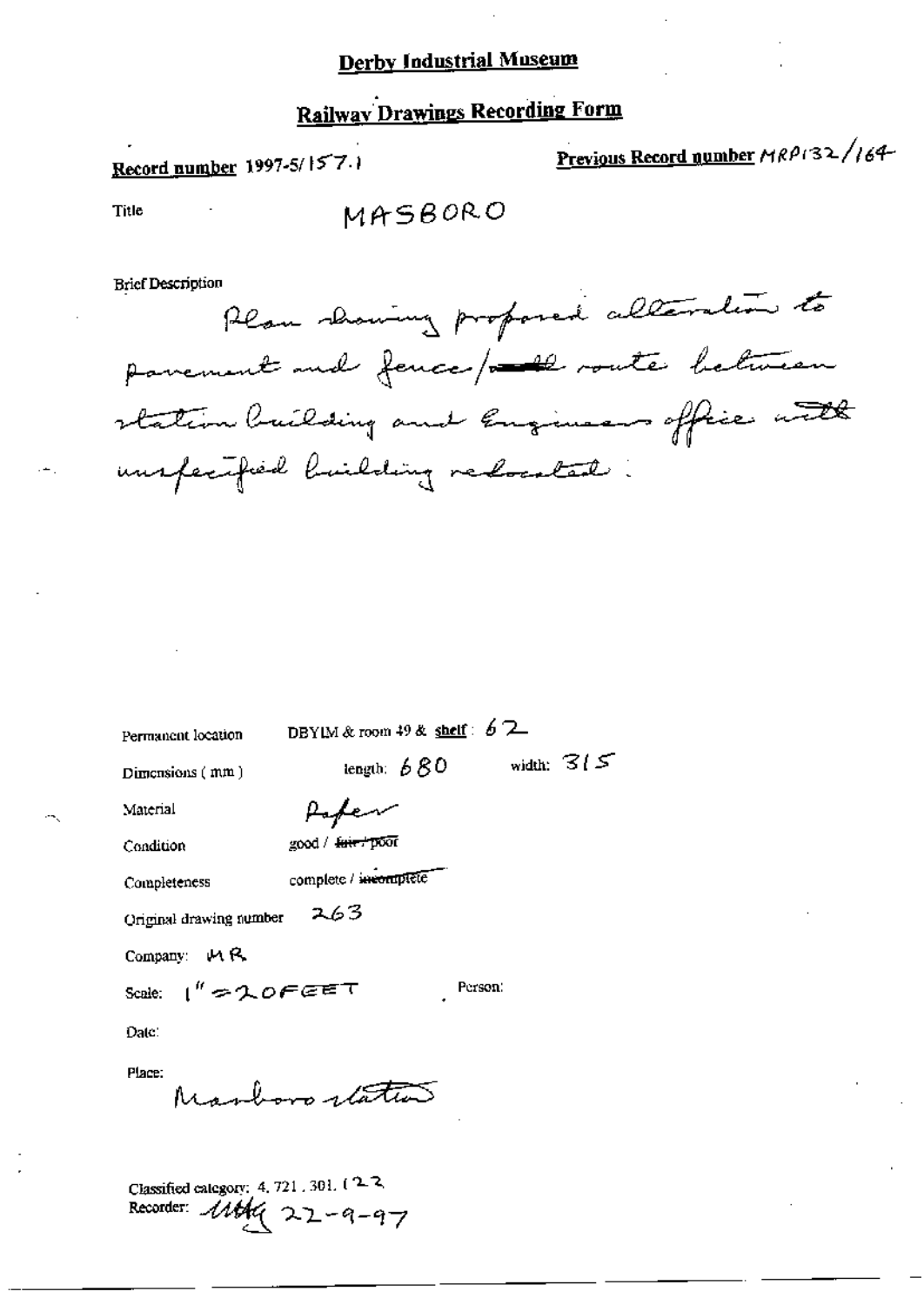## **Railway Drawings Recording Form**

Record gumber 1997-5/157.7-

Previous Record number  $R$   $R$   $\beta$  (32/164-

Title

M R MASBORO

**Brief Description** 

Plan showing two alternative meters of new parement and fence for the one helicen station bailding and laques office. anotated: Leave building is present position Route in Llue affromed

Permanent location

DBYIM & room 49 & shelf:  $62$ 

Dimensions (mm)

length: 520 width: 295

Person:

Material Condition Francing fabric good / fair./ poor

Completeness

complete / incomplete

Original drawing number

Company: MR

Scale:

Date:

Place:

chargemention

 $t''$  = 20 FEET

Classified category:  $4.721.301.1272$ Recorder: 11th 4 22-9-97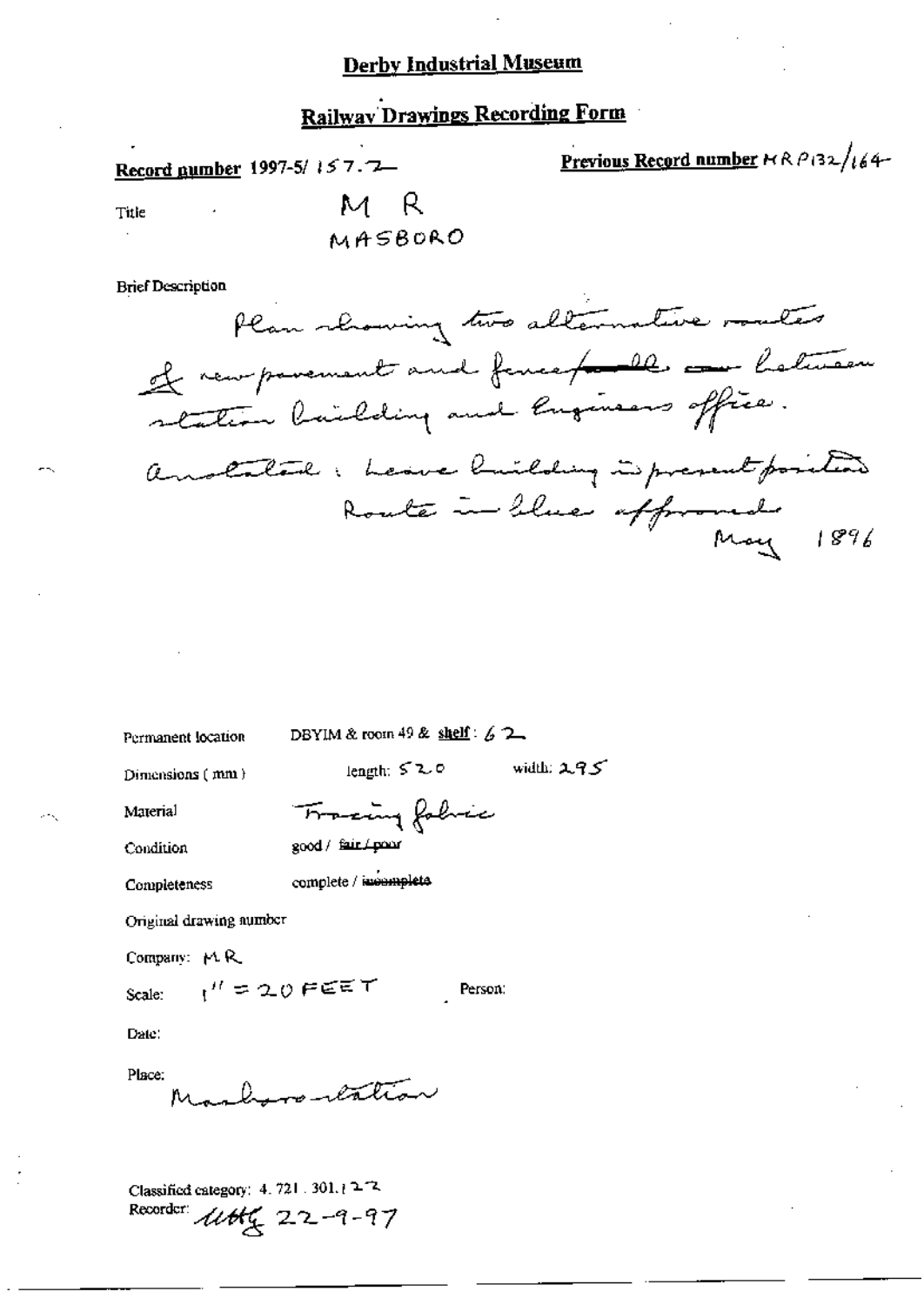## **Railway Drawings Recording Form**

Previous Record number HRP 132/164-Record number 1997-5/157.3 M R Title M ASBOR O

**Brief Description** Plan showing affromed new route of povement and tron railing fance, Detail of fence step joint shown and elevation rection given Drawing sofies circulated 22 may 1896

Permanent location

DBYIM & room 49 & shelf:  $6$  2

Dimensions (mm)

length:  $\leq 30$  width:  $300$ 

Person:

Material

Fracing fabric good / fair / poor ~

Condition

complete / incomplete

Original drawing number

Company:  $MR$ 

Completeness

Scale:  $1^{\prime\prime}=20$  FEET<br>Date:  $\frac{3}{7}$ <sup>4</sup> = (Foot (SWETCH)

Place:

Maybaro slation

Classified category: 4, 721, 301.12.2-Recorder: 11694 22-9-97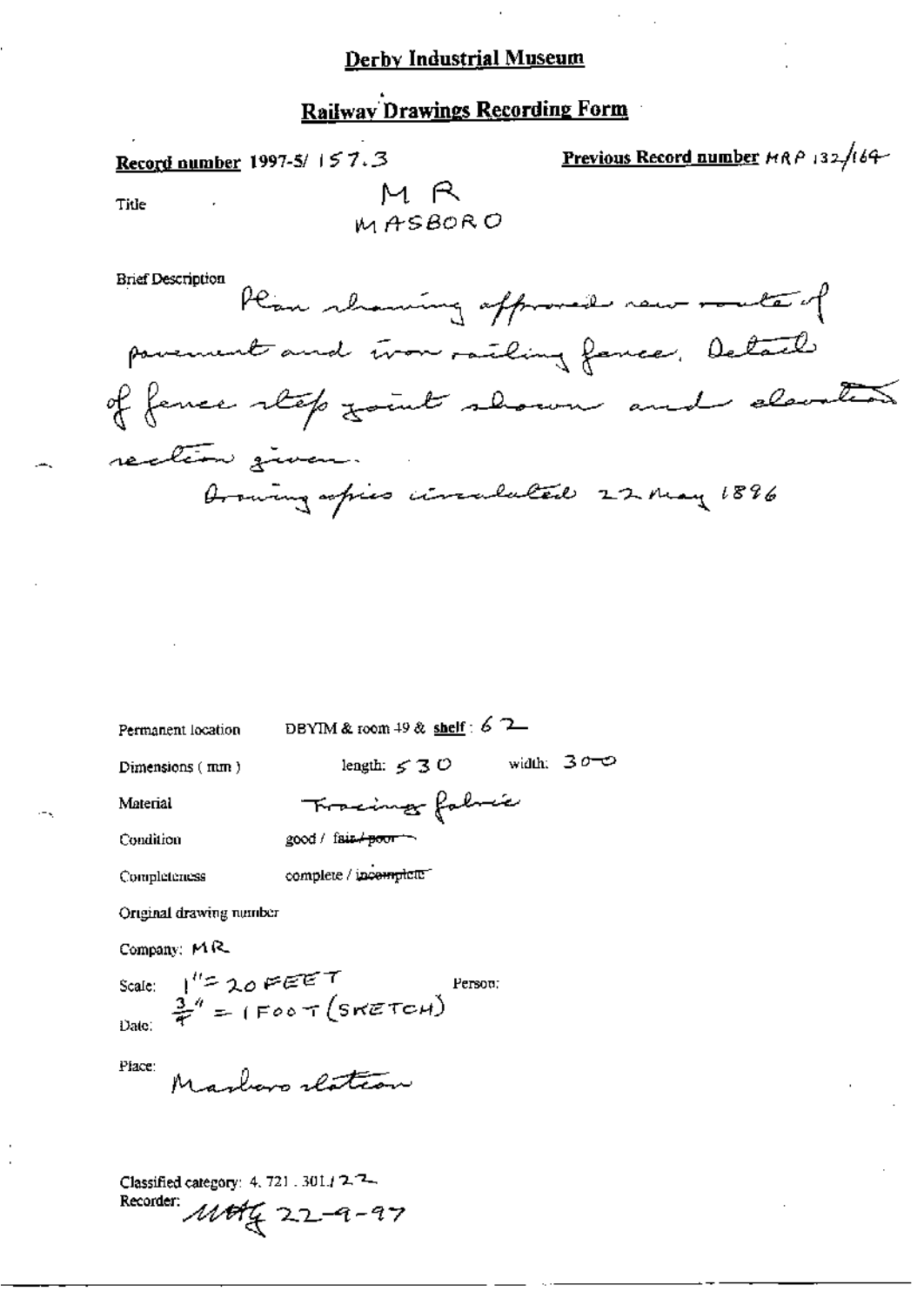#### **Railway Drawings Recording Form**

#### Record number 1997-5/ $1(37, 1)$

<u>Previous Record number</u>  $HRP$ 132/65<sup>4</sup>

Title

**Brief Description** 

Plan showing diversions of roads with new junctions & bridges over proposed raute of railway through Marbos, Roadsoffeded: Marbos Street. Claughtone, Backbane. Landonners; William Bellany, John Hurst, Lord Effingham, Miss Brobble. Nicollaber. NRabinson, Sections show road gradients of new ports.

Permanent location

DBYIM & room 49 & shelf  $\cdot$  |  $\angle$  8

Dimensions  $($   $n n)$ 

length:  $620$ width:  $625$ 

Person:

Material

Pefer

Condition

good / <del>fair / poor</del>

Completeness

complete / incomplete-

Original drawing number

Company:

Scale:  $\int_{0}^{t/2} 2 \text{cH}$  HORIZ

Date:

Place:

Maghi

Classified category:  $4, 721, 301, 12.2$ Recorder: Mul 24/11/2000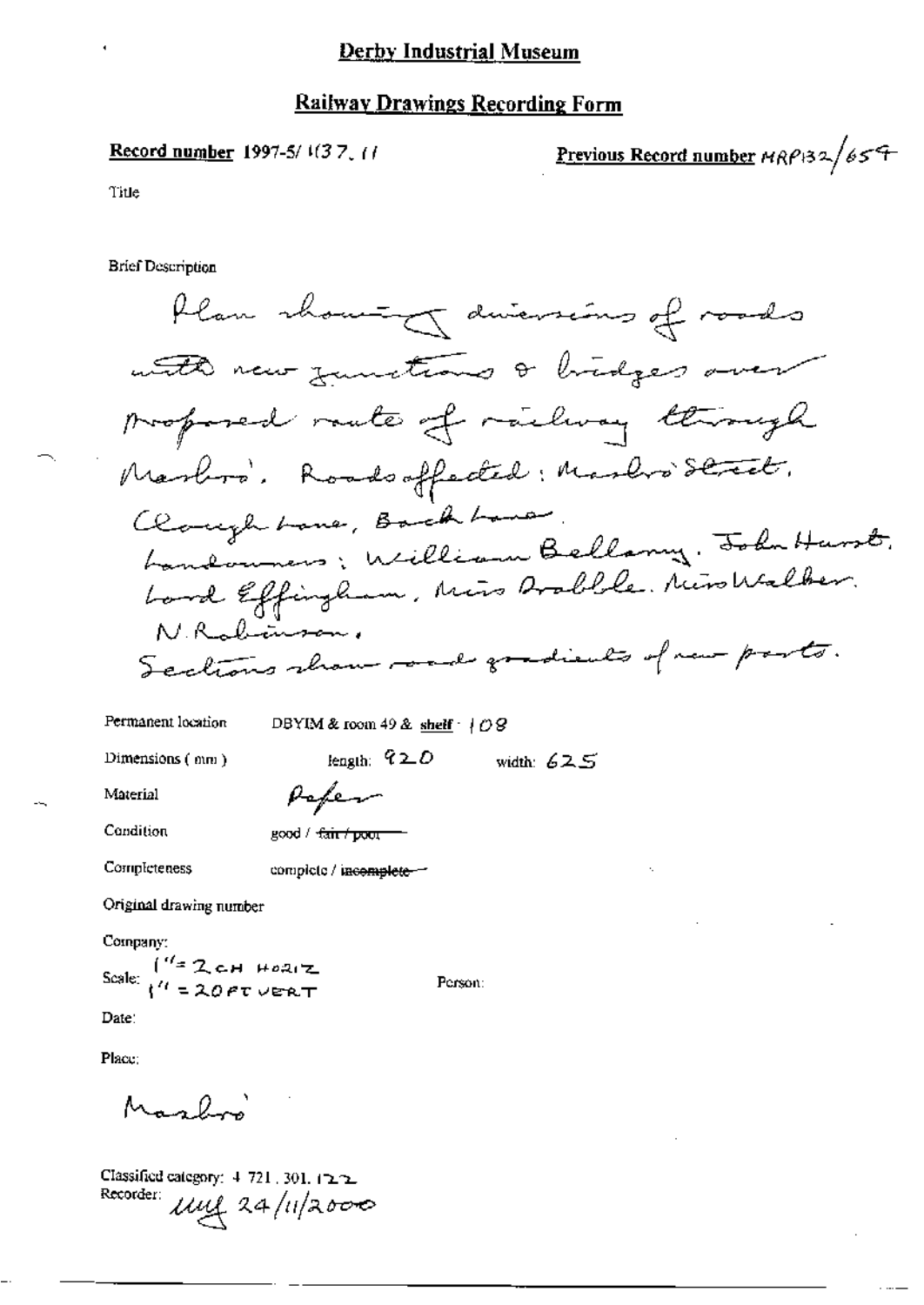# **Railway Drawings Recording Form**

Record number 1997-5/157.4-

Previous Record number MRP 132/164-

Title

M R Marboro Station

#### **Brief Description**

Plan showing detail of station buildings roads and adjacent baildings.

Permanent location

DBYIM & room 49 & shelf:  $62$ 

Dimensions (mm)

length:  $4-50$ width:  $2.80$ 

Condition

Material

Fracing fabric good / <del>fair / poor</del>

complete / incomplete

Completeness

Original drawing number

Company: HR

Scale:  $1''=41.66$  PEET

Person:

Date:

Place:

Marbona realion

Classified category: 4. 721 . 301. 12. 2-Recorder: 11blg22-9-97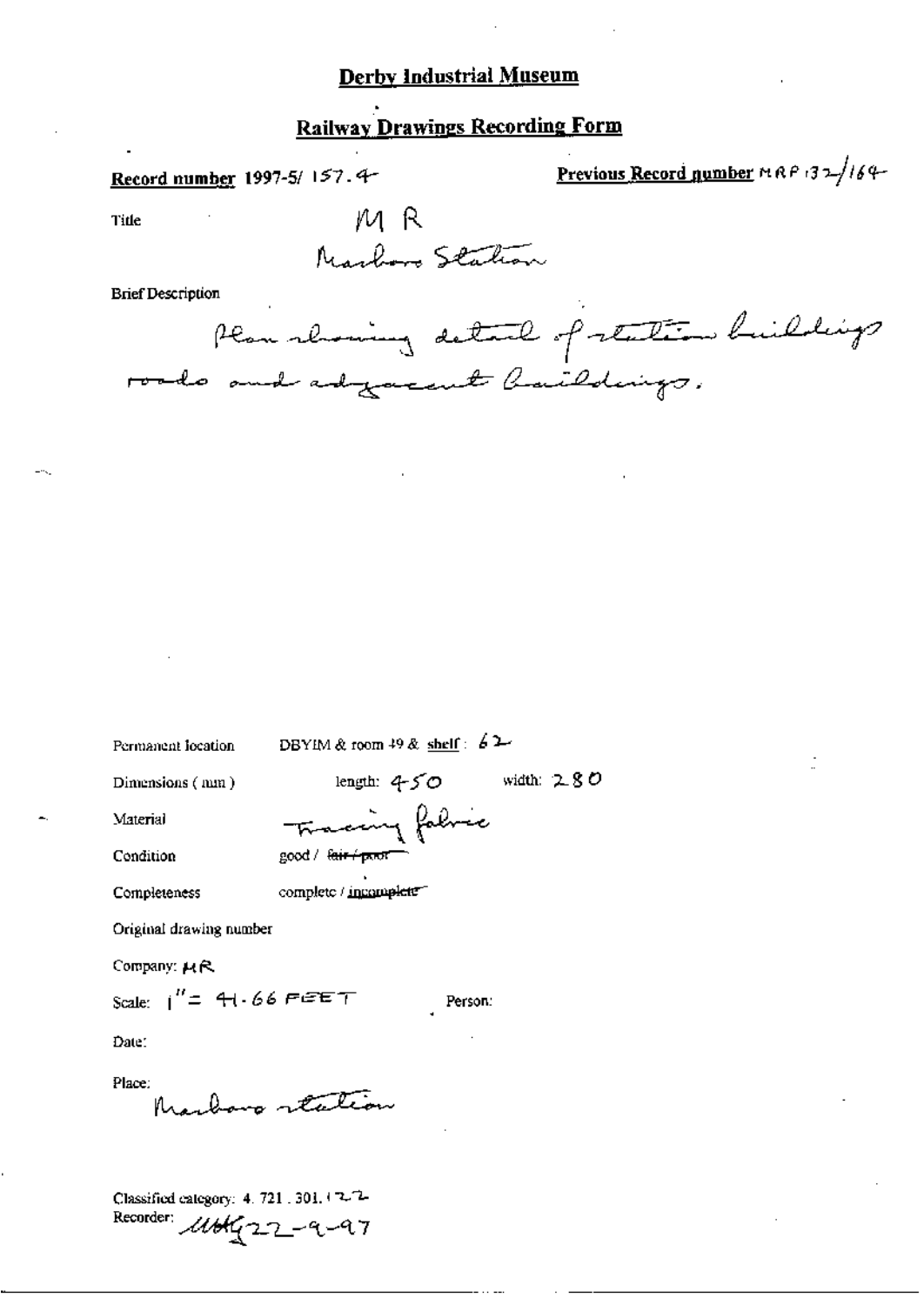### **Railway Drawings Recording Form**

#### Record number 1997-5/  $974$

Previous Record number MRP132/1073

Title

 $-1$ 

**Brief Description** 

Marboro/Leeds Plan rhaming layout of tracks, adjacent to nessos DDS Clarkes Brich Works & extent of execution.<br>Crossections at 3 places about defth of excavation.

Permanent location

DBYIM & room 49 & shelf:  $\frac{13}{15}$ 

Dimensions (nm)

length:  $625$  width:  $465$ 

Material

Pafer on folice good / fair+poor

Condition

Completeness complete / incomplete

 $, 148$ S 19 Original drawing number

Company: MR

Scale:  $\int_{S=CT\text{max}}^{U=40} \frac{40FET}{15/4}$ <br>  $\int_{B=CT\text{max}}^{U=40} \frac{10585}{15/4}$ Person:  $\mathcal{L}$   $\mathcal{ID}$ 

Place:

Conflouse Rathanhom

Classified category:  $4.721 \cdot 301$ ,  $12^{-2}$ Recorder:  $119$  12/11/1999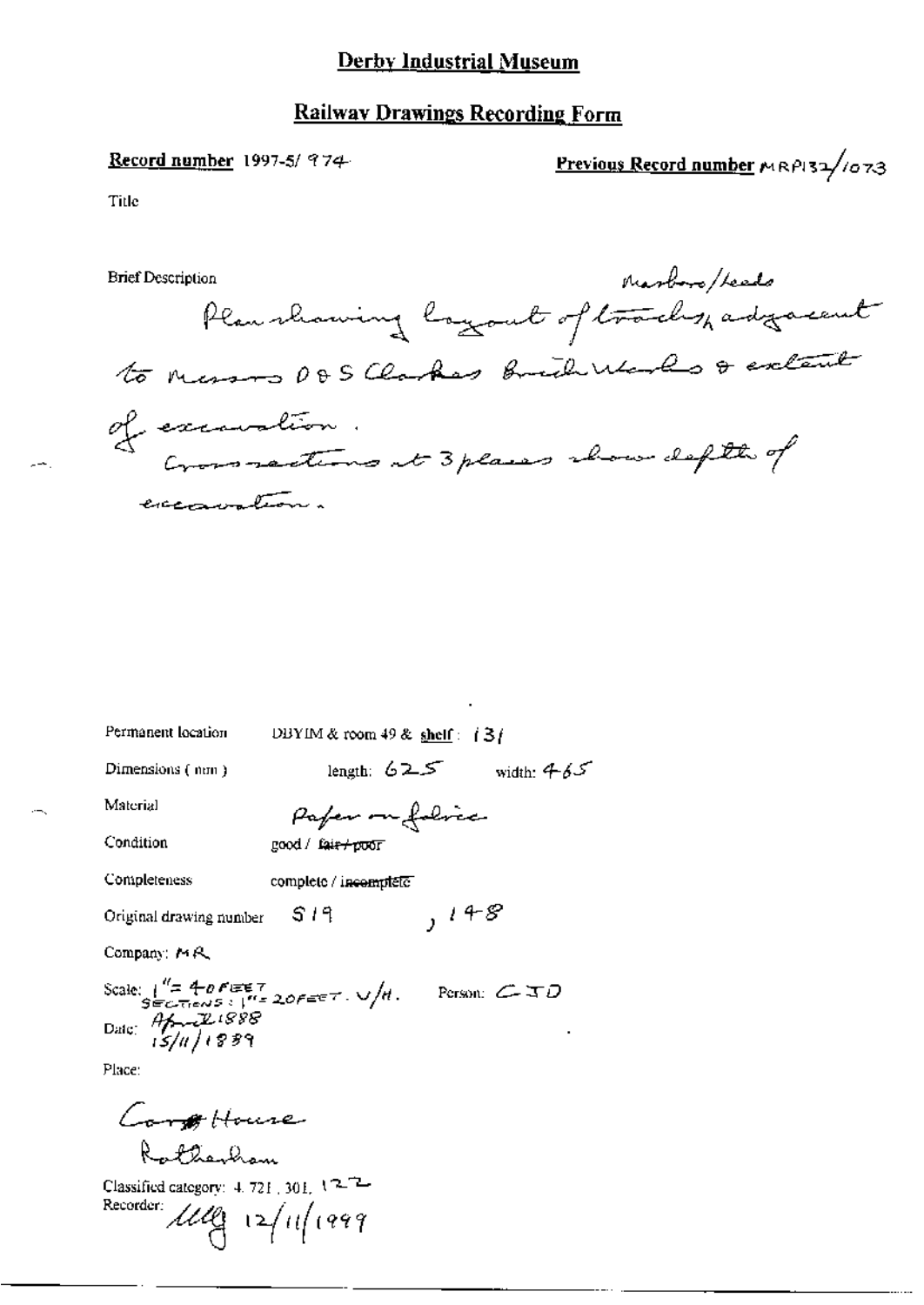## Railway Drawings Recording Form

## Record number 1997-5/154.

Previous Record number MRP 132/161

Title

**Brief Description** 

Cross section and plan of land and tracks invicinity of 085 clarke's clay pit showing details of slip.<br>Cross section choirs original profile in black with reifs in blue. 112 slope in red. Plan rhows incurrin of slip into MR land.

Permanent location

DBYIM & room 49 & shelf:  $62$ 

Dimensions (mm)

width:  $530$ Iength:  $68^\circ$ 

Material

Paper

good / fair+poor

Condition

Completeness

complete / incomplete

249 Original drawing number  $FEET$   $\frac{1}{2}$  + 40FEET Plan

Company: MR

Scale:

Date:

Place:

Clarkes Clay fit ar Haceane

Classified category: 4, 721, 301,  $12-2$ Recorder: 1166g 22-9-97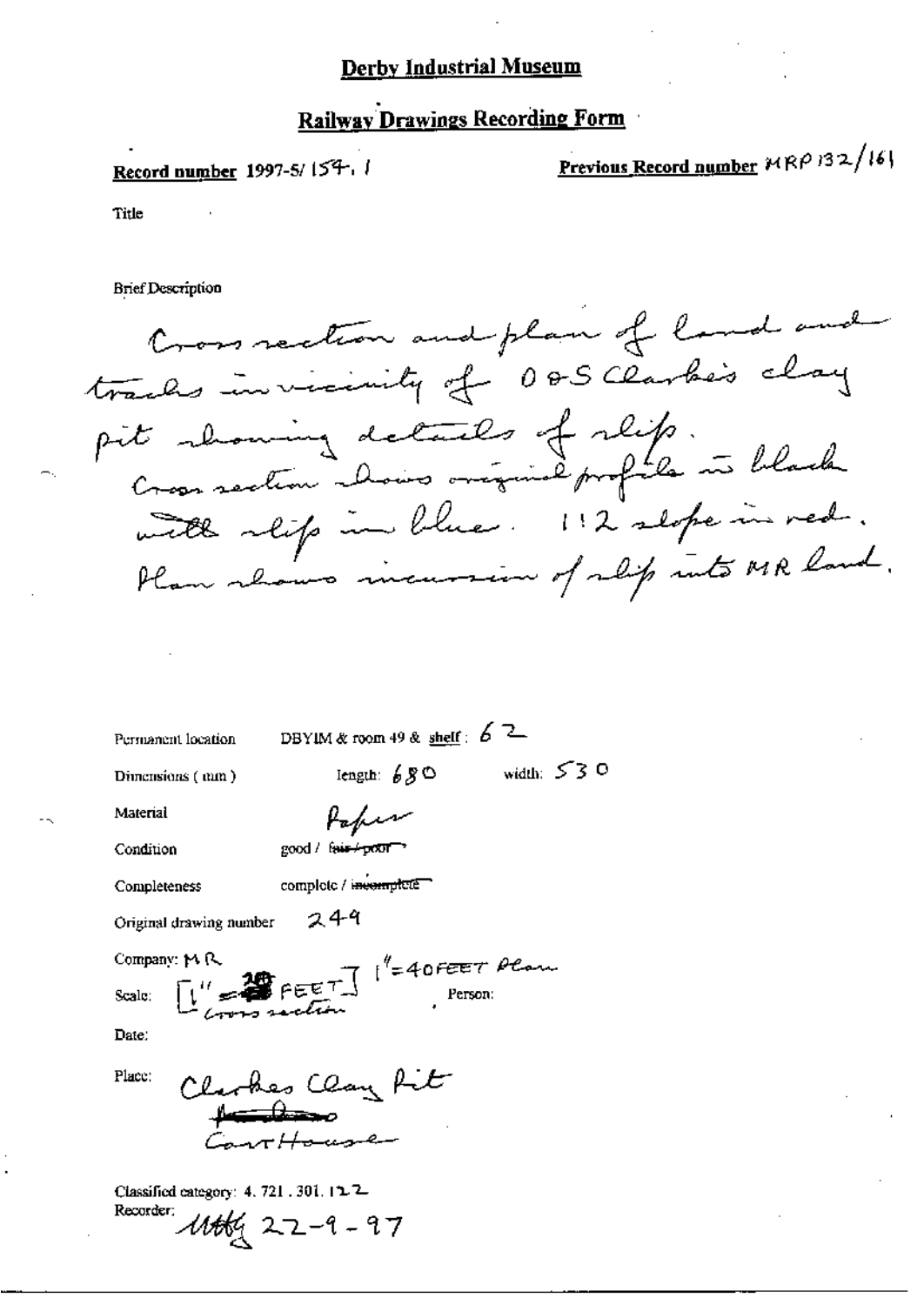## **Railway Drawings Recording Form**

Previous Record number  $MRP13 \ge 1/161$ 

Midland Railway Title MASRORO Cross rection and plan of land and tracks **Brief Description** in vicinity of DDS Clarkes claypits offorts Com-House Colliany Signal Box. Shows details of slip encroaching onto MR land. DBYIM & room 49 & shelf:  $62$ Permanent location width:  $435$ length:  $710$ Dimensions (mm) Tracing following Material good / fair+poor-Condition complete / incomplete-Completeness  $[249]$ Original drawing number Company: MR  $1'' = 40$ FEET-Plan Person:<br> $1'' = 20$ FEET-Cross section Scale:  $17 \text{mag} 1890$ Date: Place: Clarkes Clay Rit Caro House

Classified category: 4, 721 . 301.  $12.2$ Recorder: 11064 22-9-97

Record number 1997-5/154, 2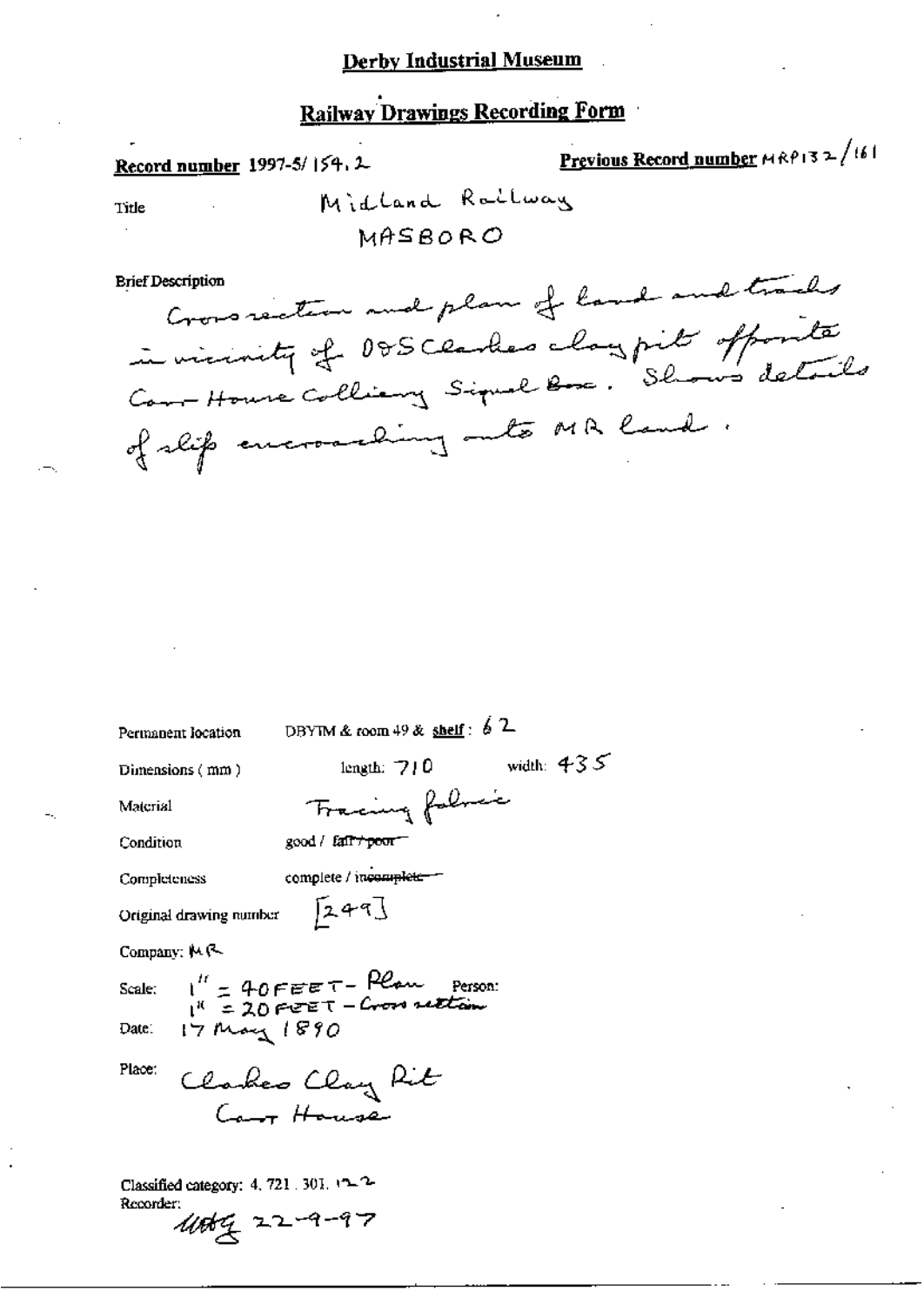## **Railway Drawings Recording Form**

Record number 1997-5/212 --

Previous Record number  $\mu$ RP132/243

Title

Elevation, plan Greations of masonary omeled bridge - Town three arch road bridge over railway at Bachbaner.

| Permanent location                                                                  |                        | DBYIM & room 49 & shelf: $66$ |  |
|-------------------------------------------------------------------------------------|------------------------|-------------------------------|--|
| Dimensions $($ mm $)$                                                               |                        | length: $1080$ width: $745$   |  |
| Material                                                                            |                        | Fracing the outpofer.         |  |
| Condition                                                                           |                        | and fair me Britter           |  |
| Completeness                                                                        | complete / incomplete- |                               |  |
| Original drawing number $2.61$                                                      |                        |                               |  |
| Company: MR                                                                         |                        |                               |  |
| Scale: $1^{\#}$ s: 4 FEET                                                           |                        | Person:                       |  |
| $Date:$ $-$                                                                         |                        |                               |  |
| Place:<br>Greasborough<br>Bach Lane                                                 |                        |                               |  |
| Classified category: 4, 721, 301, $(7-7-7)$<br>Recorder: 11th <sub>4</sub> 14.11.97 |                        |                               |  |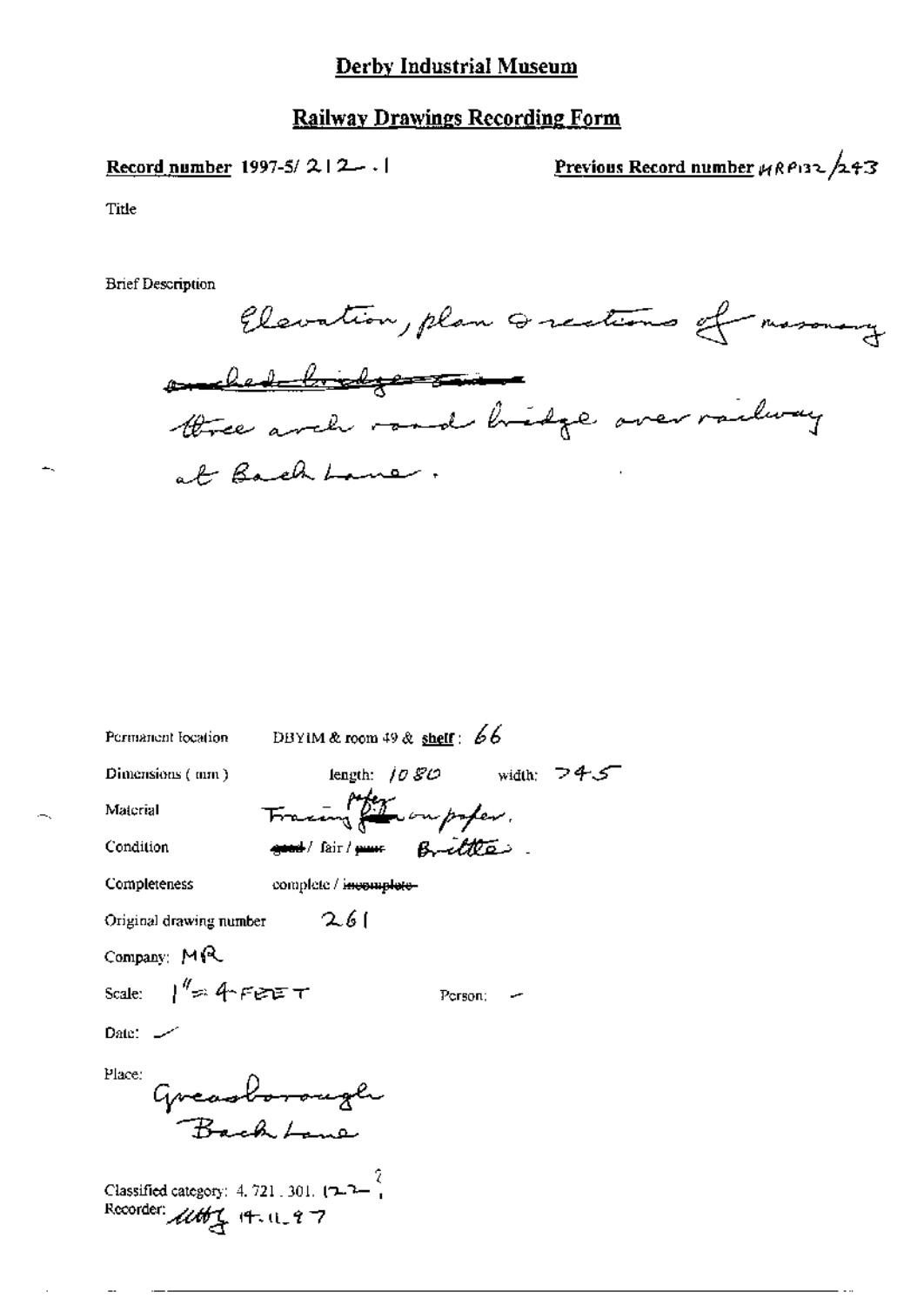## **Railway Drawings Recording Form**

Record number 1997-5/212, 2

Previous Record number MRP132/293

Title



| Permanent location                                                                           | DBYIM & room 49 & shelf: 66 |                  |
|----------------------------------------------------------------------------------------------|-----------------------------|------------------|
| Dimensions $(mn)$                                                                            | length: $\pm 2.8^\circ$     | width: $710$     |
| Material                                                                                     | Tracing paper ou paper      |                  |
| Condition                                                                                    | from B Afon                 |                  |
| Completeness                                                                                 | complete / incomplete       |                  |
| Original drawing number $26/$                                                                |                             |                  |
| Company:                                                                                     |                             |                  |
| Scale: ( $^{\prime\prime}$ =4 FEET                                                           |                             | Person: $\angle$ |
| Date: $\overline{\phantom{a}}$                                                               |                             |                  |
| Place:                                                                                       | gressborough Cambi          |                  |
| Classified category: 4.721, 301, $\left( -2 \right)$<br>Recorder $u$ <b>u</b> $\in$ 14.11.77 |                             |                  |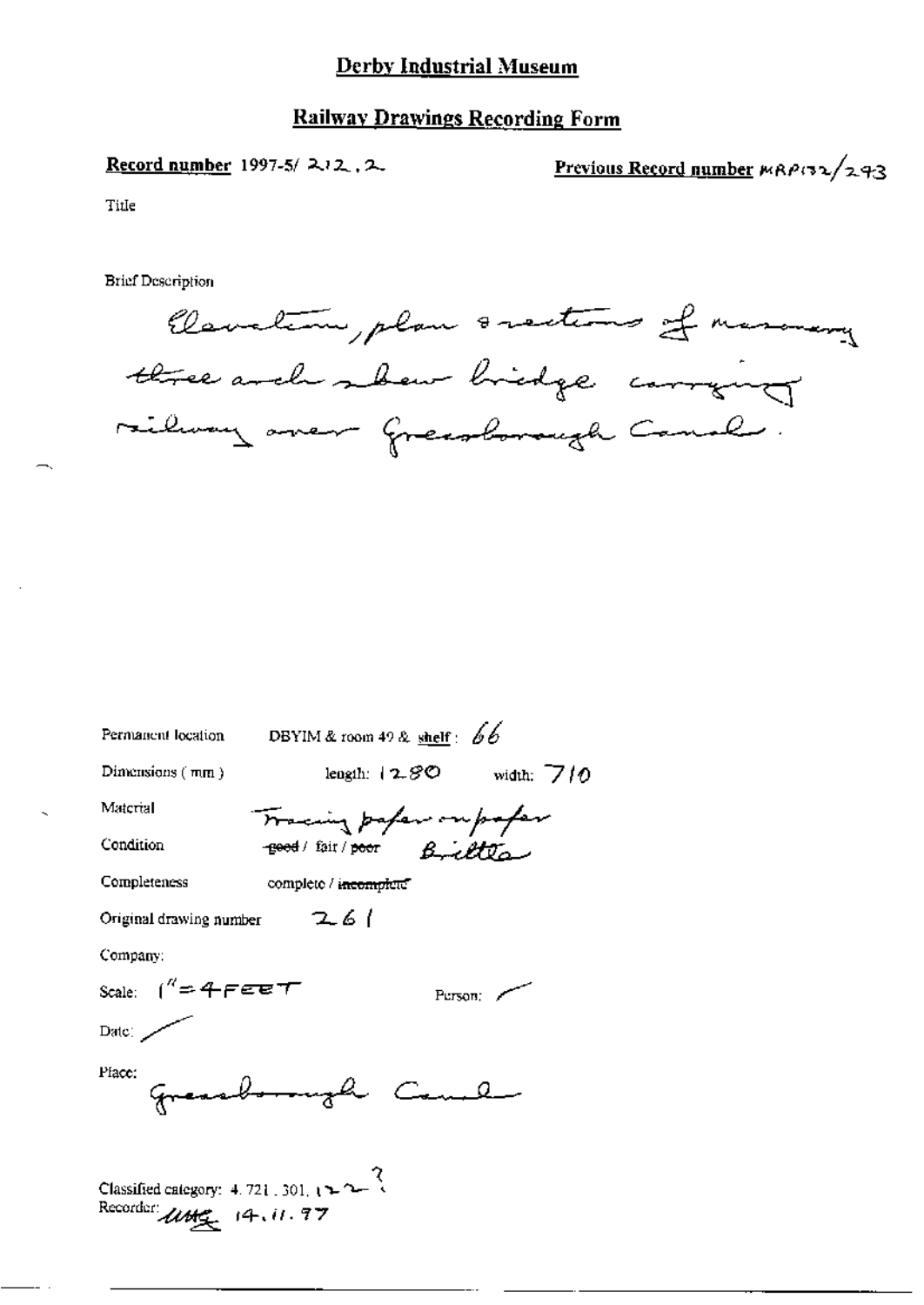## **Railway Drawings Recording Form**

Record number 1997-5/ $212.3$ 

Previous Record number 19 A A132/243

Title



| Permanent location                                                       | DBYIM & room 49 & shelf: $66$ |                             |  |
|--------------------------------------------------------------------------|-------------------------------|-----------------------------|--|
| Dimensions $(mn)$                                                        |                               | length: $1340$ width: $705$ |  |
| Material                                                                 |                               |                             |  |
| Condition                                                                | Training pofer oupofase       |                             |  |
| Completeness                                                             | complete / tircomplete        |                             |  |
| Original drawing number                                                  |                               |                             |  |
| Company: $M \uparrow \sim$                                               |                               |                             |  |
| Scale: $1'' = 4$ FEET                                                    |                               | Person:                     |  |
| Date: $\sim$                                                             |                               |                             |  |
| Place:                                                                   | Greathorough                  |                             |  |
| Classified category: 4, 721, 301, $\sqrt{2}$<br>Recorder: 1166 (4, 11.97 |                               |                             |  |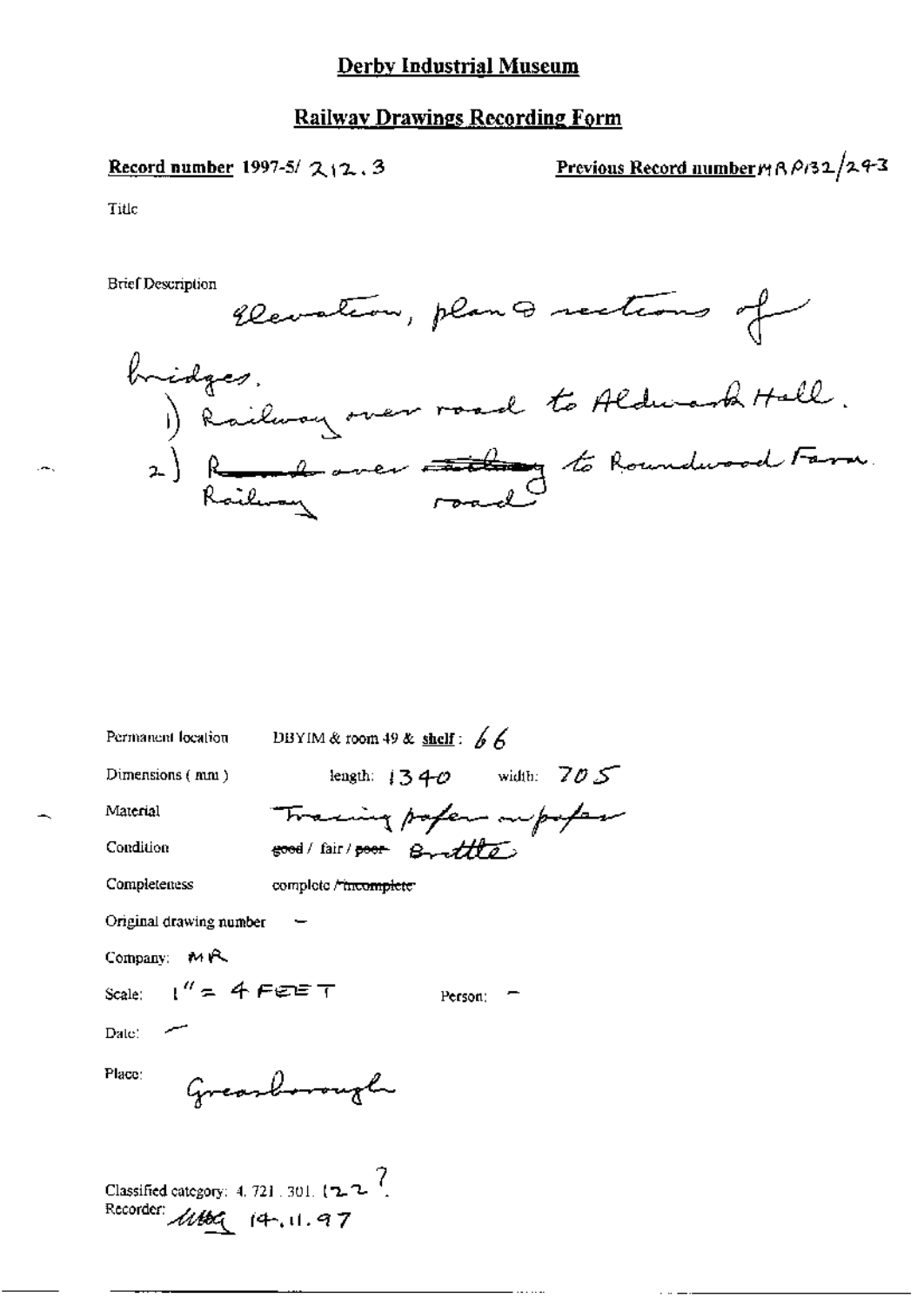### Record number 1997-5/1131. 4

Previous Record number NRP132/1027

Title

**Brief Description** 

Elevations & sections of road bridge over 2 tracks Coloured

Permanent location DBYIM & room 49 & shelf:  $\theta$  7

Dimensions (mm)

length:  $12.40$  width:  $730$ 

Aafer

Condition

Completeness

Material

good / dair-/-poxit"

complete / incomplete

Original drawing number  $N_0$  7

Company: NMA

Scale:  $1^{\prime\prime} = 4^{\prime\prime}$ 

Person:

Date:

Place:

Freashooper?

Classified category: 4.721.301. 122 Recorder:  $\mu$  $\sim 10/4$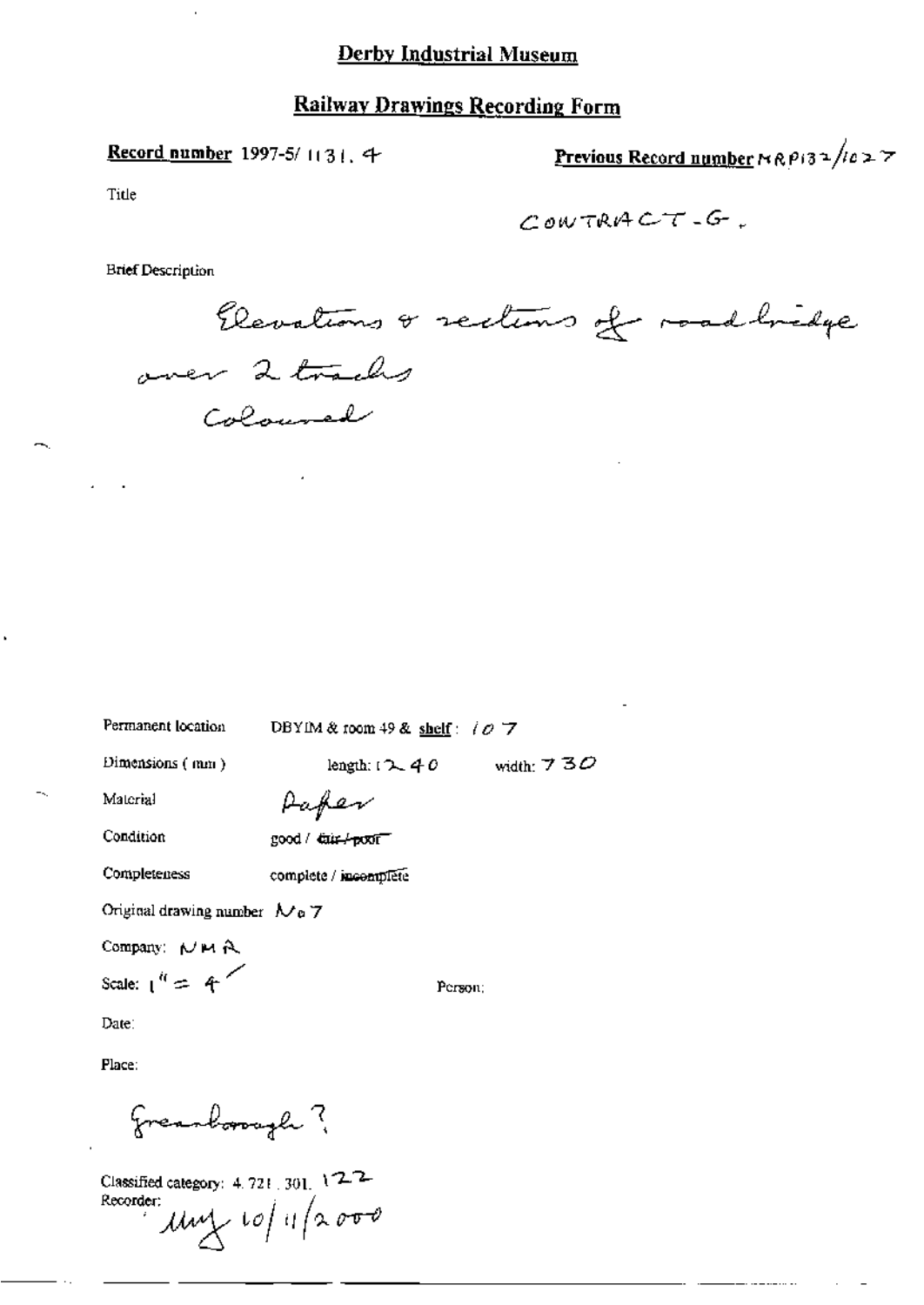## **Railway Drawings Recording Form**

Record number 1971-307/646<br>1997-5/77190 Previous Record number CATTELL<br>Previous Record number

DECUPATION BRIDGE Under Railway

**Brief Description** 

Clevations, plans orections of occupation underbreidge.

Permanent location

DBYIM & room 49 & shelf:  $\overline{\phantom{1}}$   $\overline{\phantom{1}}$  /  $\overline{Oq}$ 

Dimensions (mm)

length:  $12.60$  width:  $735$ 

Material

Paker good / fair / pour

Condition

Completeness complete / incomplete

Original drawing number  $\forall$  c  $\beta$ 

Company:

Scale:  $1'' = 4$   $F \in F$ 

Person;

Date:

Place:

Greathough

Classified category: 4, 721, 301, 12.2.  $1114$  20/2/2004 Recorder: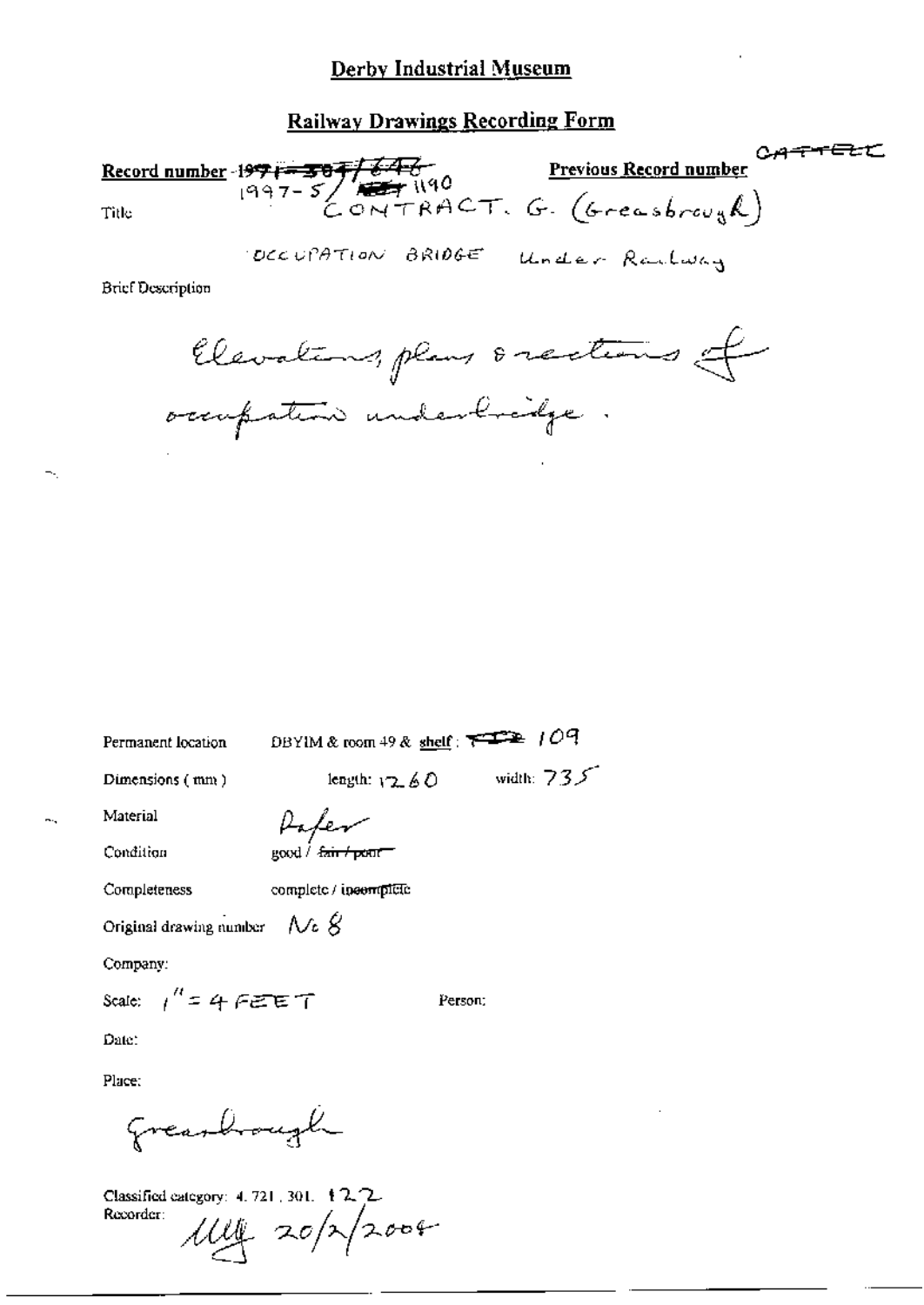Previous Record number  $H_R \rho_{13} \sim \sqrt{567}$ Record number 1997-5/1130.3 BRINGE FOR BACK LANE Title CONTRACT G. (Greatbrough)

**Brief Description** 

Elevations & rections of road bridge over 3 tracks.

DBYIM & room 49 & shelf:  $f \circ \forall$ Permanent location length:  $(270$  width:  $745$ Dimensions (mm) Aufer Material -good / fair / poor Corn Condition complete/incomplete edges messes Completeness Original drawing number  $N_0$  13 Company: N M R Scale:  $1'' = 4'$ Person: Date:

Coloured.

Place:

Greasborough

Classified category: 4, 721, 301, 122 Recorder:  $\frac{1}{4}$  10/11/2000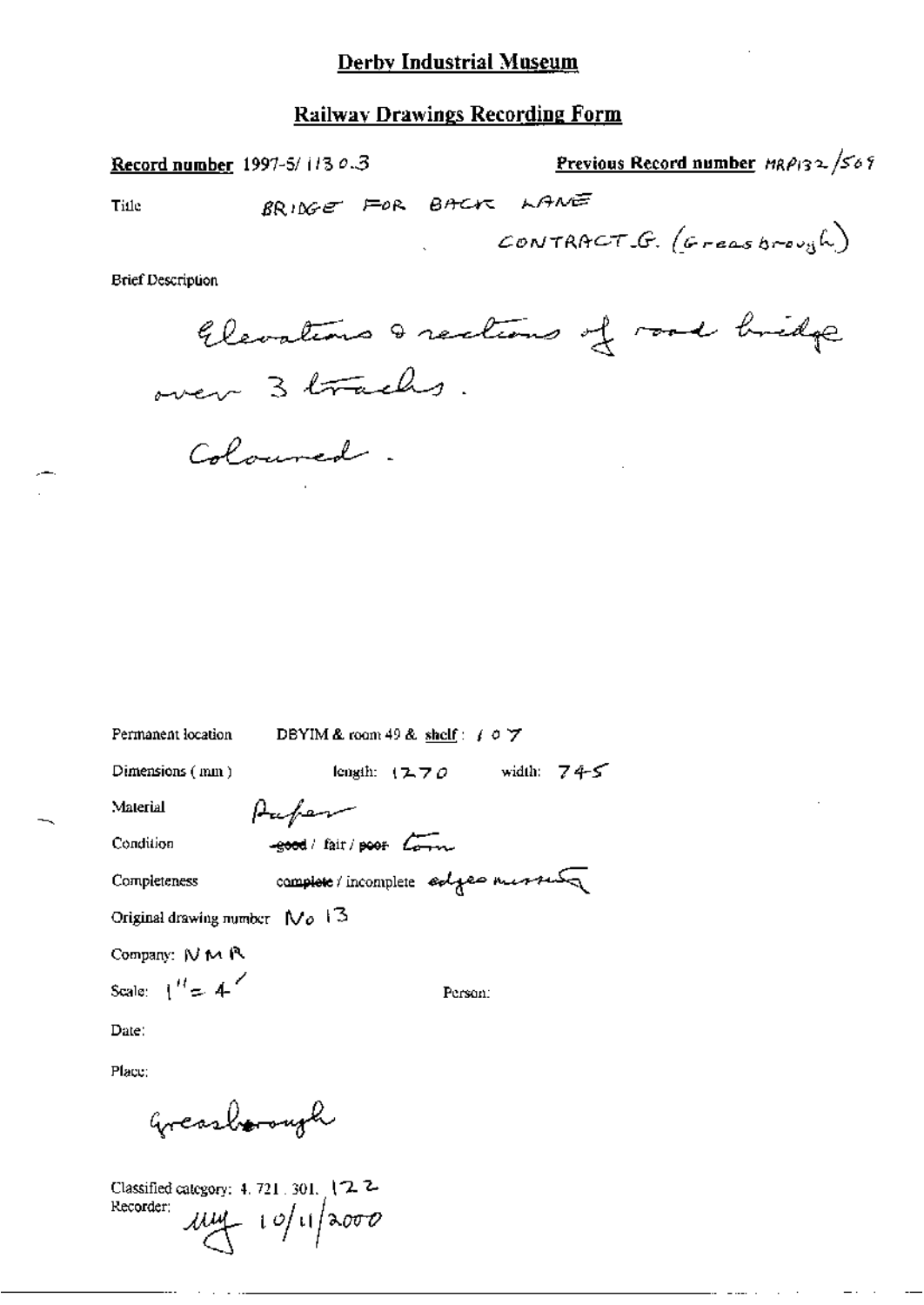CATTELL Previous Record number Record number  $1971 - 384/420.4$  $1193$ CONTRACT O Outrenshaw Title R Roystone<br>I IskLes<br>K Kilnhurst **Brief Description** DRAWING NO4 Clevations and sections of culvists ranging from 16" to 8". Colour timber. \_ \$ Ø. DBYIM & coom  $49$  & shelf:  $116$ Permanent location leagth (270 width: 715 Dimensions (mm) Rofer M. Material resort / Fair / poor Crettles Condition complete / incomplete .... Completeness Original drawing number Company: Scale:  $1'' = 2.55557$ Person: Date: Place: See above

非。

Classified category: 4, 721, 301, 1/2-2-Recorder: un rapilzoon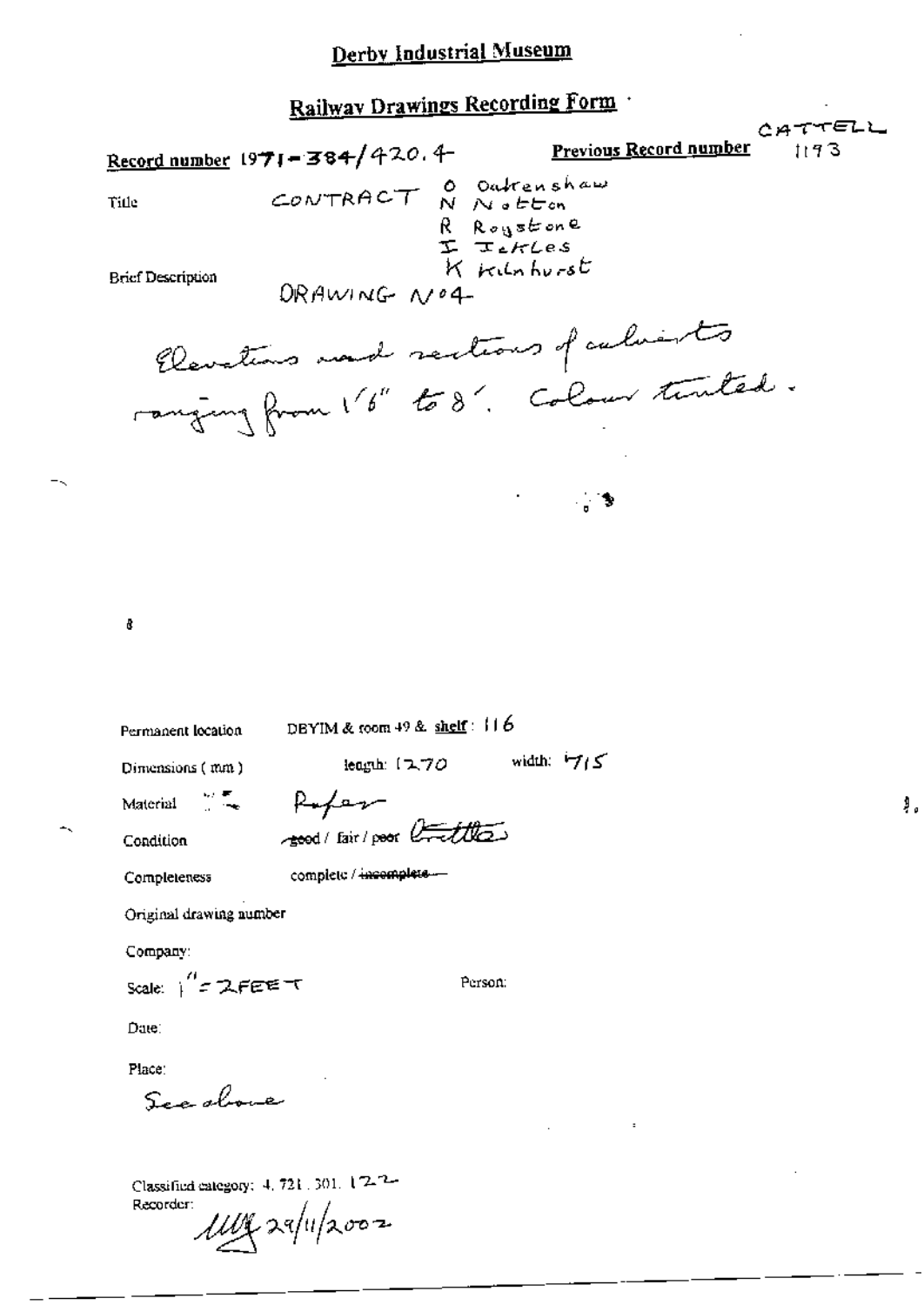# **Railway Drawings Recording Form**

Record number  $1971 - 384/498$ 

Previous Record number  $(114 -$ 

CATTELL

Title

CONTRACT G (Greathrough)

**Brief Description** 

Details of foot passage under two tracks. Plan, rection through centre of anch, half elevation and half rection, restorming wall. Coloured friend a

Permanent location

DBYIM & room 49 & shelf:  $117$ 

Dimensions (mm)

length:  $960$ 

width:  $650$ 

Person:

Paper good / fair+poor

Condition

Material

complete / incomplete Completeness

Original drawing number  $N_0$   $l$   $O$ 

Company.

Scale:  $1^{H}$  = 4 PEET

Date:

Place:

Greenborough.

Classified category: 4.721.301. 122.<br>Recorder:  $\mathcal{UU}$  |  $| + | 3 | 300$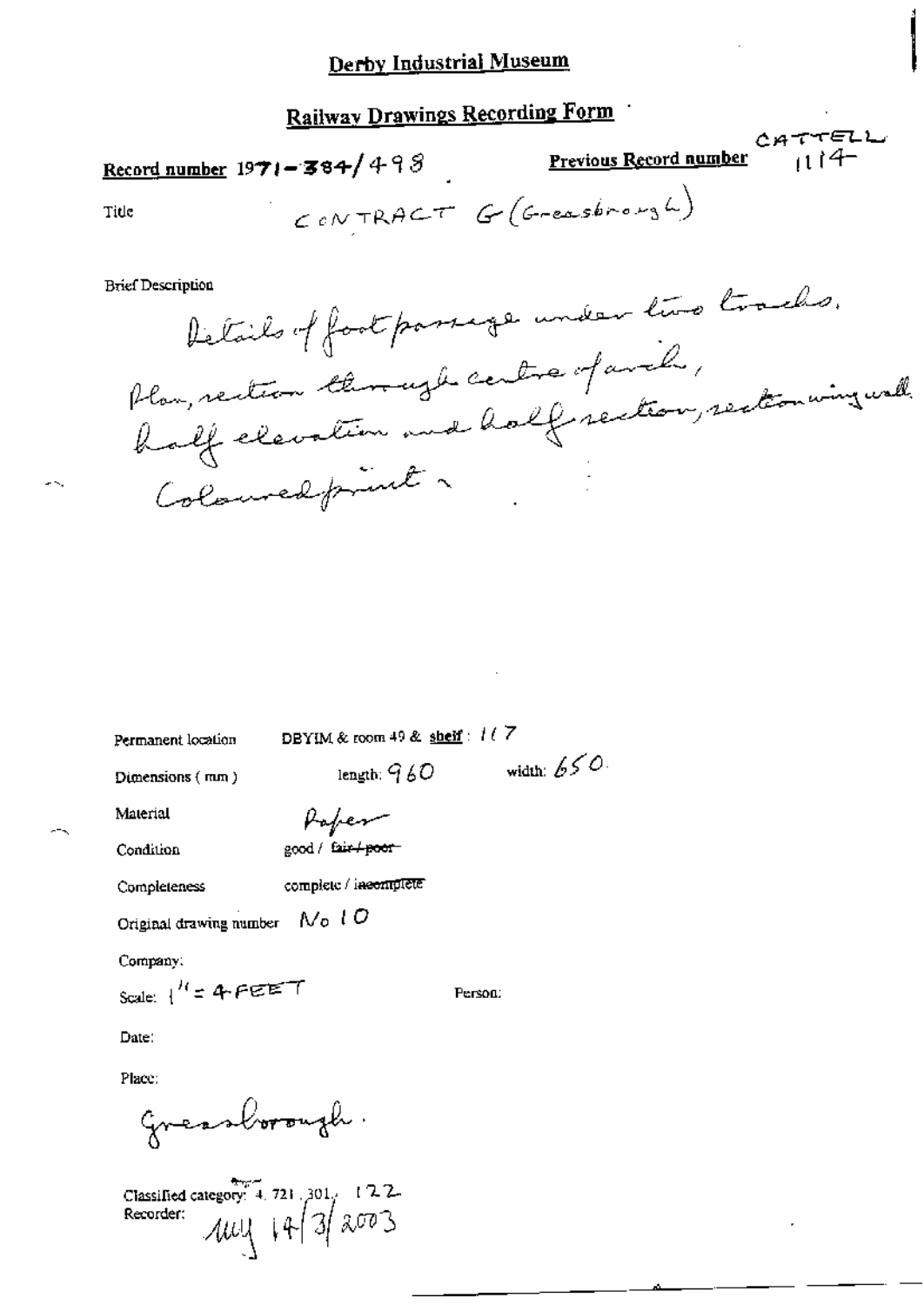# **Railway Drawings Recording Form**

|       | Record number 1997-5/11                  | <b>Previous Record number <math>mP_132</math> 4</b> |  |
|-------|------------------------------------------|-----------------------------------------------------|--|
| Title | Park Gotte Fronworks, Rowmand, Yorkshire |                                                     |  |

**Brief Description** 

Plan of fortpolte-coloured blue - as garent to fact of embandment of Rotherham - Leads roale by Rask Gate Gronwoods.

Permanent location

DBYIM & room 49 & shelf:  $5^{\degree}$  +

length:  $560$ 

Dimensions (mm)

Paperon folice

good / <del>fair / poor</del>

Condition

Material

complete / incomplete Completeness

686

width:  $5/5$ 

Original drawing number

Company: MR

Scale:  $1'' = 1$  c-H

Person:

Date:  $S = \oint E(886$ 

Place:

rwmarzh

Classified category: 4, 721, 301.122-Class...<br>Recorder: *ALLY*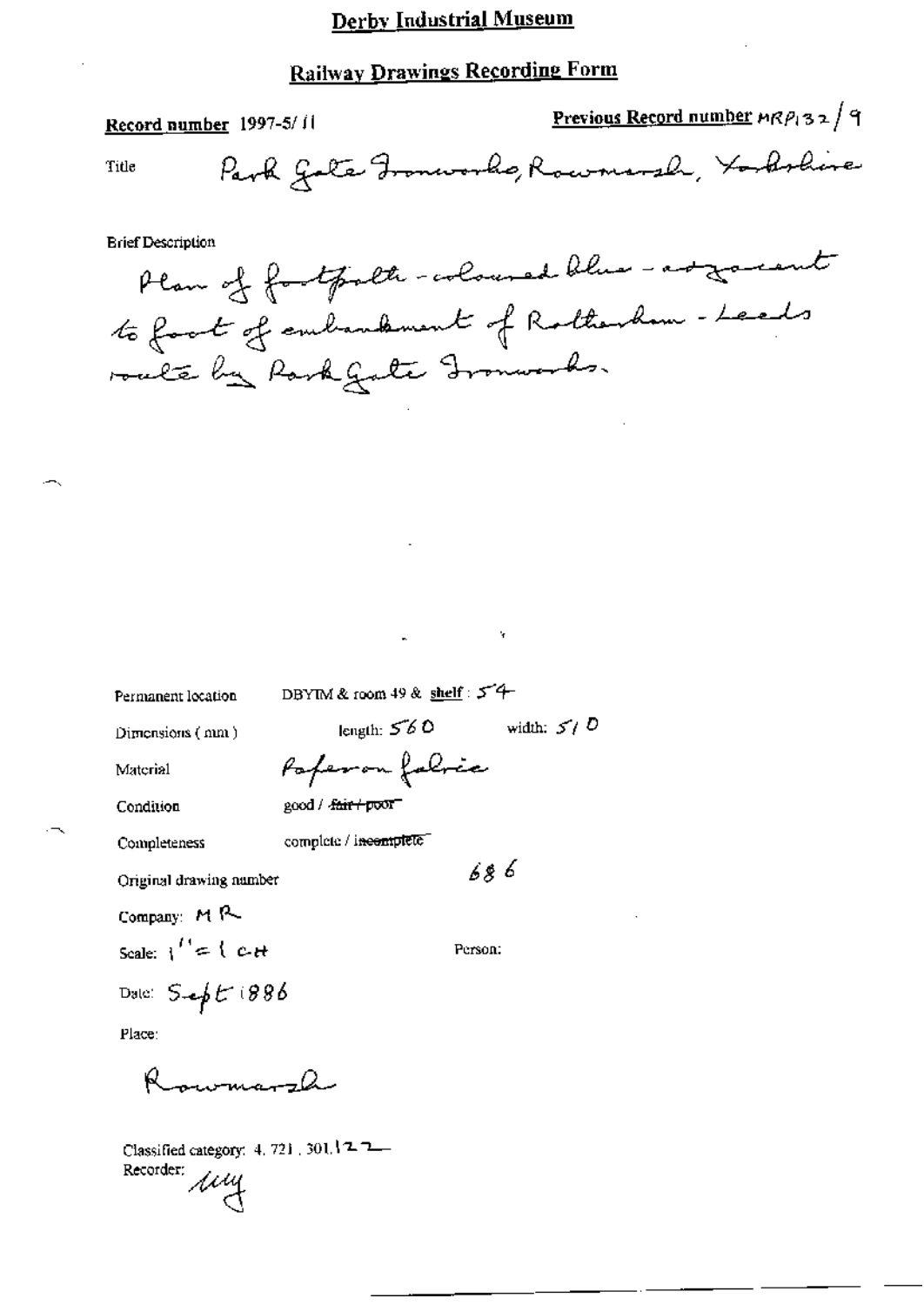## Railway Drawings Recording Form

Record number 1997-5/ 2.10 Previous Record number  $\mu$ m $P$ (32 /241

Title RAWMARSH

British Multistrian Museum<br>British Participal Previous Record number 4RP132/25<br>RAWMARSH<br>Brief Description<br>Plan of tracks, huildings, roads and  $\sim$ near. Approx from  $4!m30c#$  -  $42m49c#$ 

| Permanent location                                                   | DBYIM & room 49 & shelf: $66$         |
|----------------------------------------------------------------------|---------------------------------------|
| Dimensions (mm)                                                      | width: $655$<br>length: 2900          |
| Material                                                             | Refer on fabric                       |
| Condition                                                            | good / f <del>air / poor -</del>      |
| Completeness                                                         | complete / in <del>complete =</del> 1 |
| Original drawing number XIII+114                                     | 506                                   |
| Company: MR                                                          |                                       |
| Scale: $1^R = \{ \mathcal{L} \cup \mathcal{H} A \cup \mathcal{N} \}$ | Person:                               |
| $_{\text{Date}}$ Nev $1886$                                          |                                       |
| Place:<br>Rawmorah                                                   |                                       |
|                                                                      |                                       |
|                                                                      |                                       |
| Classified category: 4, 721, 301, 122                                |                                       |
| Recorder:                                                            | 1112 31.10.97                         |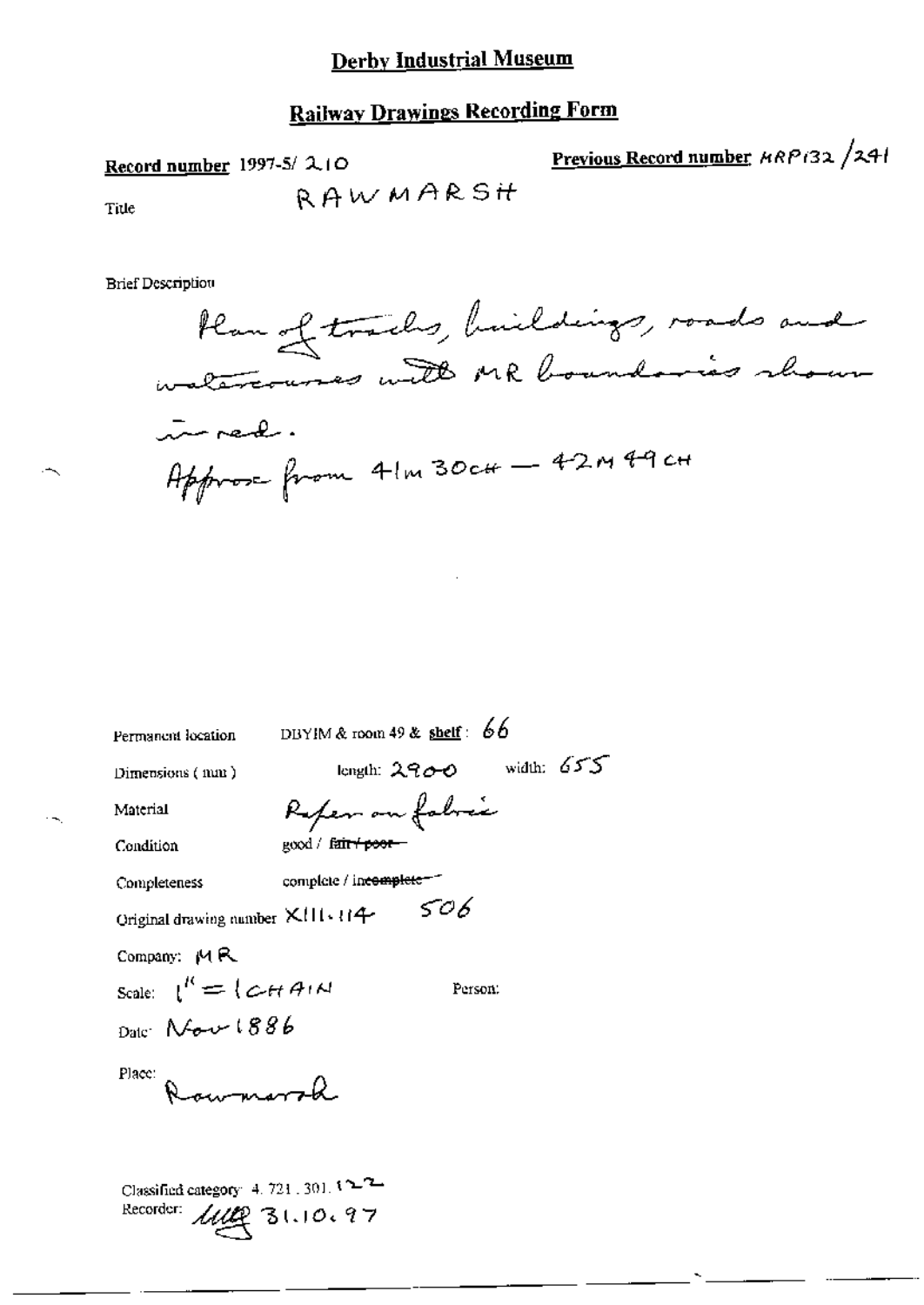# **Railway Drawings Recording Form**

Record number 1997-5/4-47

Previous Record number MRP132/495

Title

**Brief Description** 

flangland at Rowmarsh station land.

| Permanent location                         |                                 | DBYIM & room $49$ & shelf: $78$ |                            |
|--------------------------------------------|---------------------------------|---------------------------------|----------------------------|
| Dimensions (mm)                            |                                 | length: $640$                   | width: $395$               |
| Material                                   | Paper on folice                 |                                 |                            |
| Condition                                  | <del>goo</del> d / fair / peer- |                                 |                            |
| Completeness                               | complete / meomplete            |                                 |                            |
| Original drawing number                    |                                 | ,534                            |                            |
| Company: MR                                |                                 |                                 |                            |
| Scale: $1'' = 1$ c + AIN                   |                                 |                                 | Person: $\in \omega$ $\pi$ |
| Date: Sep 3, 1879                          |                                 |                                 |                            |
| Place:                                     |                                 |                                 |                            |
| Raymarsh                                   |                                 |                                 |                            |
| $C$ lassified category $4, 721, 301, 12.2$ |                                 |                                 |                            |

Recorder:  $11/3/1998$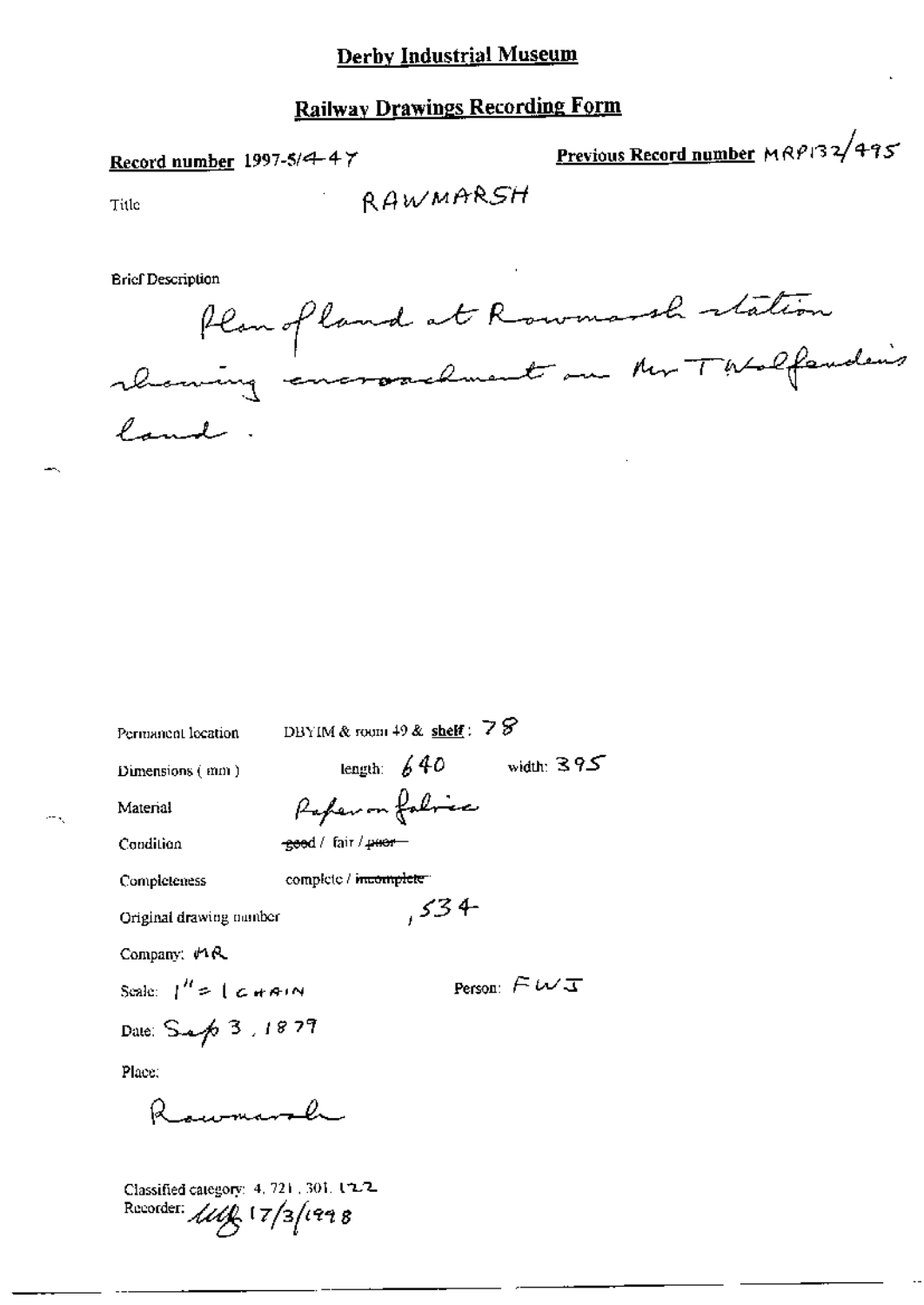# **Railway Drawings Recording Form**

Previous Record number MRP132/1180 Record number 1997-5/1105.11 M.R. Bridge Nº152 Kilahorst Title Drawing of girdens required for bridge **Brief Description** - 15 off. Corsby Co. Marsons -5 Markham & Co Richardo & Sons Handyride Q Co JS Lewett & Co Claveland Bridge Co Scored Jon Forge Co<br>ECO I Keny<br>Potent Shoft & Arclatice Co<br>Perocurist Foundway Co Head Mighton & Co DBYIM & room 49 & shelf:  $1 + l$ Permanent location length:  $760$  width:  $375$ Dimensions (mm) Rofer Material souther poor tom, collapse Condition complete / incomplete Completeness Original drawing number Company:  $MR$ Scale:  $\int_0^h \epsilon \int_0^f 4^{-h}$ Person: Date: 11.12.1999 Place. Kilulunt

Classified category:  $4, 721, 301, 4, 72, 72$ Recorder: 114/1/2000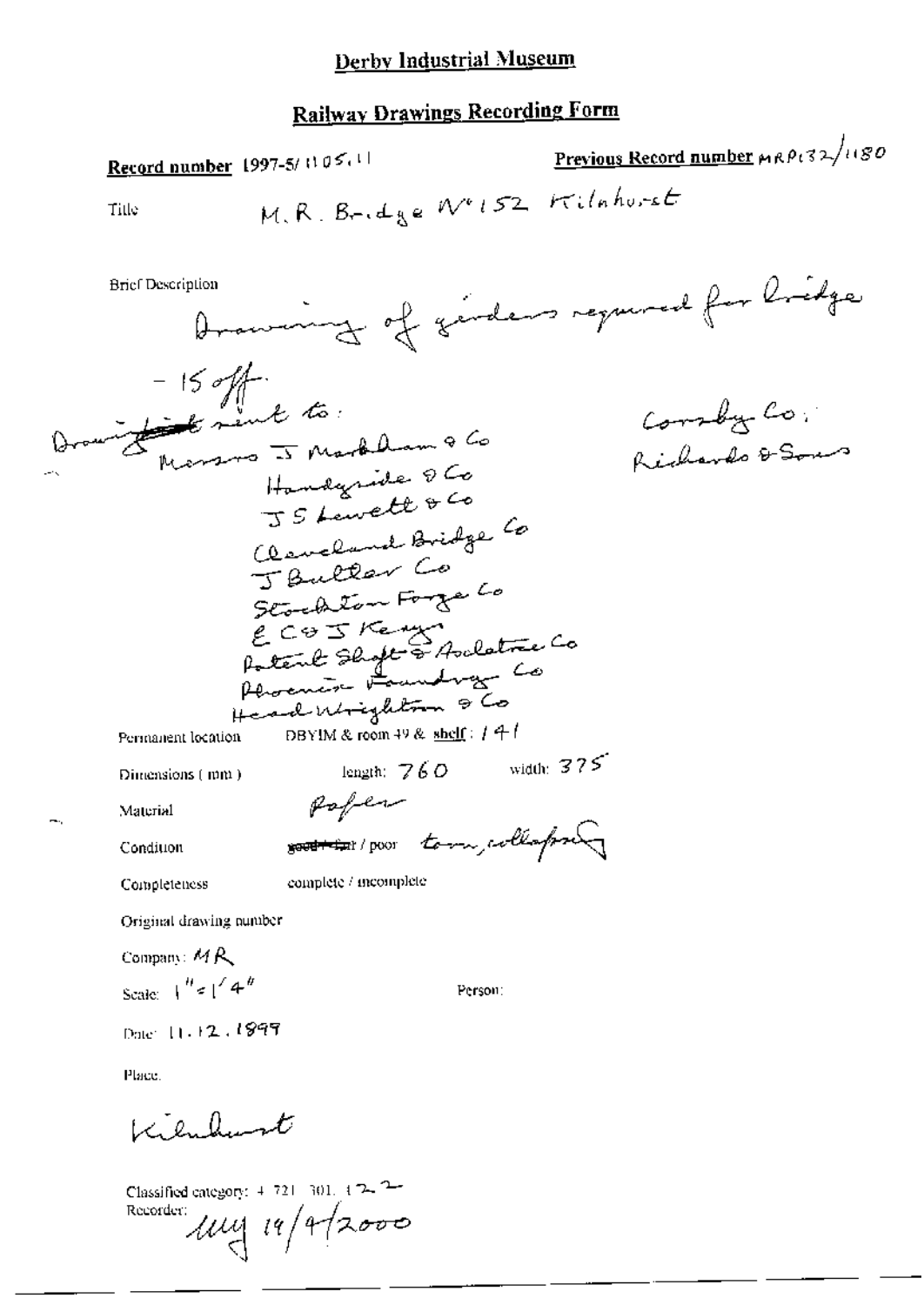# **Railway Drawings Recording Form**

 $C + T + F + F$ **Previous Record number** Record number  $\frac{1899 - 384}{1997 - 5}$   $\frac{64}{191}$ CONTRACT K (Kilchurst) Title SKEW OCCUPATION BRIDGE UNDER RAILWAY  $\theta$ 

**Brief Description** 

Elevations, plan, rections of shew accupation underliedge.

DBYIM & room 49 & shelf:  $\leftarrow 109$ Permanent location

Dimensions (mm)

length:  $270$  width:  $725$ Poper

Condition

Material

good / fair / poor

Completeness

 $\nabla\Pi$  a Original drawing number

complete / incomplete

Company:

Scale:  $1^h = 4$   $F \in F$ 

Person:

Date:

Place.

Vilalunt

Classified category: 4, 721, 301, 122-Recorder:  $\mu$ uy 20/2/2004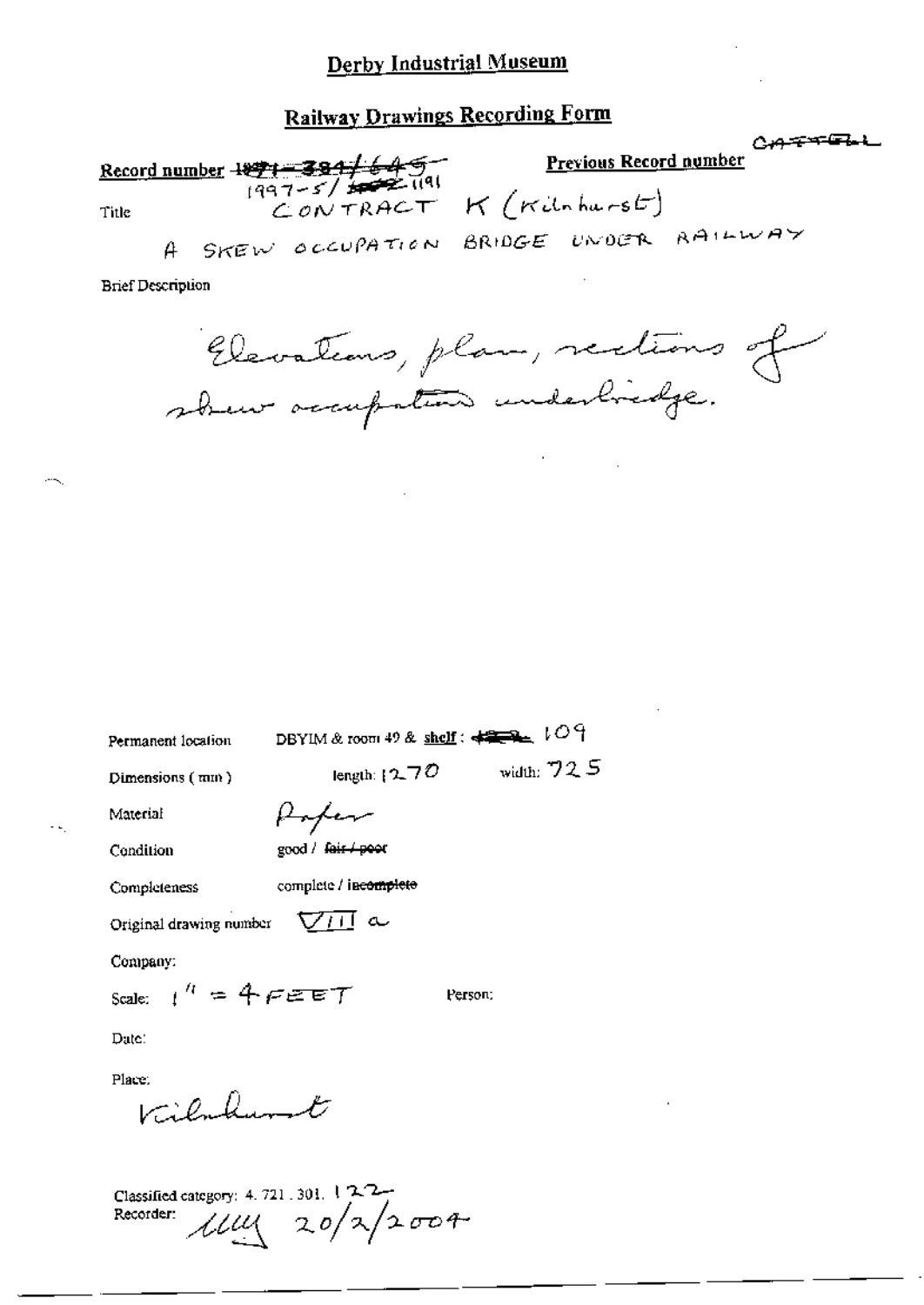## **Railway Drawings Recording Form**

Permanent location

DBYIM & room 49 & shelf:  $1.9$ <sup>-1</sup>.

Dimensions (mm)

length:  $\sqrt[3]{2}$  width:  $625$ 

Material

--

Paper

Condition

good / fair / pow

Completeness complete / incomplete-

Original drawing number

Company:  $M \rightarrow \infty$ 

Scale:  $\frac{n}{1} = 8$  *FGET* Date  $FeB-1900$ 

Person:  $C \mathcal{I} M$ 

Place:

Kiluhunt

Classified category: 4.721.301.122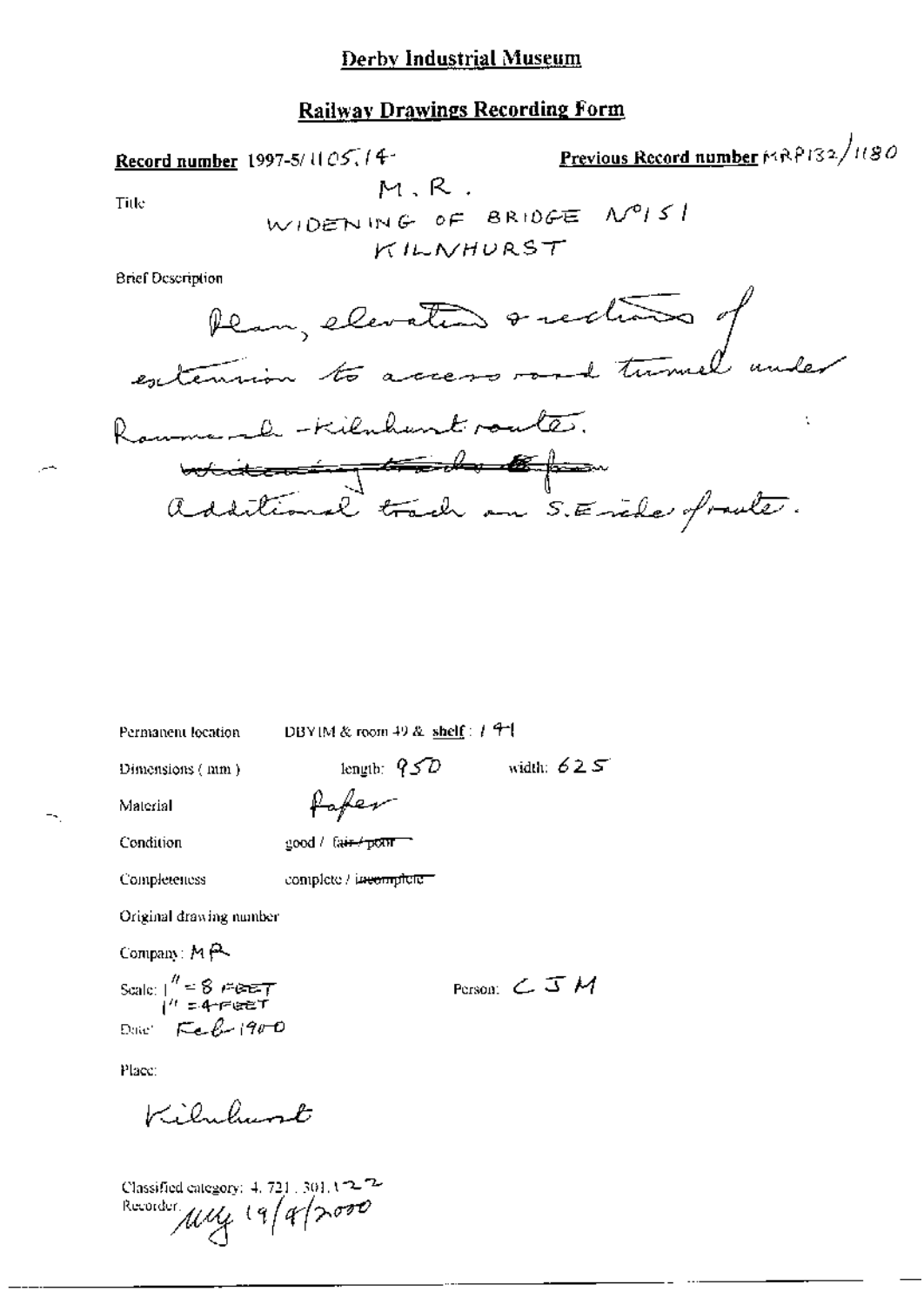## **Railway Drawings Recording Form**

Previous Record number MRP132/1180 Record number 1997-5/1105, 12 -, 13 M.R RECONSTRUCTION & WIDENING OF BRIDGE Nº152 KILMAURST. Title

Brief Description  $\tau\bar{\tau}_{\mathbf{w}}$  o  $\cos \rho i \in \mathcal{S}$ 

Plan, elevation, rections of new med rail longe, increased from 2 to 5 tracks, over ringle trach and adjournt road. Both murled - Supermedial

Permanent lecation

DBYIM & room 49 & shelf:  $+4$ <sup>-1</sup>

length:  $930$ 

Dimensions (mm)

width:  $6.0 \leq$ 

Material Condition

 $\mathrm{good}/\mathrm{~I}$ an  $\tau$ poor $\tau$ 

Completeness

complete / incomplete-

Pafer

Original drawing number

Company:  $MR$ Scale:  $1^{H}$ = 8 FEET

Person:  $T/HH$ 

Date: Out 1899

Place.

Kilmhumt

Classified category: 4-721, 301, 122 Recorder: 1129 19/4/2000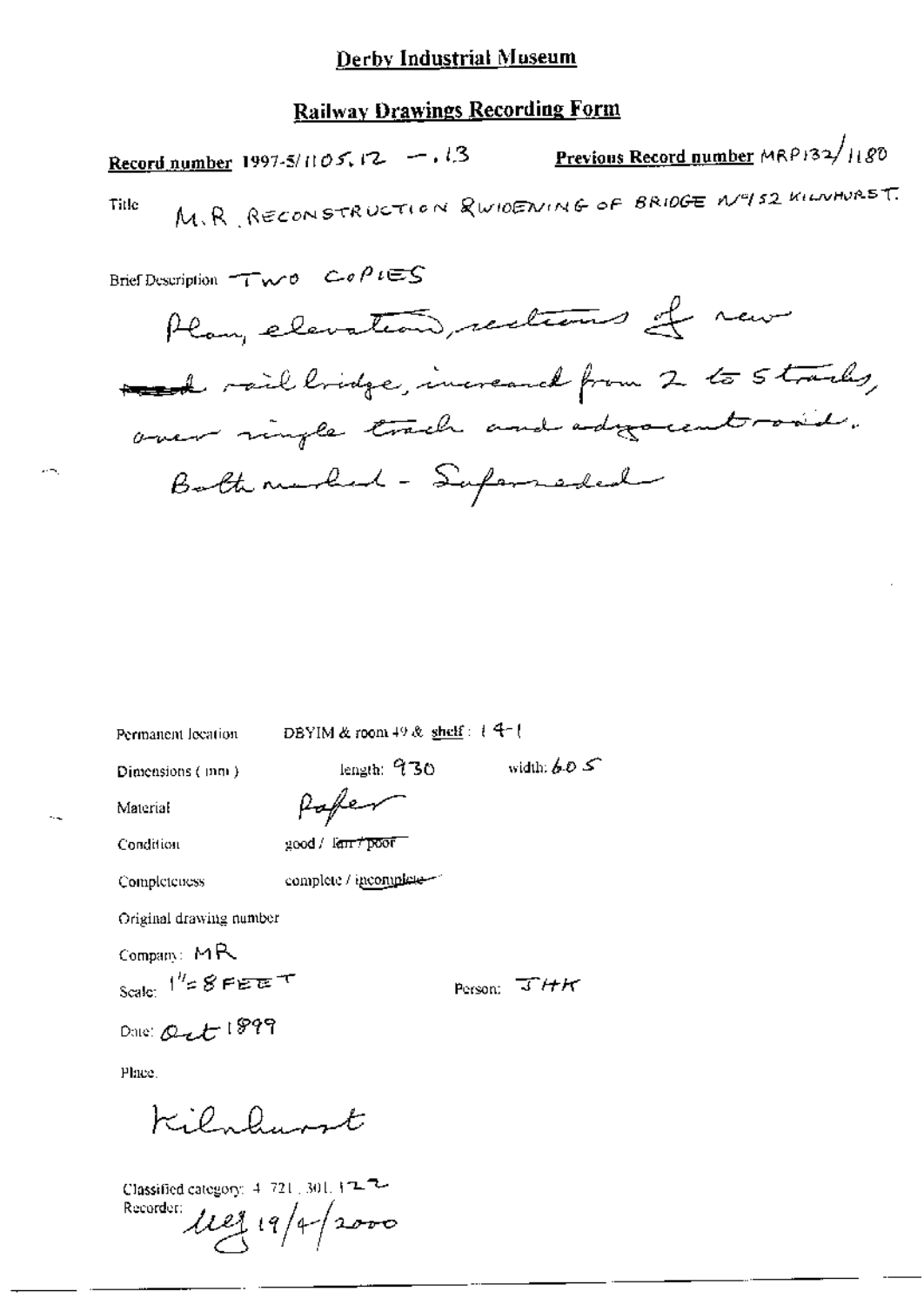## **Railway Drawings Recording Form**

758 Previous Record number MAP132/894 Record number 1997-5/758 Title Calvert for Mr Showe's Road **Brief Description** Sections showing details of culvert under Mr. Shower Road.

| Permanent location         | DBYIM & room 49 & shelf: $96$ |              |
|----------------------------|-------------------------------|--------------|
| Dimensions (mm)            | length: $770$                 | width: $670$ |
| Material                   | Tracingpofer on poper         |              |
| Condition                  | gest/ fair / peer             |              |
| Completeness               | complete / incomplete         |              |
| Original drawing number    |                               | ,297         |
| Company: $M \sim$          |                               |              |
| Scale: $1'' = 2$ $F \in T$ |                               | Person:      |
| Date:                      |                               |              |

Place:

cm.

 $k$ ilnhunt

Classified category: 4, 721, 301,  $\sqrt{2}$ Recorder:  $\mu$ uy 21/5/1999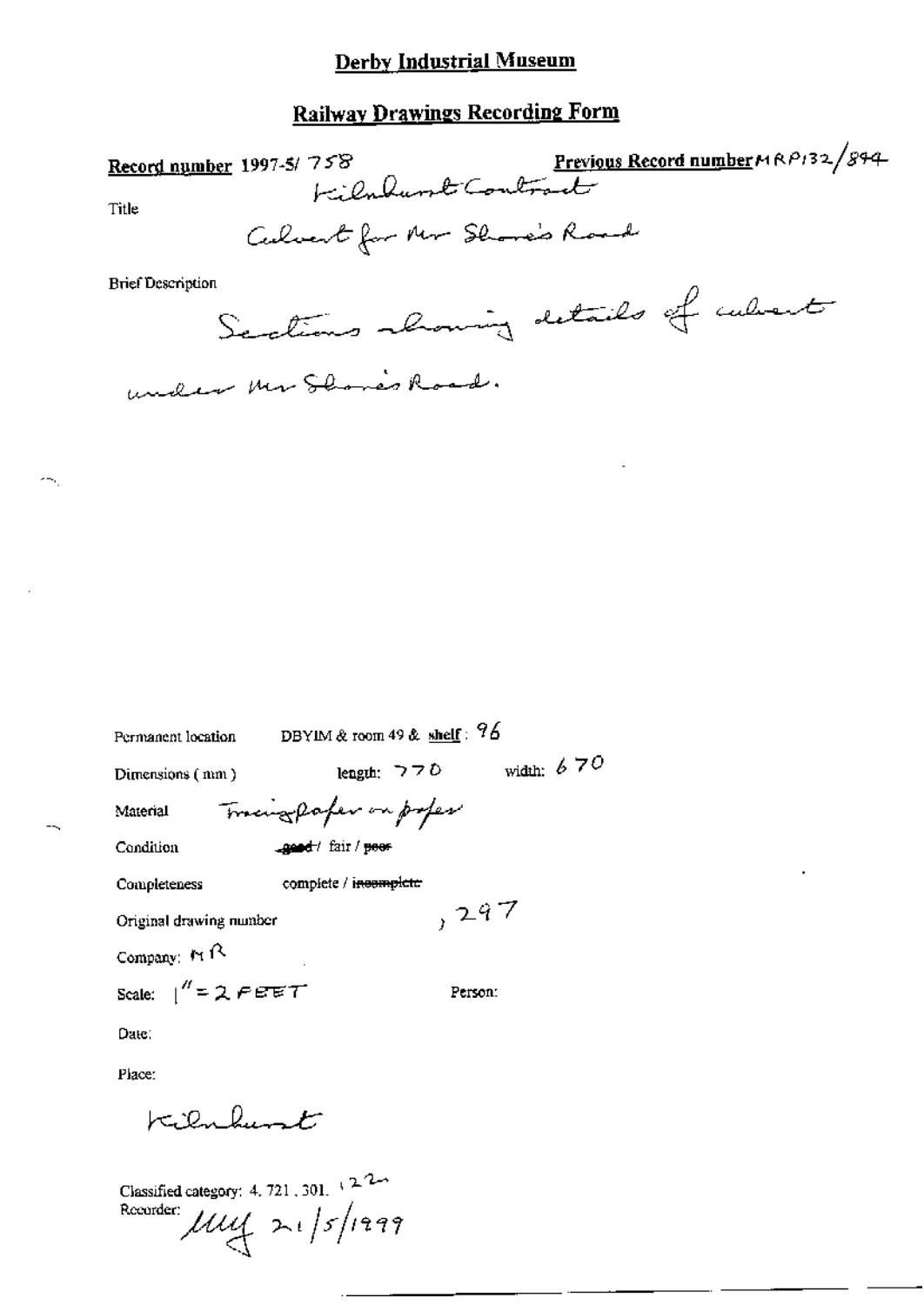# Railway Drawings Recording Form

Record number  $1971 - 384 / 500$ 

Previous Record number

 $CATTELL$ <br> $113$ 

Title

FOOT BRIDGE UNDER RAILWAY

**Brief Description** 

CONTRACT S. Swinter

betoils of footpoonage under two tracks.<br>Plan, rection térough centre of archiv,<br>balf elevation & half rection, rection of wing wall. Coloured print.

DBYIM & room 49 & shelf:  $1/7$ length:  $960$  width:  $650$ Dimensions (mm) Material Paper-<br>good/fair70000 Condition complete / incomplete Completeness Original drawing number  $N_2$   $\gamma$ 

Company:

Permanent location

Scale:  $1^{n}$  = 4 FEET

Date:

Place: ac<br>Swinton<br>Houghton

Classified category: 4.721.301.  $12^2$ <br>Recorder:  $14/3$ 

Person: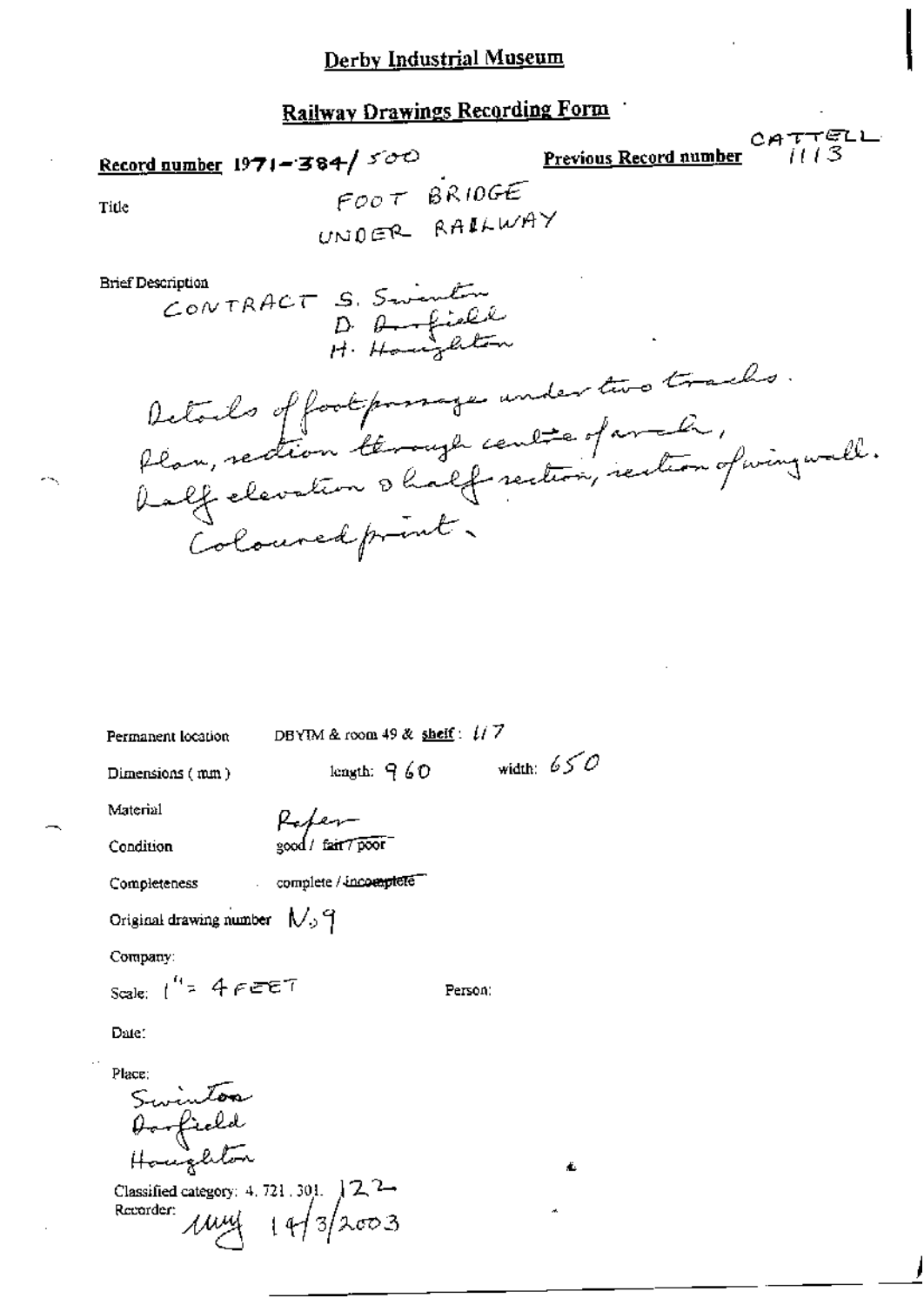### **Railway Drawings Recording Form**

Title

 $F^{oot}$  BRIDGE OVER RAILWAY

**Brief Description** 

Record number 1997-5/114-7

CONTRACT,  $S$ .  $(S_{win}tan)$ <br>O.  $(b_{arr}Rate)$  $H.$  (Houghton)

Previous Record number

Permanent location

DBYIM & room 49 & shelf:  $\theta \circ \mathcal{S}$ 

Dimensions (mm)

length:  $1225$  width:  $735$ 

Material

Paper

 $-$ good  $+$ fair / poor  $\sqrt{a-a}$ 

Completeness

Condition

complete / incomplete

Original drawing number  $\int \sqrt{e} f \mathcal{O}$ 

Company: NMR

Scale:  $\sqrt{\frac{n}{m}}$  4 FEET Date:

Person:

Place:

Swinter<br>Aarfield<br>Houghton, Classified category: 4, 721, 301,  $J \ge 2$ Recorder  $lell_1 / 12 / 2000$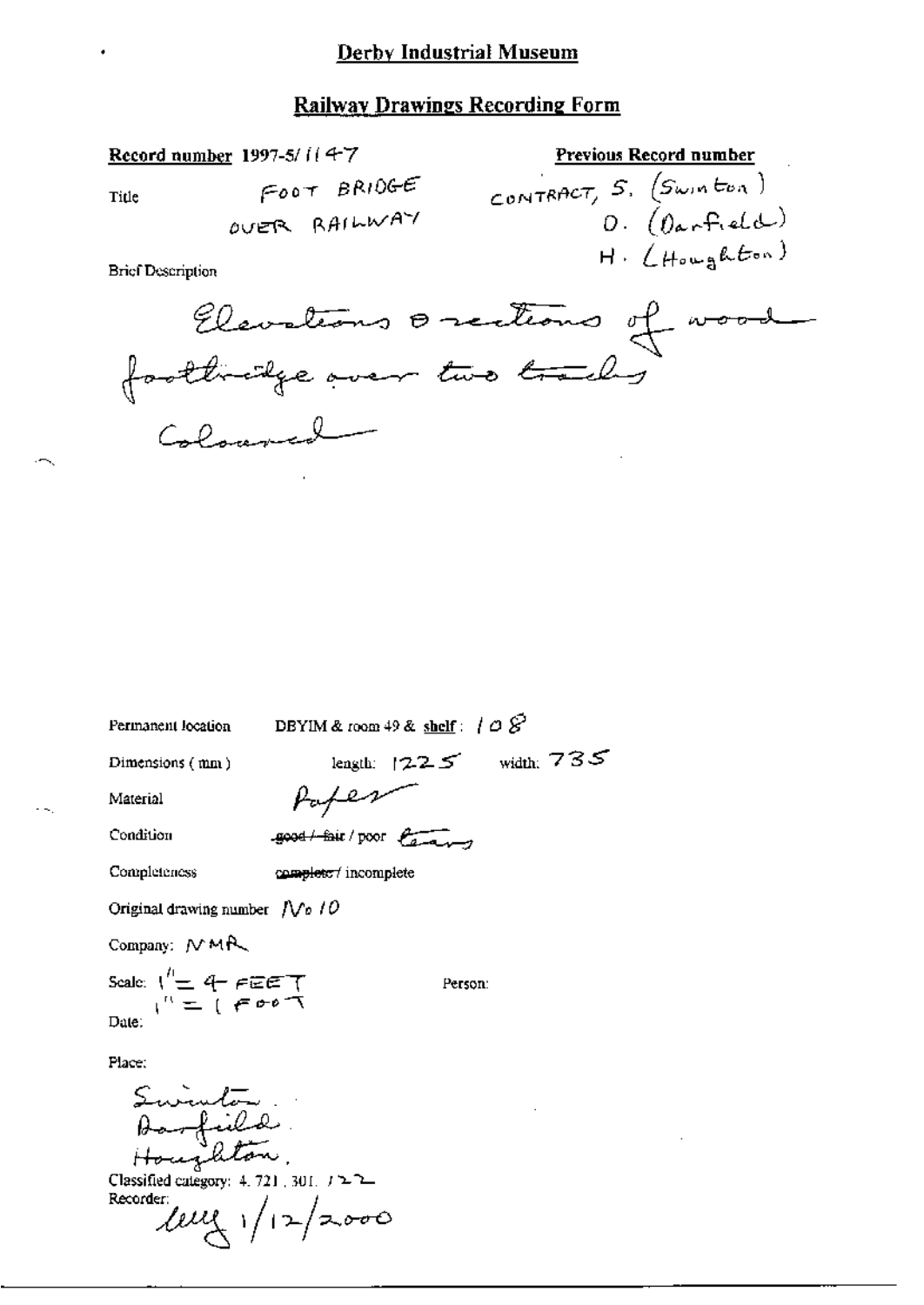Previous Record number MRP132/1180 Record number 1997-5/ //05, 2/ M.R. Bridge No154 Swinton Title

**Brief Description** 

Plan of cristing 2 track layout over road, rhaming embandements, banndaries, motercourse

| Permanent location                         | DBYIM & room $49$ & shelf: $144$ |                |
|--------------------------------------------|----------------------------------|----------------|
| Dimensions (mm)                            | length: $340$                    | width: $360\,$ |
| Material                                   | Popen                            |                |
| Condition                                  | $good /$ fair- $f$ ptur $f^{-1}$ |                |
| Completeness                               | complete / incomplete-           |                |
| Original drawing number                    |                                  |                |
| Company 14R                                |                                  |                |
| Scale: $1$ <sup>11</sup> $\approx$ 40 FEET |                                  | Person: $AH$   |
| Date: $N = 1898$                           |                                  |                |
| Place.                                     |                                  |                |
| ببقمية بالمستعمل                           |                                  |                |

Classified category 4, 721, 301,  $12.7$ 

Recorder  $\ell \ell \ell \sqrt{28/4}/2000$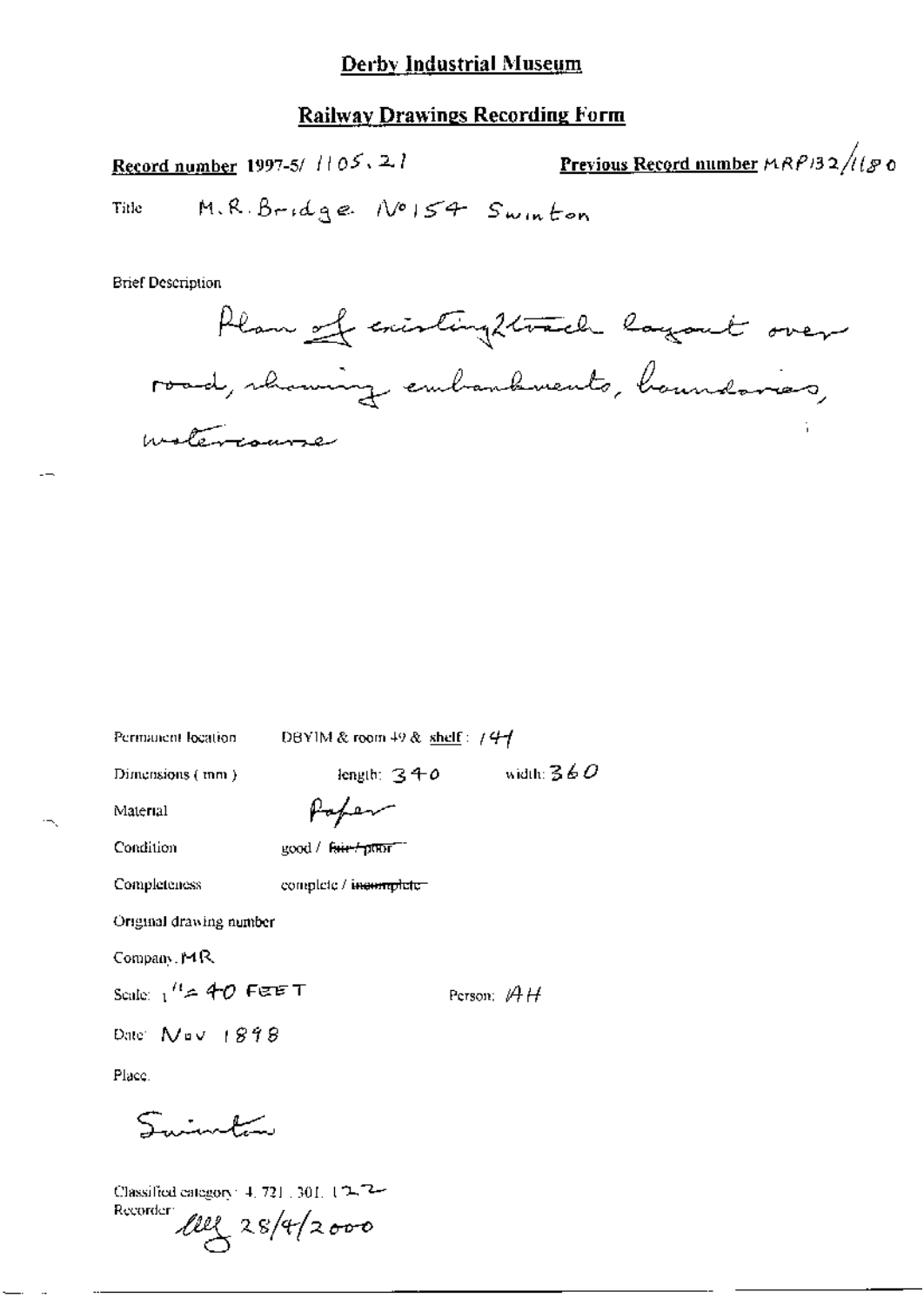Previous Record number MRP132/1180 Record number 1997-5/1105, 2.2. Title M.R Bridge No 154 Swinton

**Brief Description** 



Permanent location

DBYIM & room  $+9$  & shelf:  $+4$ <sup>-1</sup>

Dimensions (mm)

length:  $300$ 

Tracenty folice

Condition

Completeness

Material

good / Gurlpoor

complete / incomplete

Original drawing number

Company:  $\mathcal{M}$   $\sim$ 

Scale:  $1'' = 40$  FEET

Person:  $AH$ 

width:  $30D$ 

Date:  $N_{\text{max}}$  1898

Place:

Sucinton

Classified category:  $4, 721, 301, 127$ Recorder:  $\mu$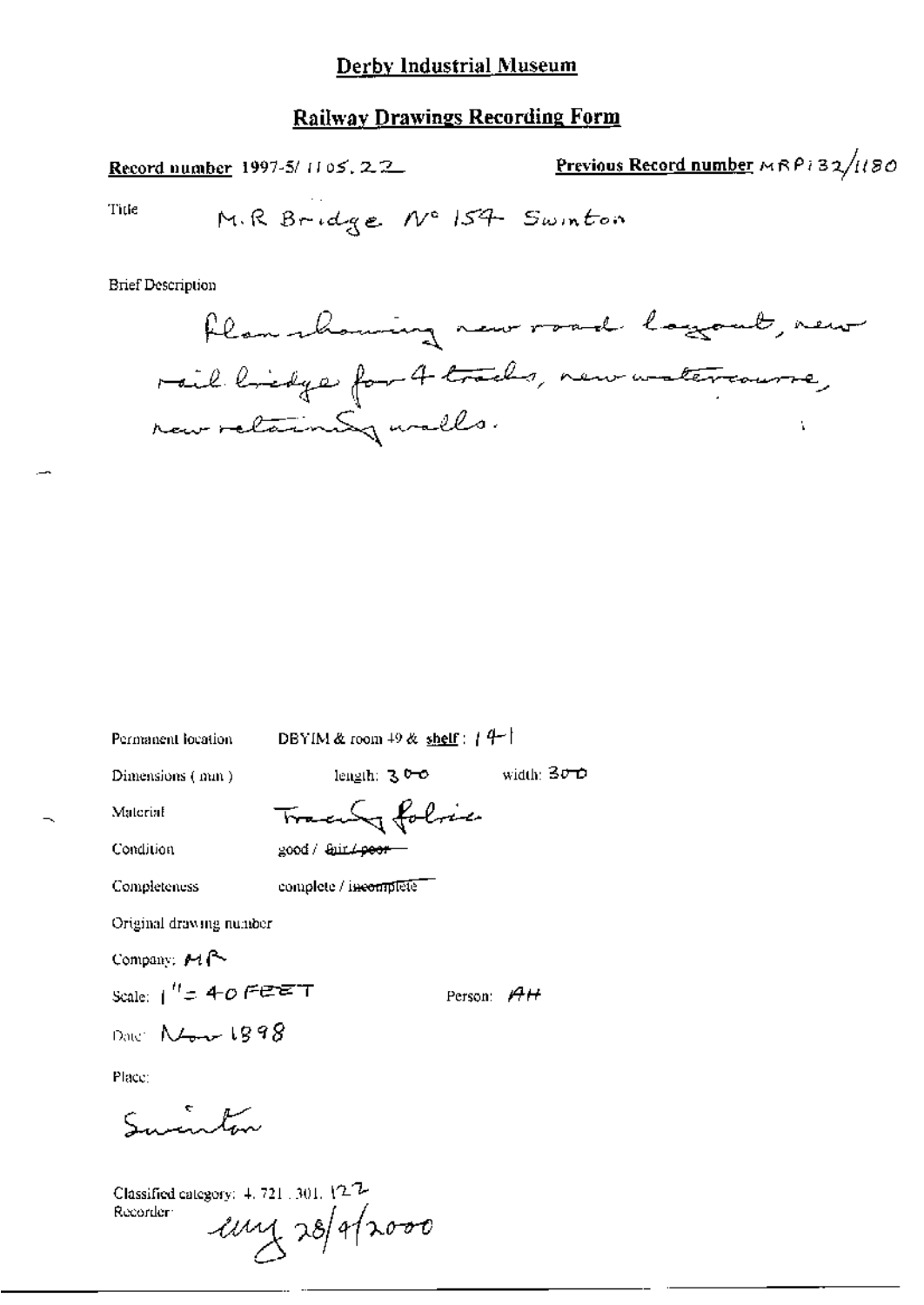#### Record number 1997-5/ $258$

Previous Record number MRP+32/293

Title

SWINTON

**Brief Description** 



| DBYIM & room 49 & shelf: $68$<br>Permanent location  |
|------------------------------------------------------|
| width: $490\,$<br>Dimensions (mm)<br>length: $765$   |
| Paperon folioce<br>Material                          |
| Condition<br>good / fair / poor-                     |
| Completeness<br>complete / incomplete -              |
| 20 <u>XV</u><br>Original drawing number $2.83$       |
| Company: $M \mathcal{R}$                             |
| Scale: $1'' = 4$ -0 Fere $\tau$<br>Person: $C$ d $D$ |
| Date: $M = 1885$                                     |
| Place: 5 Sminton Station                             |
|                                                      |

Classified category: 4, 721, 301,  $12^2$ Recorder:  $\mathcal{U}\mathcal{U}\mathcal{Y}$  2.12.97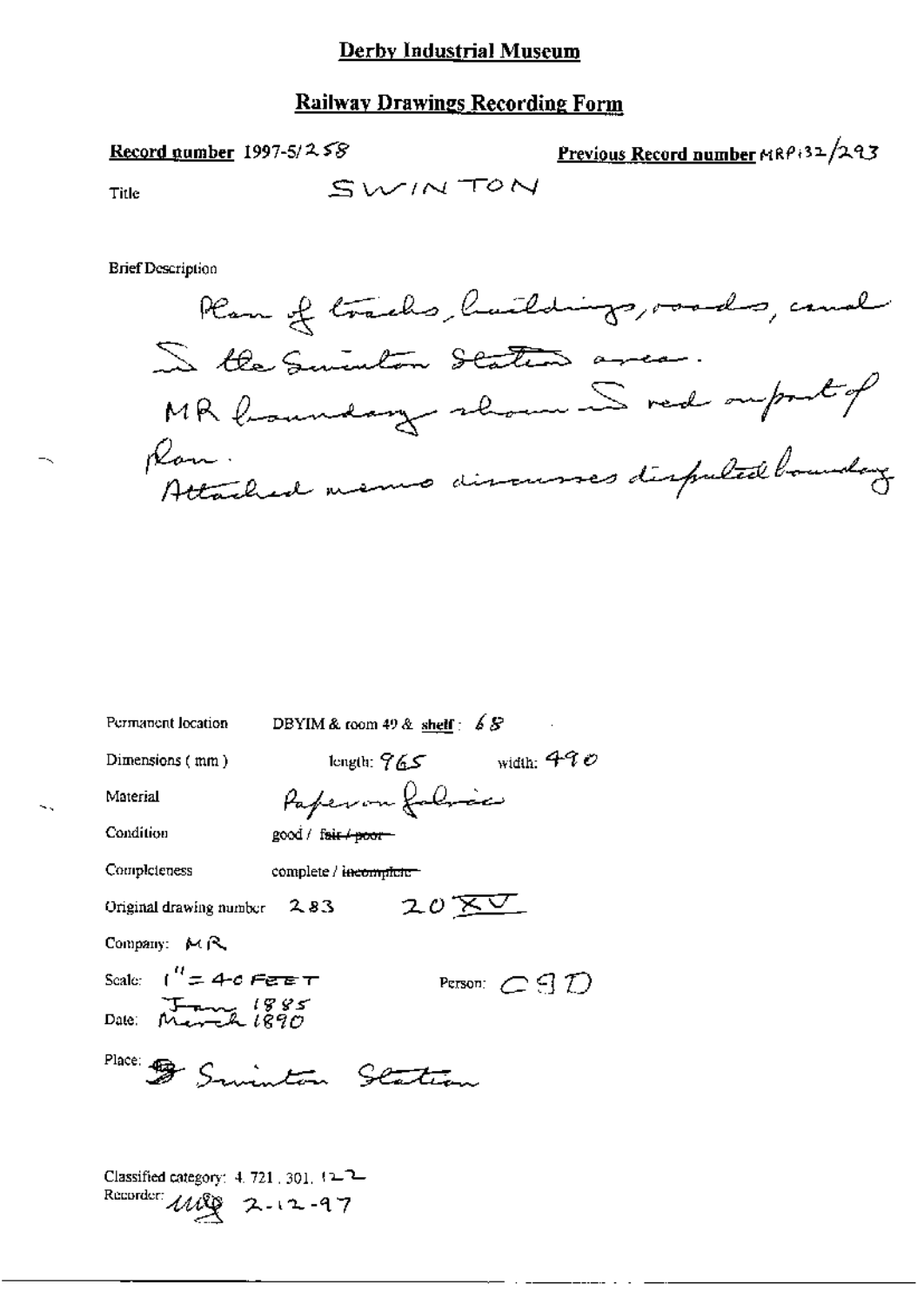Record number 1997-5/11 4-4-

#### Previous Record number

Title BRIDGE FOR DEARNE AND DOVE CANAL CONTRACTS. (Swinton)

**Brief Description** 

 $-1$ 

Elevations orections of two track Coloured.

Permanent location

DBYIM & room 49 & shelf:  $10\%$ 

Dimensions (mm)

length:  $730$  width:  $1260$ 

Material

Condition

Completeness

Raper good four / poor teams

ecomplete / incomplete

Original drawing number  $N$   $\sigma$  | 4

Company;  $MMR$ 

Scale:  $1^{\prime\prime}$  = 4 FEGT

Person:

Date:

Place:

 $\zeta$  , , , , , , , , ,

Classified category: 4, 721, 301, t2-2. Recorder:  $\mu$ uy  $\sqrt{2}/2000$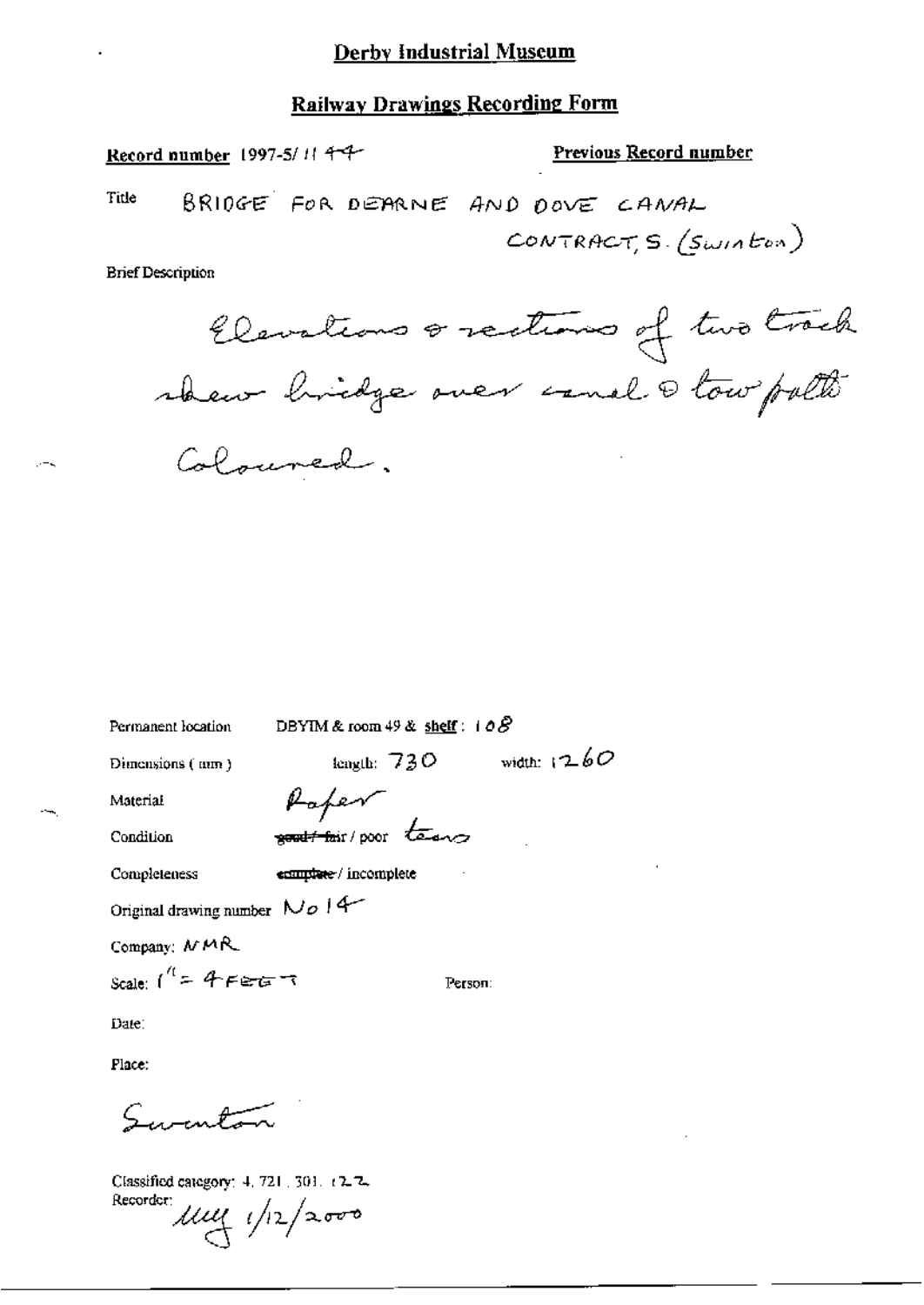CATTELL Record number 1971 - 384/282.3 Previous Record number<br>
CONTRACTS S. (Swin tron)<br>
File<br>
DRAWING NO 7.  $1125$ 

**Brief Description** 

Elevations & rections of occupation

Permanent location

DBYIM & room 49 & shelf:  $11<sup>3</sup>$ 

Dimensions (mm)

length:  $12,80$  width:  $74-0$ 

Material Condition

Poper good/ fair/ good brittle

Completeness

complete / incomplete-

Original drawing number

Company, MR

Scale:  $1^{10}$  =  $4$   $f$   $E$   $E$   $T$ 

Person:

Date:

Place:

Swinton

Houghton

Classified category: 4, 721, 301, 1 $\sim$   $\sim$  $100 - 14122001$ Recorder: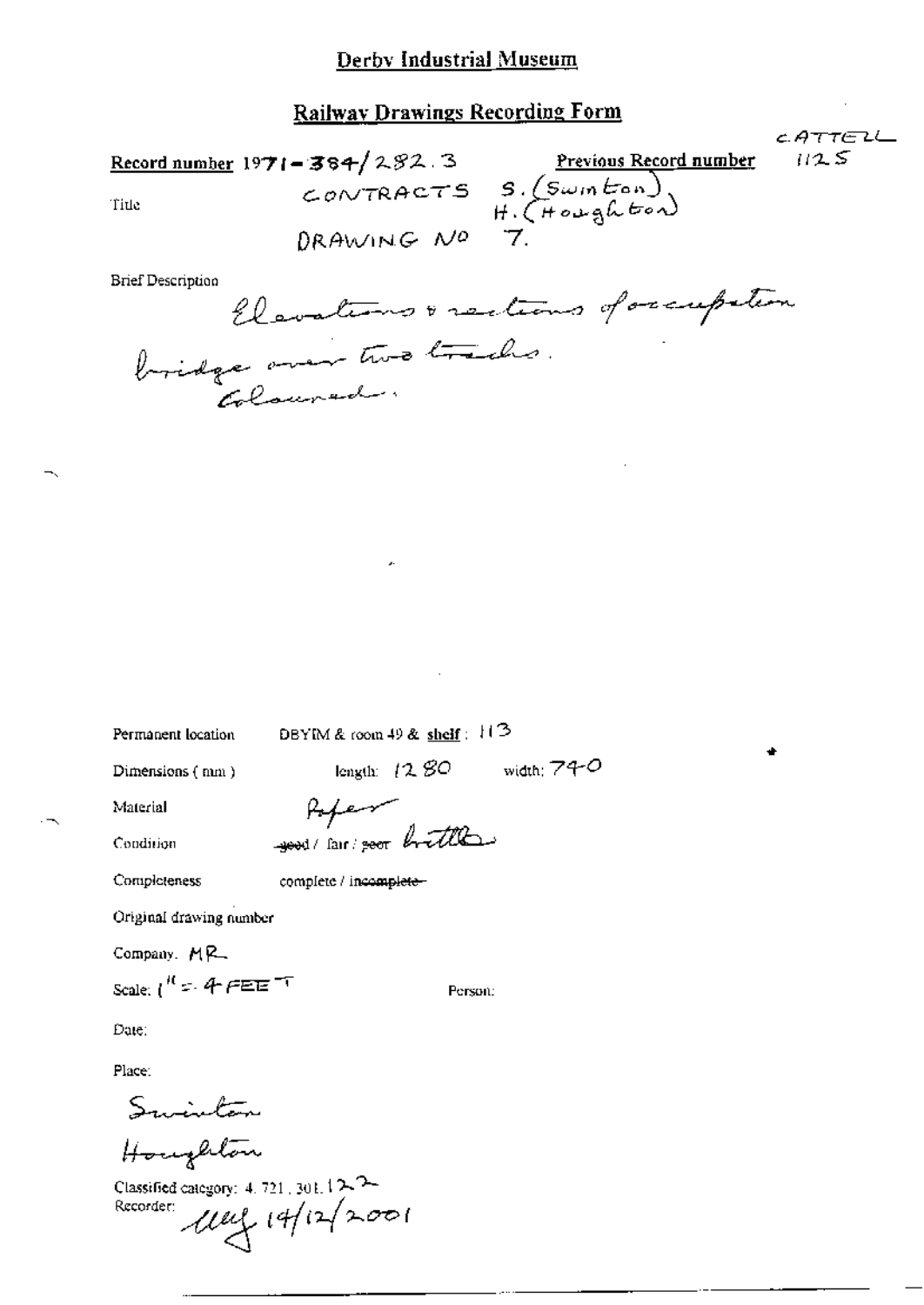Record number 1997-5/1139, 7

Previous Record number  $\kappa$ P132/69/

BRIDGE OVER SWINTON AND MEXBRO ROAD Title

CONTRACTS  $(Sumbon)$ 

**Brief Description** 

Elevations & recleans of time brack loridge over road. Cant iron génder bridge. Calminal -

Permanent location

DBYIM & room 49 & shelf:  $16\theta$ 

Dimensions  $(mn)$ 

length:  $12.85$  width: 750

Material

Condition

Completeness

Paper good / fair / peor

complete / incomplete-

Original drawing number  $N_0/3$ 

Company: NMR

Scale:  $\int_{0}^{R} = 4\pi e^{\frac{1}{2}x}$ 

Person:

Date:

Place:

Samuton

Classified category: 4, 721 [301]  $\sqrt{2}$ Recorder: My 1/12/2000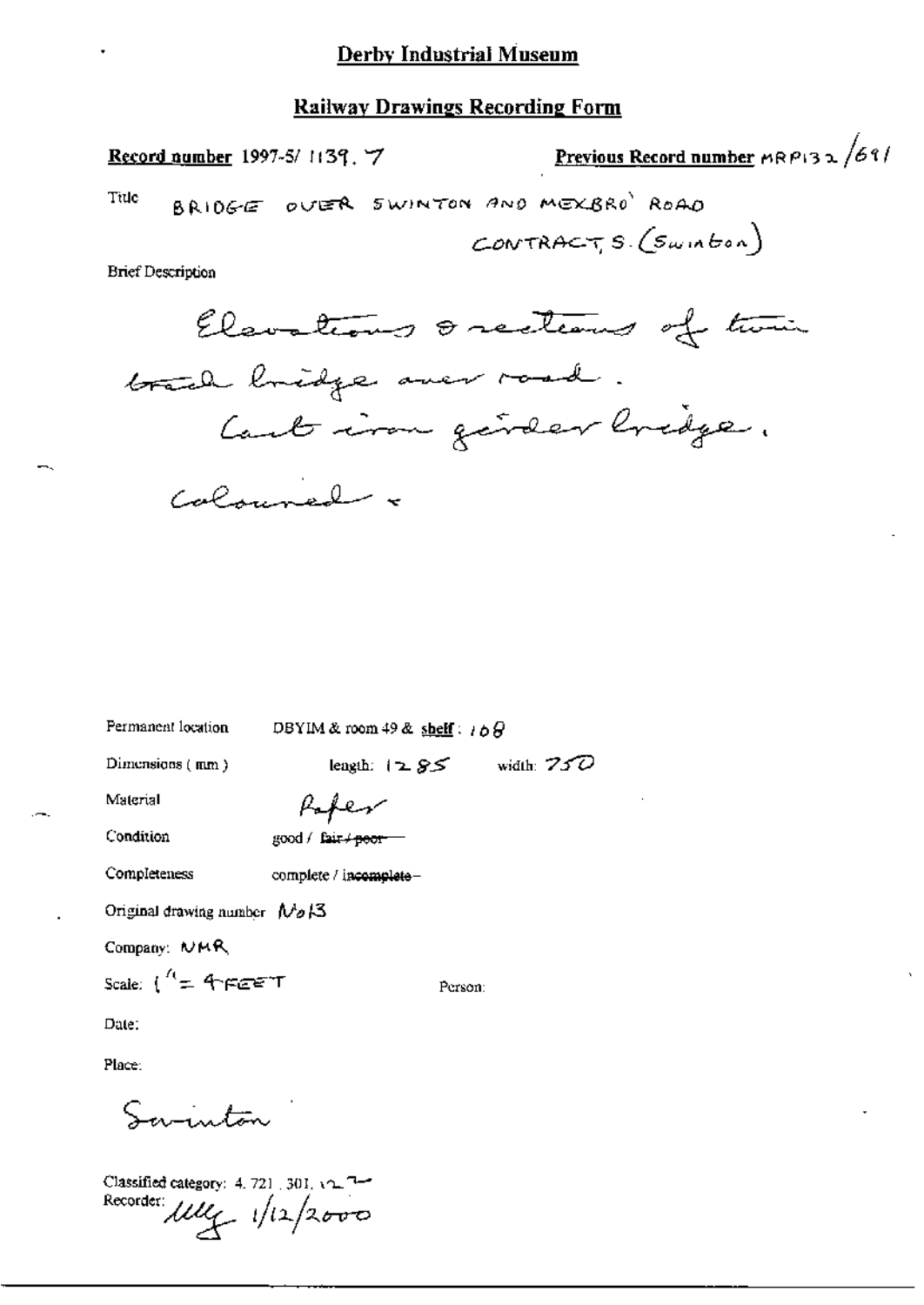Previous Record number  $\mu$  R  $\mu$  32/65+ Record number 1997-5/1137.6 Plan referred to in the agreement Title  $bebween be be$ Dearne and Opve Canal Com<sup>9</sup> and bhe **Brief Description** north Midland Railway Com" Plan of proposed rate through port of Forumbig of Swinton.<br>Parish of Waltempon Decree. Fournhip of Sminton. Parent of advices. Township of Adviced. Proposed diversion of canal obvidge cross suction. hundowners: Earl Fitzwilliam. Earl Manvers. Mrs Joseph Green. Magar Caler. Roads: Ferrybridge-Rotterham. Merchanough - Servinton.  $S_{22}$   $1997 - 5/1137.7$ Permanent location DBYIM & room 49 & shelf:  $108$ length:  $780$  width:  $460$ Dimensions (mm) Material Poper Condition good / fair / peer<sup>-----</sup> Completeness complete / incomplete-Original drawing number Company: MMR Scale:  $1'' = 4cH$ Person: Date: Place:

يستدلون

Classified category:  $4.721.301.122$ Recorder  $\mu$  $\mu$   $\rightarrow$  17/11/2000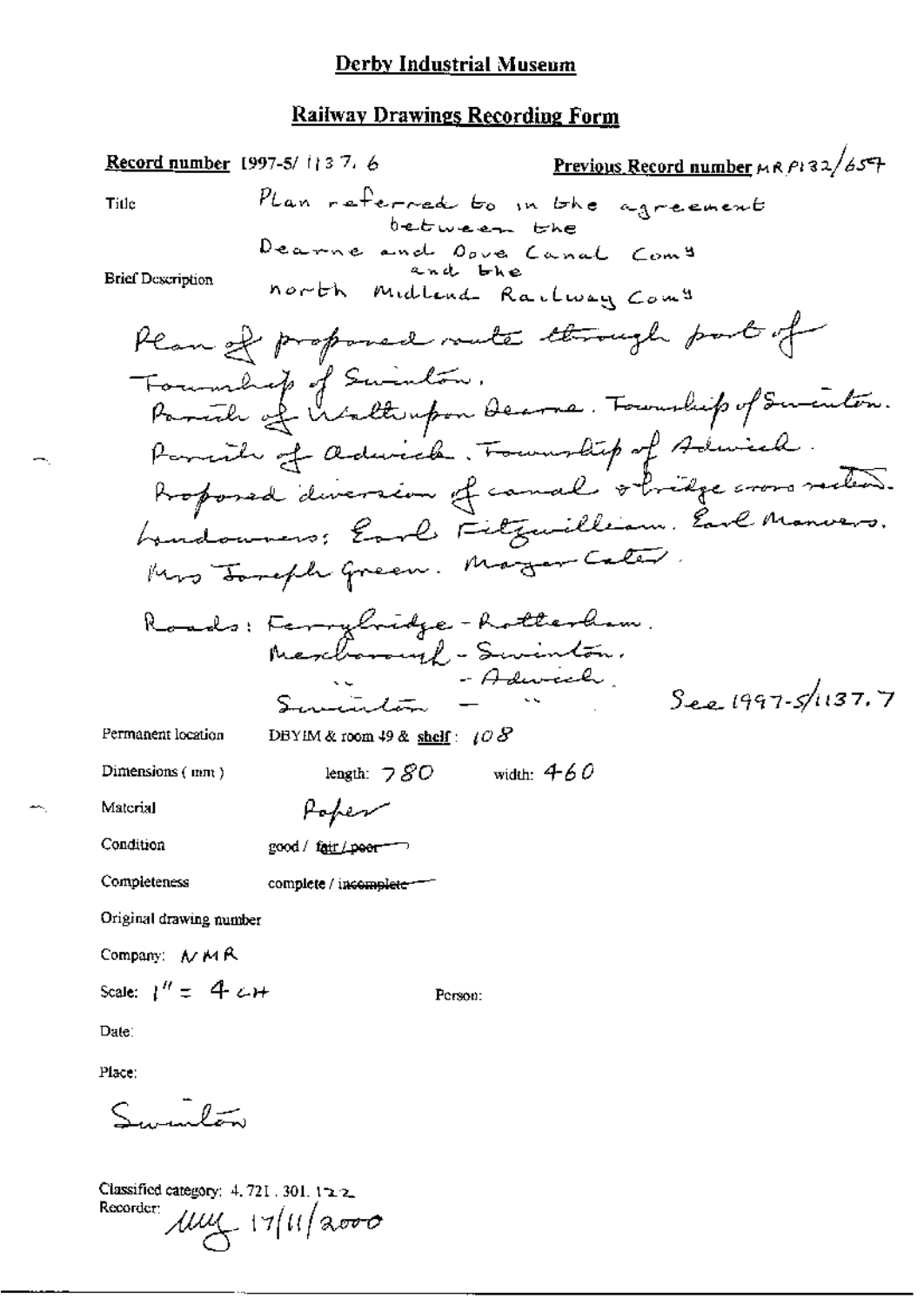### **Railway Drawings Recording Form**

## Record number 1997-5/ 1137.7

Previous Record number  $MRP132/654$ 

Title

**Brief Description** 

Plan rhowing diversion of cause with two arms passing under milway. Sections shows area batween causes as revenuent. Relates to 1997-5/1137.6

Permanent location

DBYIM & room 49 & shelf:  $108$ 

Dimensions  $(mn)$ 

length:  $5^{\circ}$  o width: 330

Material Condition

Tracing poper good / fair / poor

Completeness

complete / incomplete -

Original drawing number

Company: N MR

Scale:  $1^{i} = 4 - c + 4$ <br>  $1^{i} = 2 + 4 + \frac{10}{2}$ <br>
Date:  $1^{i} = 20 + \frac{10 + 4}{2}$ <br>
Date: Person:

Place:

Classified category:  $4.721.301.122$ Recorder:  $\mu$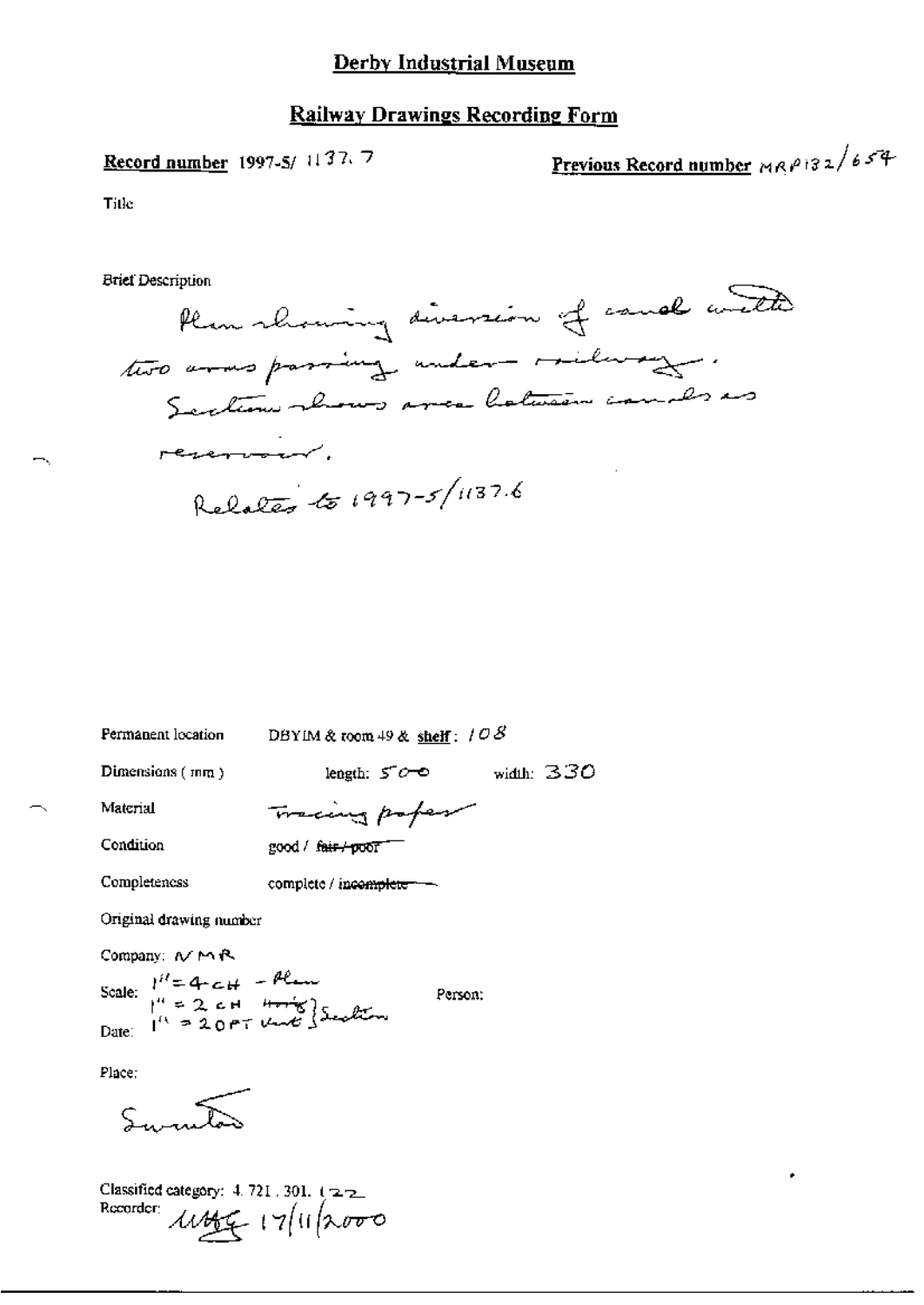### **Railway Drawings Recording Form**

Previous Record number  $\kappa$ RP132/1027 Record number 1997-5/1131.10 BRIDGE FOR ROAD FROM WENTWORTH TO  $\frac{1}{2}$ Title  $H\text{oorov-RoBERTS}$ <br>CONTRACT S  $(s_{\text{wn}}\text{for})$ **Brief Description** Elevations & sections of road bridge over 2 trailes. Road diverted, roadprofile. Coloninado

Permanent location

DBYIM & room 49 & shelf.  $107$ 

Dimensions  $(mn)$ 

length: $1270$  width:  $715$ 

Person:

Material

Paper good / fair / poor

Condition

Completeness

complete / incomplete

Original drawing number  $\Lambda/\rho$  (

Company: NMR

Scale:  $1^H = 4$ 

Date:

Place:

Sminta

Classified category: 4.721, 301, 17-1-Recorder: live 10/4/2000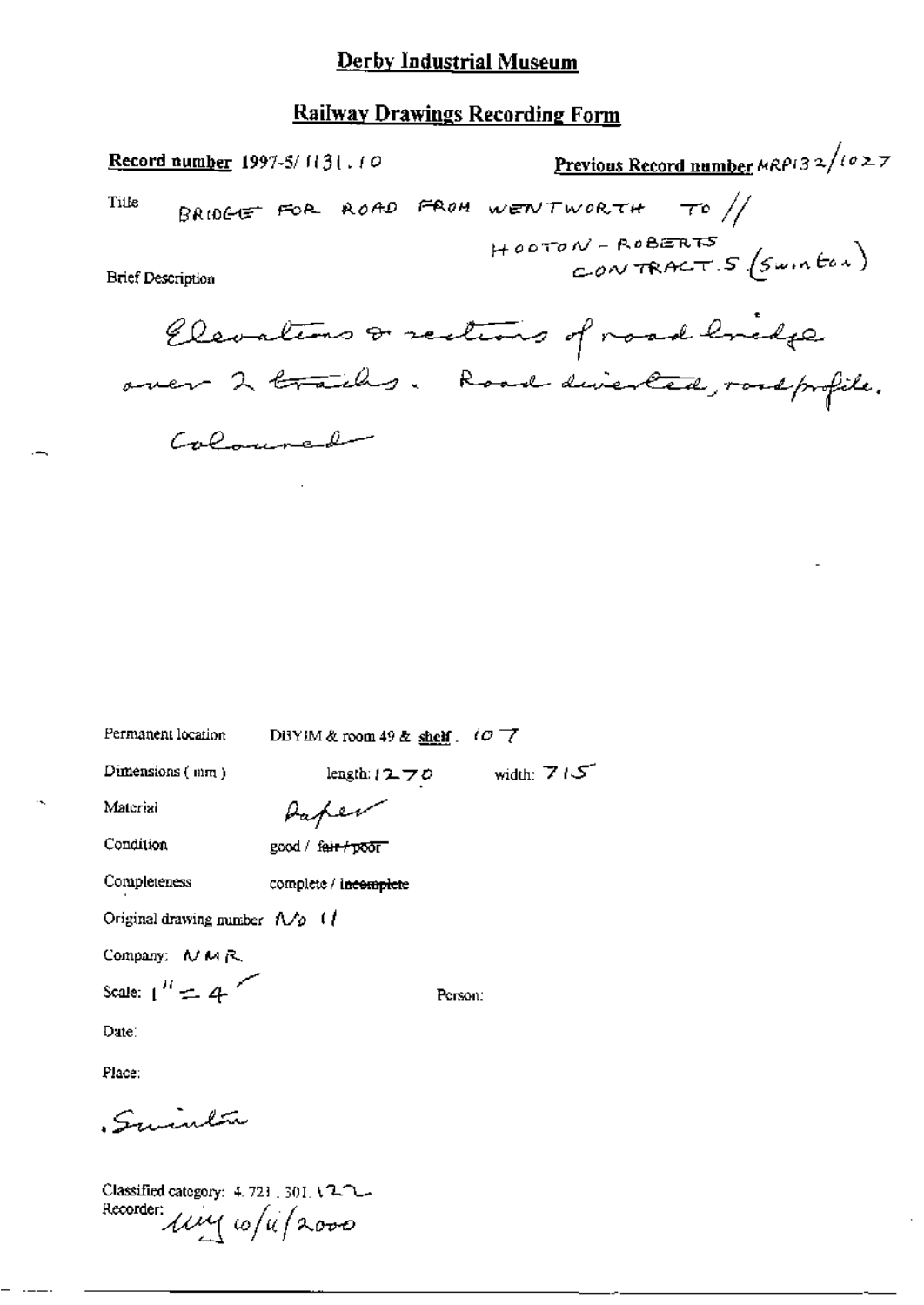Record number 1997-5/H29.8 Previous Record number  $A \cap P$  (2.3) Title Bridge over Occupation Road, Footway and Brook. CONTRACT  $s$ (Swinton) **Brief Description** 

Elevations orections of three arch rail bridge over road. Coloured

Permanent location DBYIM & room 49 & shelf:  $100$ length:  $1290$  width: 740 Dimensions  $(mn)$ Rofer Material Condition good / fair / poor-Completeness complete / incomplete -Original drawing number 12 Company North Scale:  $\binom{n}{r}$  = 4 Person: Date: Place: Swint

Classified category:  $4.721$ , 301, 12.2-Recorder:  $\mu$ ug 27/10/2000

 $-1$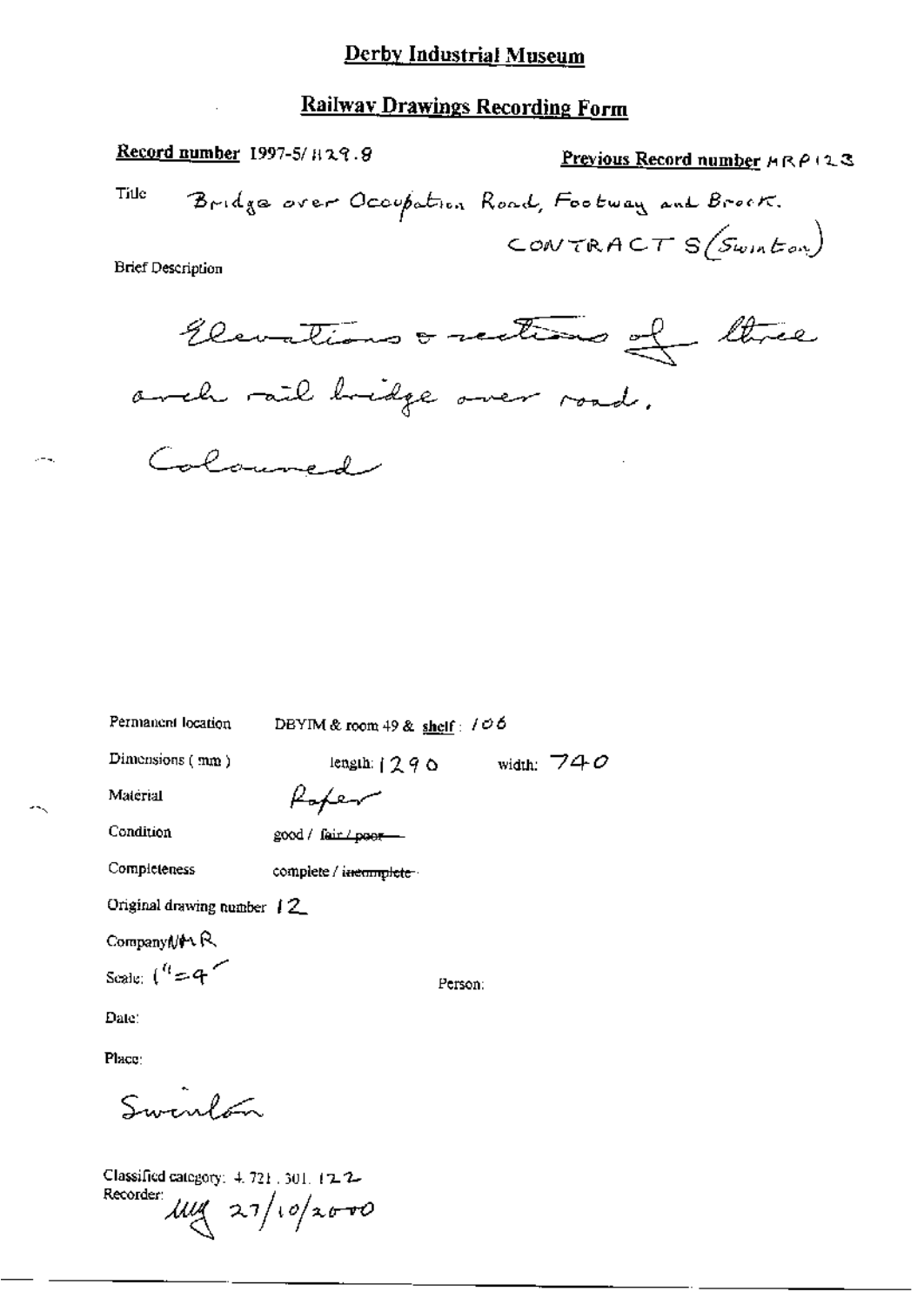## **Railway Drawings Recording Form**

Previous Record number

Title

**Brief Description** 

Plan of profosed roate showing land.<br>required (pink) and advant adjoint fields, roads, buildings of watercauses Landowners; Earl Fitzwilliam. Fosefl Lathom. Rev Henry Bowen Coke. John Haywood, baniel Maude. These Booth.

width:  $25D$ 

Diversion of River Rearne.

good / fair / poor-

Permanent location

DBYIM & room 49 & shelf :  $120$ 

Person:

Dimensions (mm)

length:  $455^\circ$ Paperon folice

Condition

Material

Completeness complete / incomplete =

D400. No56 Original drawing number

Company:

Scale:

Date:

Place:

Darfuld

Classified category:  $4.721.301.12.7$ Recorder 114 29/10/2003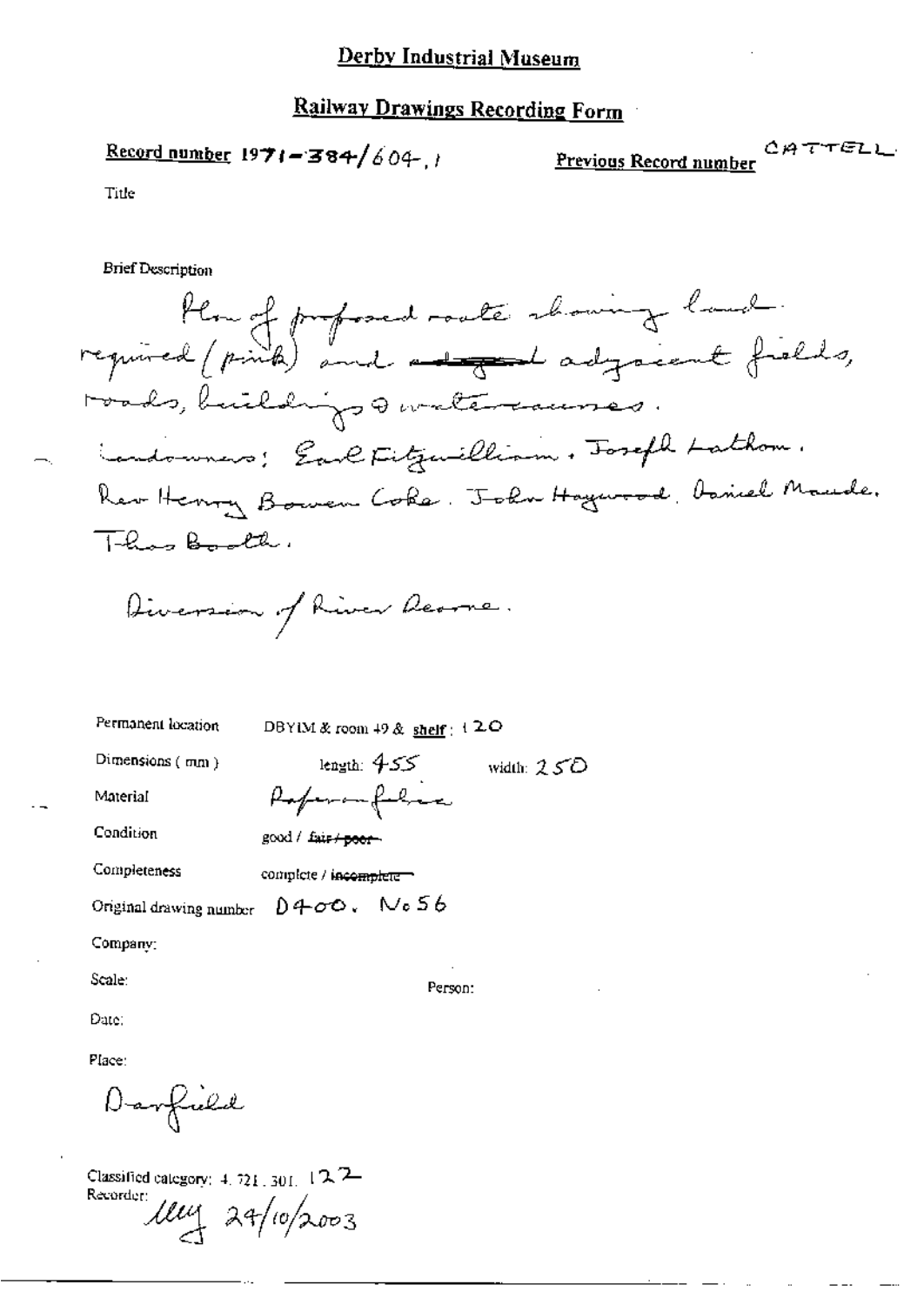## Record number  $1971 - 384/604.2$

**Previous Record number**  $CATTELL$ 

Title

**Brief Description** 

Plan of proposed route showing hand required (pind) and adjournt fields, roads, buildings & watercourses. Township of Lettle Houghton. Landowners: Earl Fitzwilliam, Daniel Made. Rev Godfrey Wright. James Rimington. Magnick Banks. Route with diversions of River Dermer.

DBYIM & room 49 & shelf: 120

Person:

Dimensions (mm)

Permanent location

length:  $1020$  width:  $355$ 

Material

Condition

poferonfolice good / fair / poor

Completeness

complete / incomplete

7 ک م-۱۸ Original drawing number

Company:

Scale:

Date:

Place:

M. Oarfield

Classified category: 4, 721 , 301. | 2.7-Recorder:  $\mu y_2$  24/10/2003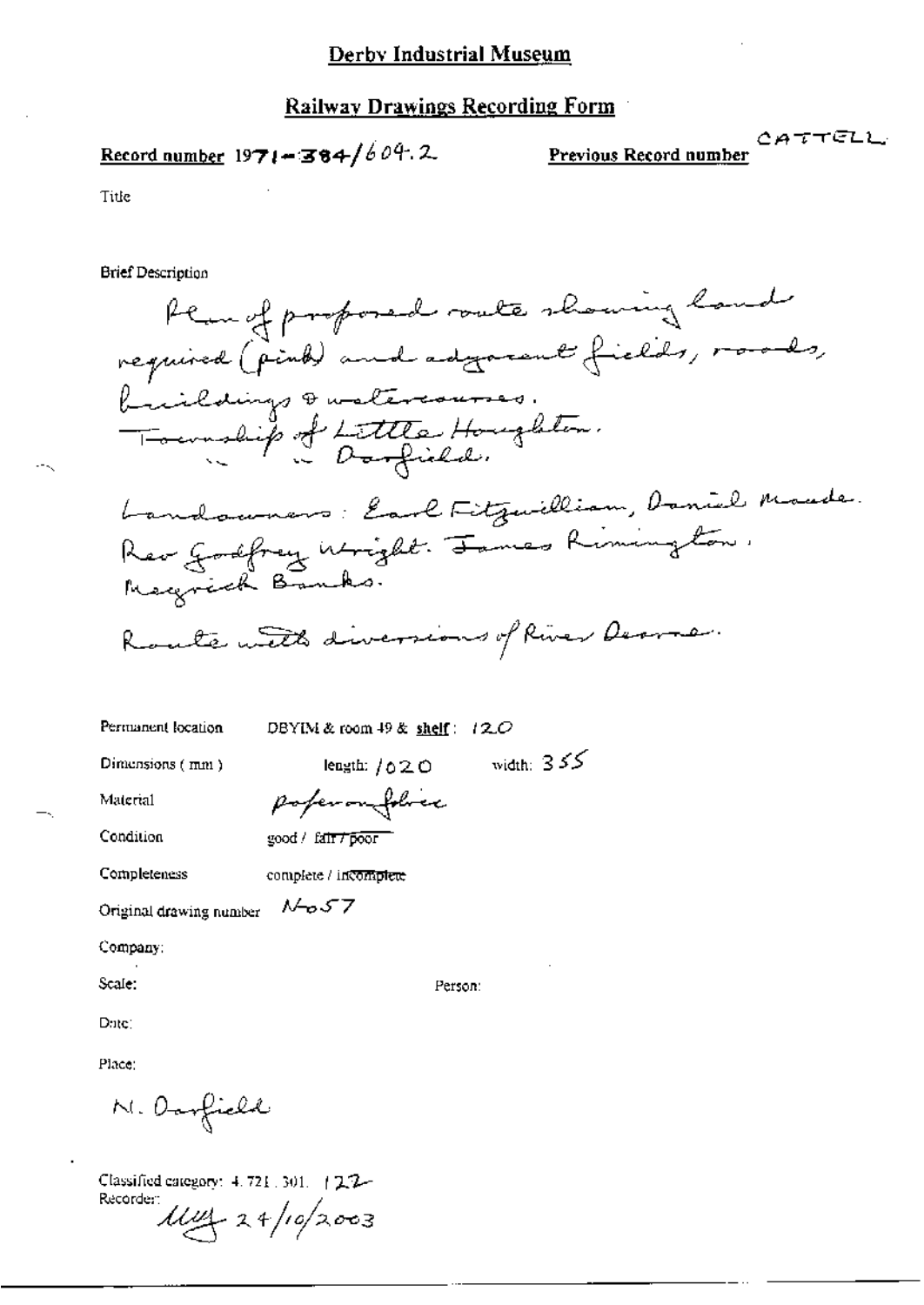**Previous Record number** MR P132/1176 Record number 1997-5/ $1046$ ,  $\frac{1}{2}$ Series of naps chaming part of Title **Brief Description** WEST RIDING OF THE COUNTY OF YORK, PARISH OF WOMBWELL (OTHERWISE DARFIELD). PARISH OF BOLTON-UPON-DETARNE. Plan koms MR tracks, boundaries, new course 8 old course of River Deame. Landounins: Edward Weston. Rew HB Cooker. Earl Fitzuilliam WHMarsdew Josh Mitchell Wath & Denome Main  $J$  iterate. Philip Sceadman. JHewith. HYWliterarth  $ETM$ Knight Permanent location DBYIM & room 49 & shelf:  $136$ length:  $820$ width:  $530$ Dimensions (mm) Popen na folocia Material Condition good / fair poor **Completeness** complete / incomplete -Original drawing number  $\mathcal{L}\left(\mathcal{L}\right)$   $\mathcal{L}\left(\mathcal{L}\right)$   $\mathcal{L}\left(\mathcal{L}\right)$   $\mathcal{L}\left(\mathcal{L}\right)$ Company: Scale  $\int_1^H = 2 \cosh A/\sqrt{s}$ Person: Date:

 $47$ <sub>ime</sub> - 48<sup>1</sup>/h P Darfield

Classified category: 4, 721, 301, 12, 2 Recorder:  $11444 - 31/1/2000$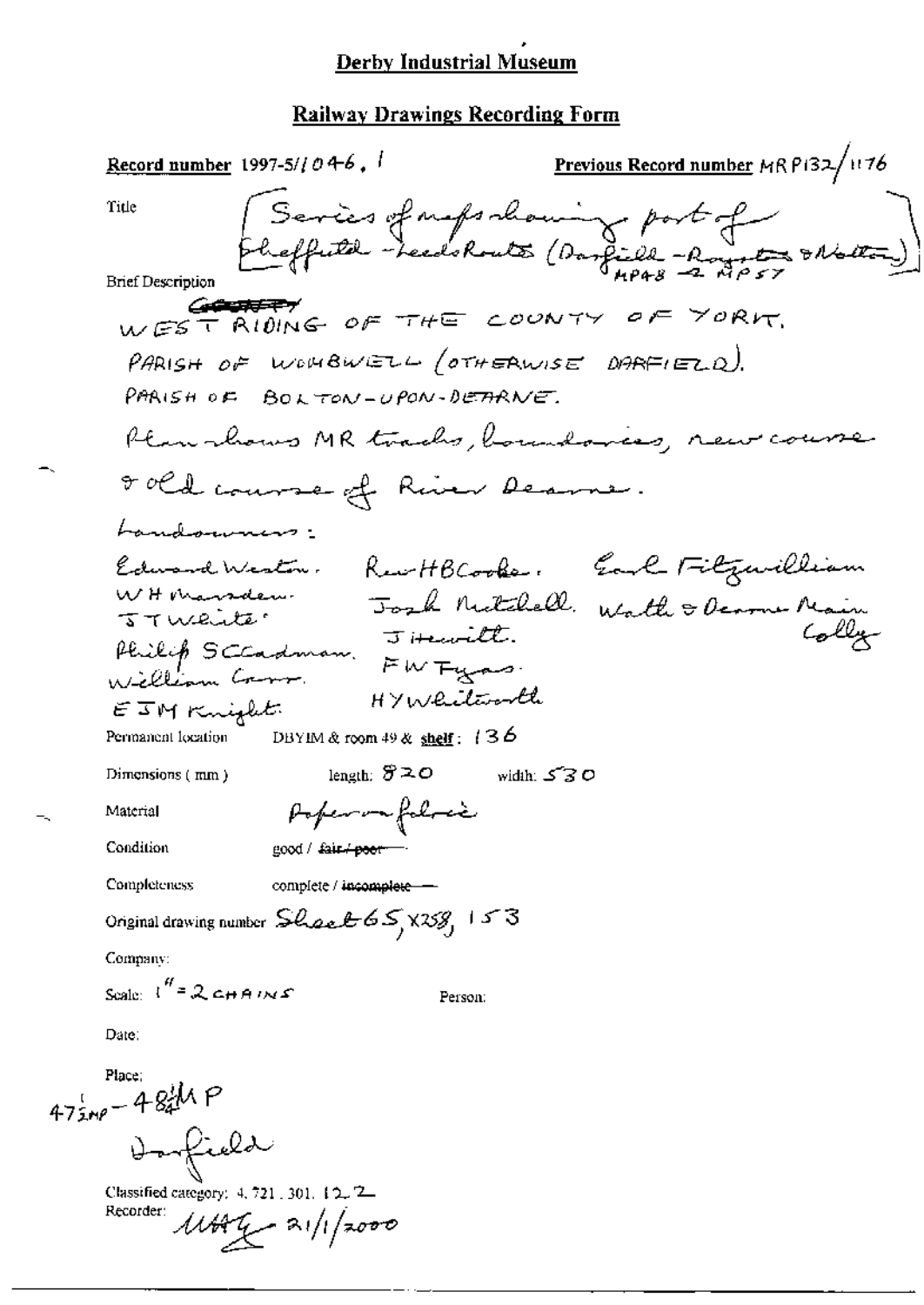# **Railway Drawings Recording Form**

Record number 1997-5/139.3

Previous Record number  $P(32/69)$ 

Title BRIDGE FOR ROAD FROM ADWICK TO SWINTON AND WATH

 $CONTRACT, D. (D - F.eld)$ 

**Brief Description** 

Elevations & sections of two track Coloured a

Permanent location

DBYIM & room 49 & shelf:  $10.8$ .

length:  $730$ 

Dimensions (mm)

fofer

Condition

Material

good / fa<del>ir / poor -</del>

Completeness

complete / incomplete --

Original drawing number  $\Delta$  | 3

Company: MMR

Scale:  $1'' = 477.57$ 

Person:

width:  $1240$ 

Date:

Place:

Darfield

Classified category: 4, 721, 301,  $\sqrt{2}$ Recorder:  $114/17$   $8000$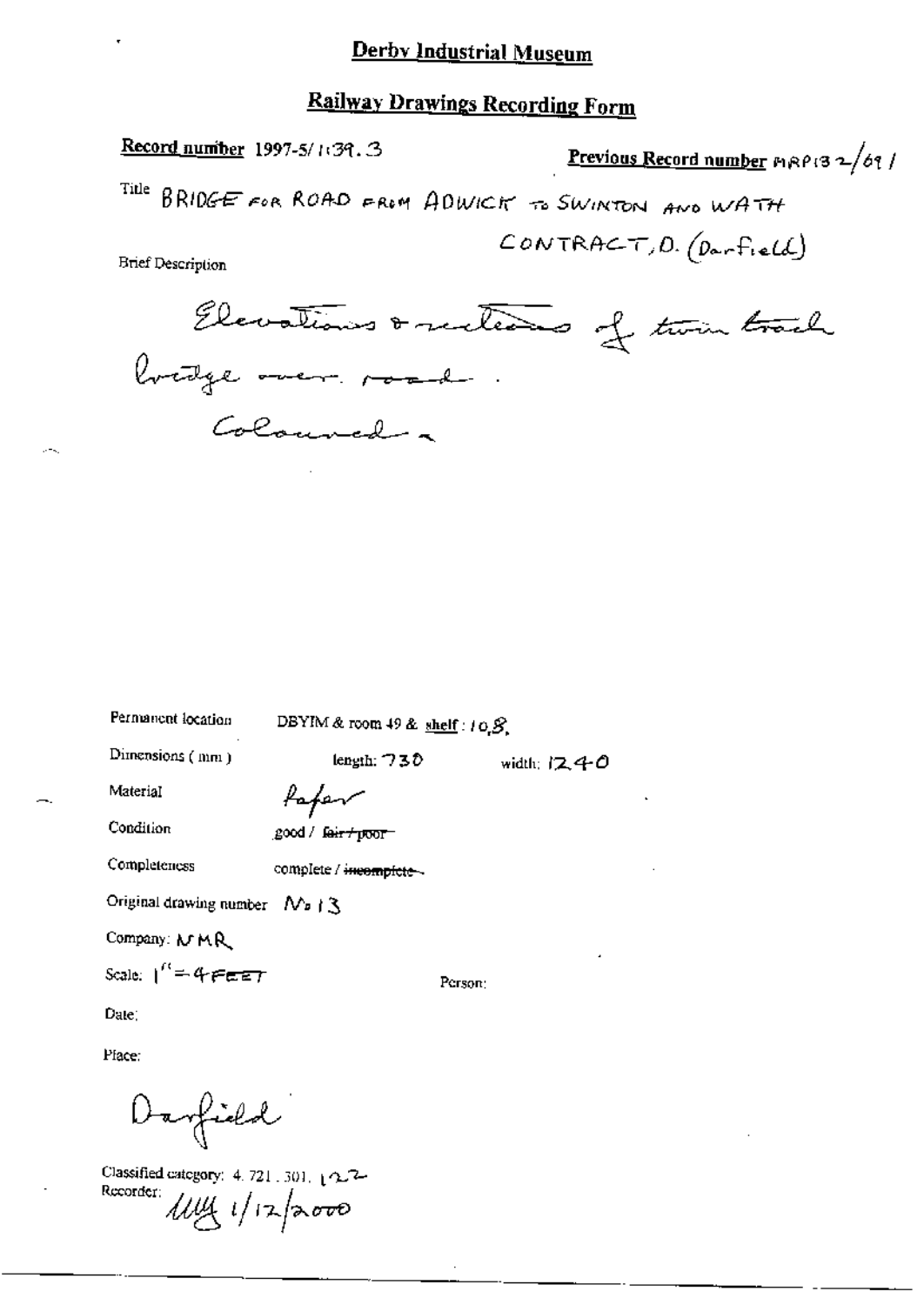# Railway Drawings Recording Form

| Record number 1997-5/1139.4-                       | Previous Record number $HRP(32, 69)$ |
|----------------------------------------------------|--------------------------------------|
| Title<br>Bridge for Watch and Bolton Road          |                                      |
| <b>Brief Description</b>                           | CONTRACT, $0.0$ orfield)             |
| Elevations oscitions of twintrach                  |                                      |
| Colouved ~                                         |                                      |
|                                                    |                                      |
|                                                    |                                      |
|                                                    |                                      |
|                                                    |                                      |
|                                                    |                                      |
| Permanent location<br>DBYIM & room 49 & shelf: 108 |                                      |
| Dimensions (mm)<br>length: $710$                   | width: $1240$                        |
| Material<br>Haper                                  |                                      |

Condition good / fair / poet. م - \* Completeness complete / discomplete --Original drawing number No14 Company: MMA Scale:  $1'' = 4$  Feb T Person: Date:

Place:

Derfield

Classified category:  $4.721$ ,  $301.12$ Recorder en 1/12/2000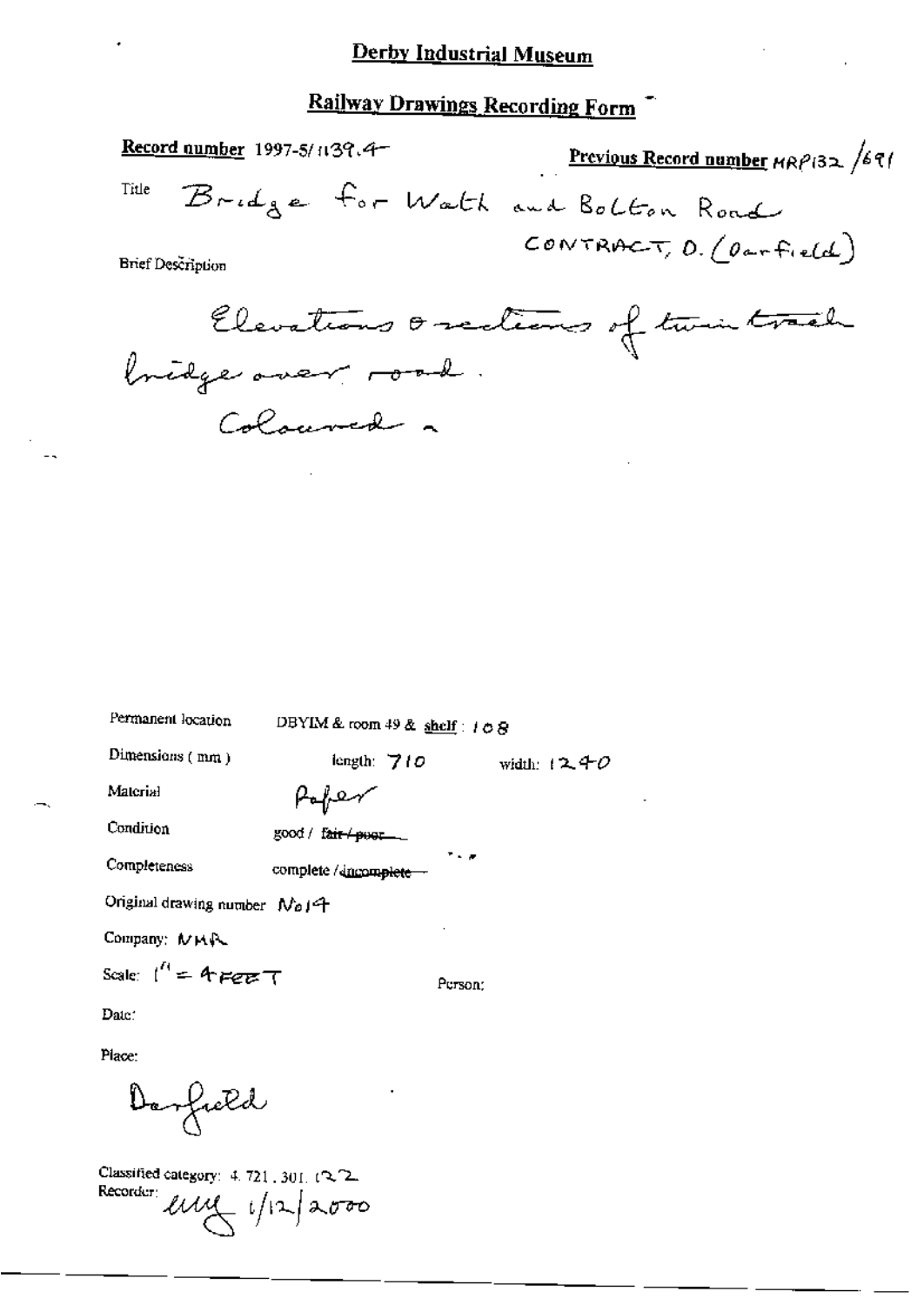$\mathbb{R}^4$ 

# **Railway Drawings Recording Form**

Record number 1997-5/11 39.5 Previous Record number MRP132/69/ Title Bridge for Bridle Road  $convTRACT, D. (DerField)$ **Brief Description** Elevations & realions of twintrach buidge over 1000 Colouved

| Permanent location                                    | DBYIM & room 49 & shelf : $\angle$ 0 $\angle$ |               |
|-------------------------------------------------------|-----------------------------------------------|---------------|
| Dimensions $(mn)$                                     | length: $12.70$                               | width: $72.0$ |
| Material                                              | $\sim$ $\sim$                                 |               |
| Condition                                             | good / fair/poor                              |               |
| Completeness                                          | complete / incomplete-                        |               |
| Original drawing number $N_0$ (6                      |                                               | 159           |
| Company: NMR                                          |                                               |               |
| Scale: $\binom{n}{k} = 4 - \frac{1}{2} = \frac{1}{2}$ | Person:                                       |               |

Date:

 $\mathbf{r}$ 

Place:

Darfield

Classified category: 4, 721, 301, 12 Recorder:  $\mu$ uy  $1/12$ 2000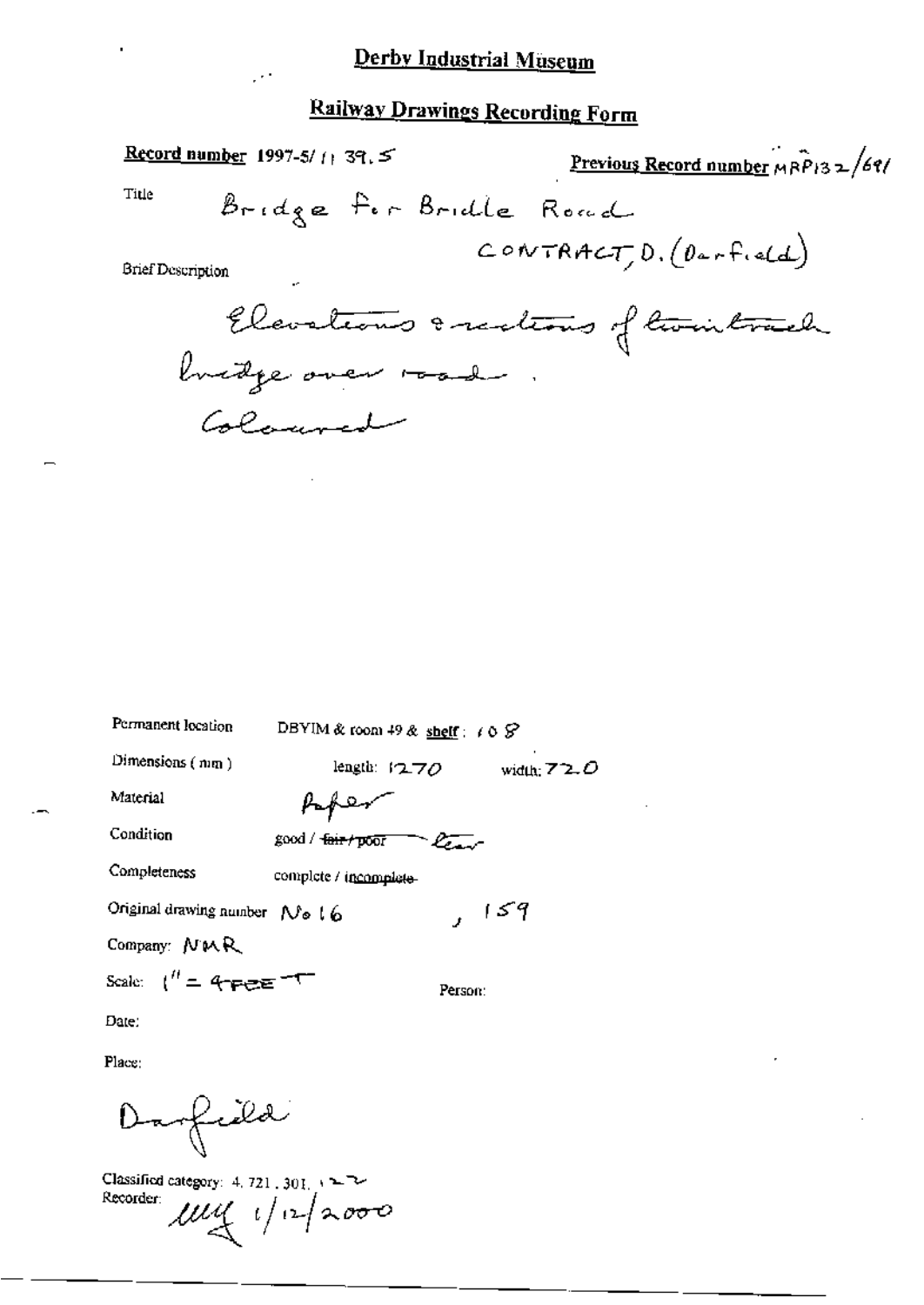## **Railway Drawings Recording Form**

#### Record number 1997-5/1138.3

Previous Record number  $nR\theta$ 132/654

Title

 $COMTRACT.0, (Darfield)$ 

**Brief Description** 

Klan of proposed route chowing NMR boundaries & Latt markings. Fields mombered. Roads, buildings a watercourses aboun with alterations to roads/water (red inh) Parish of Watterformbearne. Parish of Aarfield.<br>Township of Savinton Would Foundly.<br>Remarkip of Adwick upon Dearne. Billingley ... Permanent location DBYIM & room 49 & shelf:  $109$ Dimensions (mm) length:  $2350$ width:  $640$ Material Hoper Condition good / fair / poor Completeness complete / incomplete. Original drawing number  $\sqrt{\delta}$ Company: NMR Scale:  $\int_{0}^{\pi/2} = 4 - c$ Person: Date: Place:  $Fntat6m6Zc+11mR6c+$ 

Contract 7m20c+-10m73c+ Cab Hill

Classified category:  $4.721.301$ ,  $i \rightarrow \rightarrow$ Recorder:

 $1119224/11/2000$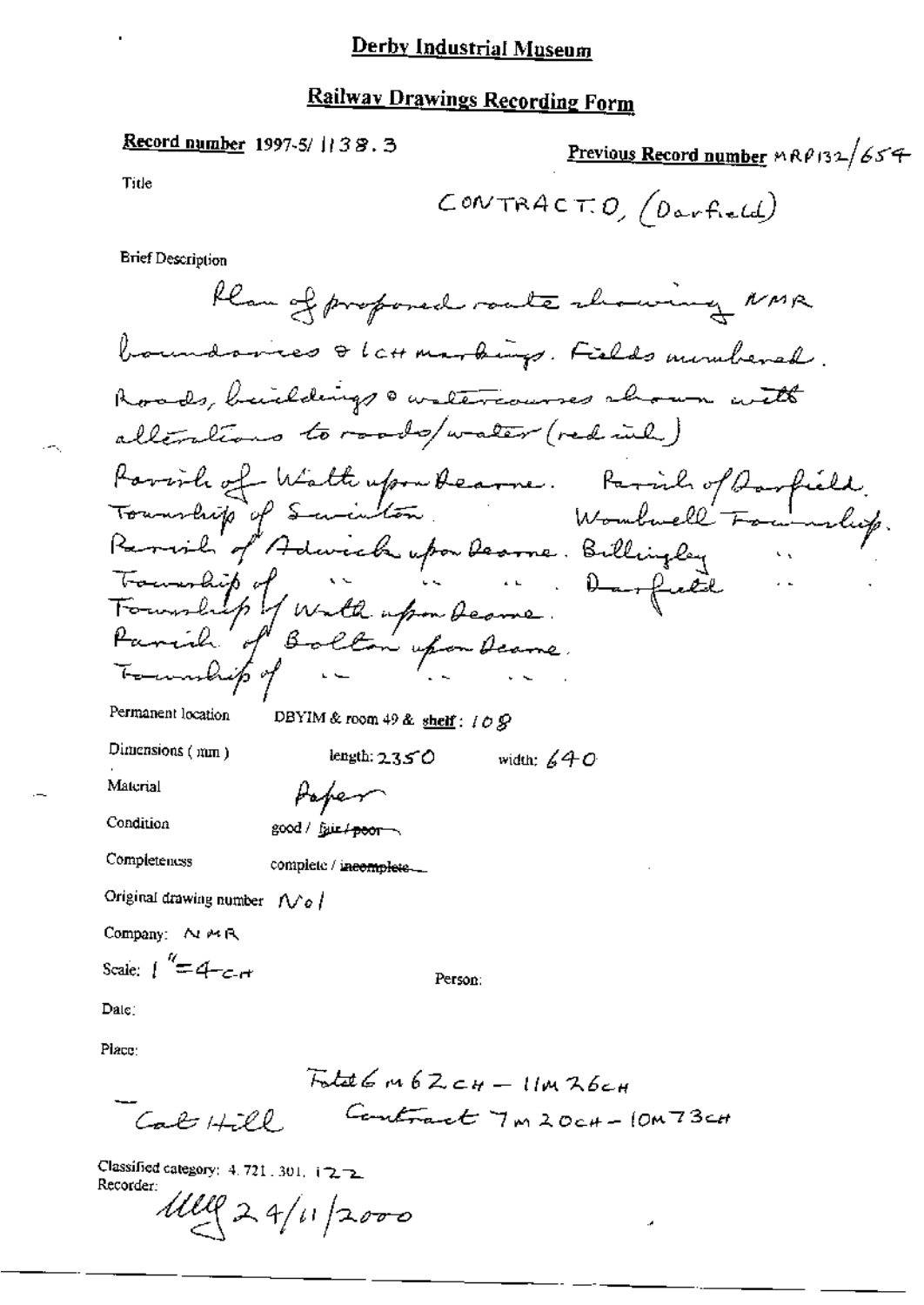# **Railway Drawings Recording Form**

Previous Record number MR P132/1176 Record number 1997-5/1046, 2 Sevies of maps channing port of Title Brief Description WEST RIDING OF THE COUNTY OF YORK PARISH OF WOMBWELL (OTHERWISE DARFIELD) PARISH OF BILLINGLEY (  $\mathcal{L}(\mathbf{C})$ Plan shows MR tracks, Darfield Station, of timmel. Earl Fitzwilliam.

Person:

DBYIM & room 49 & shelf:  $136$ Permanent location length:  $$20$ width:  $5.3C$ Dimensions (mm) Paper me feloci Material  $good /$   $44 + 980$ Condition Completeness complete / incomplete-

Original drawing number  $\mathcal{L}$  Lee  $\mathcal{E}$  66 (153)

Company:

Scale:  $1^{H}$  = 2 CHAINS

Date<sup>®</sup>

Place:

 $484 - 49$ MP Darfield Station.

Classified category: 4, 721, 301, 12-7- $1177 - 81/12000$ Recorder: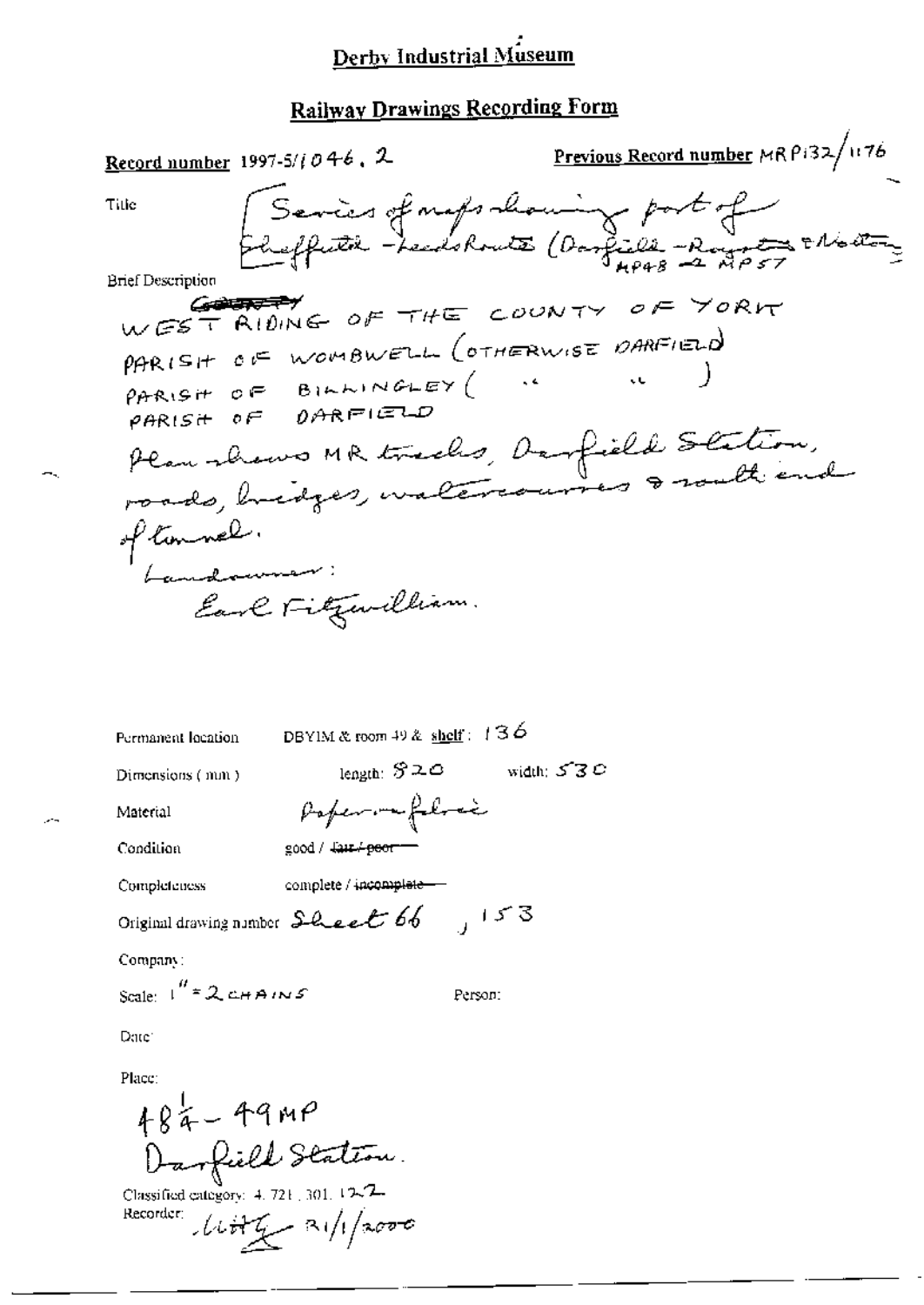# **Railway Drawings Recording Form**

| <u>Record number</u> 1997-5/ <i>i</i> 0 4-6 , 3                     | Previous Record number MRP132/1176 |
|---------------------------------------------------------------------|------------------------------------|
| Title                                                               | Series of maps showing part of     |
| <b>Brief Description</b>                                            |                                    |
| WEST RIDING OF THE COUNTY OF YORK                                   |                                    |
| PARISH OF DARFIELD.<br>PARISH OF LITTLE HOUGHTON OTHERWISE OARFIELD |                                    |
| Plan shows MR tracks, roads, adgressment                            |                                    |
| buildings, watercourses, north and of.                              |                                    |
| tunnel, quanny, mell.                                               |                                    |
| Landauners                                                          |                                    |
| Euge Fetzwicklim. Dr R.F. Cartles                                   |                                    |
| Chas Howard Faylor. Houghton Main Colliany Collect.                 |                                    |
| G Partin & wife. County Commeil.                                    |                                    |
| Mitchell Main Colly Co. Rev Gutigat.                                |                                    |
| DBYIM & room $49$ & shelf: 136<br>Permanent location                |                                    |
| length: 820<br>Dimensions (mm)                                      | width: $530$                       |
| faferan falres<br>Material                                          |                                    |
| Condition<br>200d / <del>Juin / puor</del>                          |                                    |
| complete / incomplete-<br>Completeness                              |                                    |
| Original drawing number Sheet 67, 153                               |                                    |
| Company:                                                            |                                    |
| Scale: $I'' = 2$ CHAINS<br>Person:                                  |                                    |
| Date:                                                               |                                    |
| Place:                                                              |                                    |
|                                                                     |                                    |
| 49 - 49 FMP<br>Darfreld                                             |                                    |
| Classified category: $4.721$ , 301, $122$                           |                                    |
| Recorder,<br>$11449 - 31/1/3000$                                    |                                    |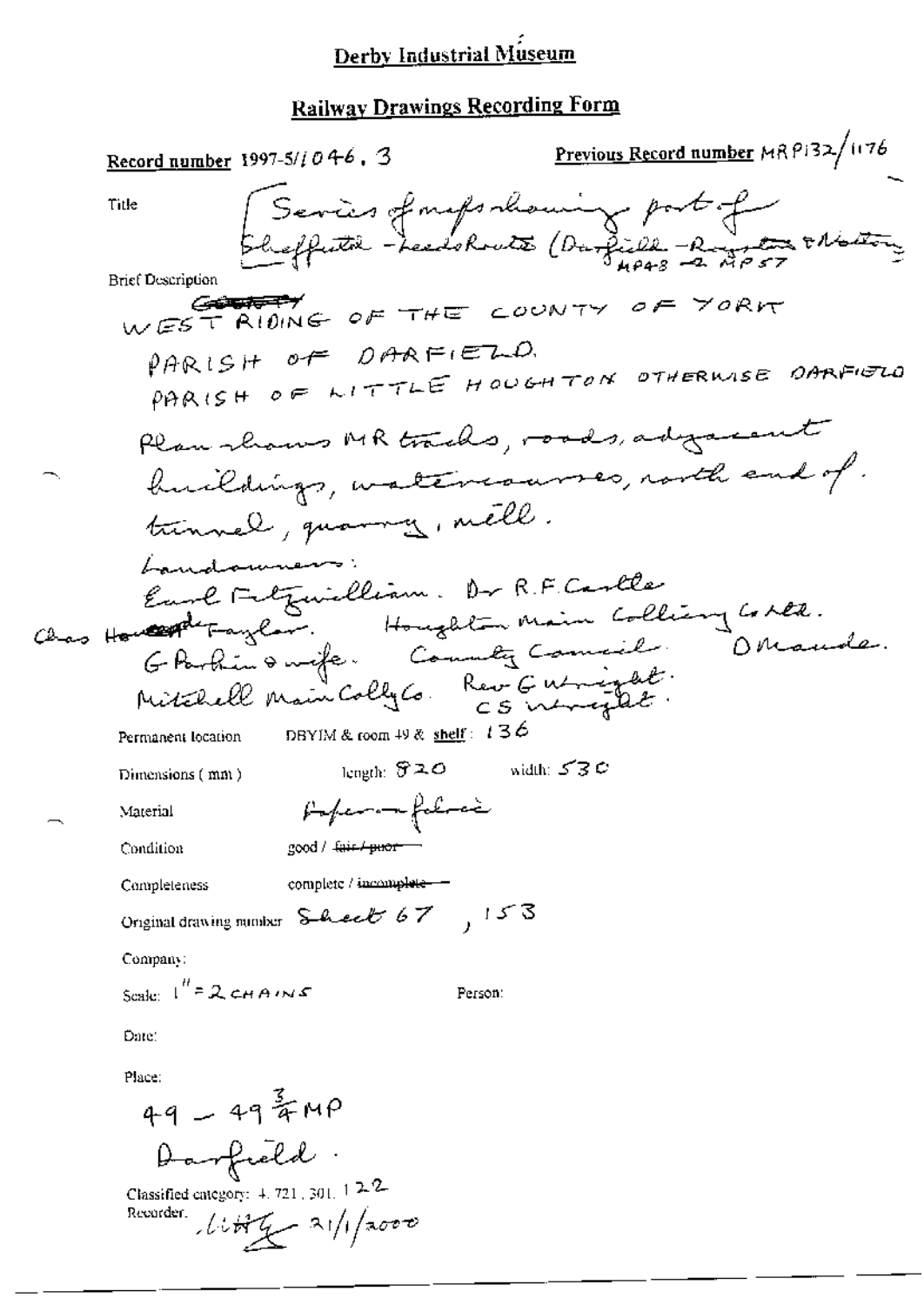## **Railway Drawings Recording Form**

Previous Record number 198132/522

Title

WATH AND DARFIELD WIDENING DARFIELD NEW STATION

**Brief Description** 

Record number 1997-5/470

Plan of station area showing existing tracks in blue, new tracks in pink, roads in arrange. MR hamdonics and adjournt buildings shown  $\mathbb{R}^n$ 

| Permanent location                                                                             | DBYIM & room $49$ & $\frac{\text{shelf}}{2}$ : $8$ O |  |
|------------------------------------------------------------------------------------------------|------------------------------------------------------|--|
| Dimensions (mm)                                                                                | length: $1530$ width: $590$                          |  |
| Material                                                                                       | Paper on fobres                                      |  |
| Condition                                                                                      | good/fair/goor localitie.                            |  |
| Completeness                                                                                   | complete / incomplete                                |  |
| Original drawing number                                                                        | ,667                                                 |  |
| Company: $M R$                                                                                 |                                                      |  |
| Scale: $1'' = 40F$ $EET$                                                                       | Person:                                              |  |
| Date: $\frac{1899}{2}$                                                                         |                                                      |  |
| Place:                                                                                         |                                                      |  |
| Denfield                                                                                       |                                                      |  |
| Classified category: 4, 721, 301, 122<br>Recorder: $\mathcal{U}\mathcal{B}\left(8\right)$ (998 |                                                      |  |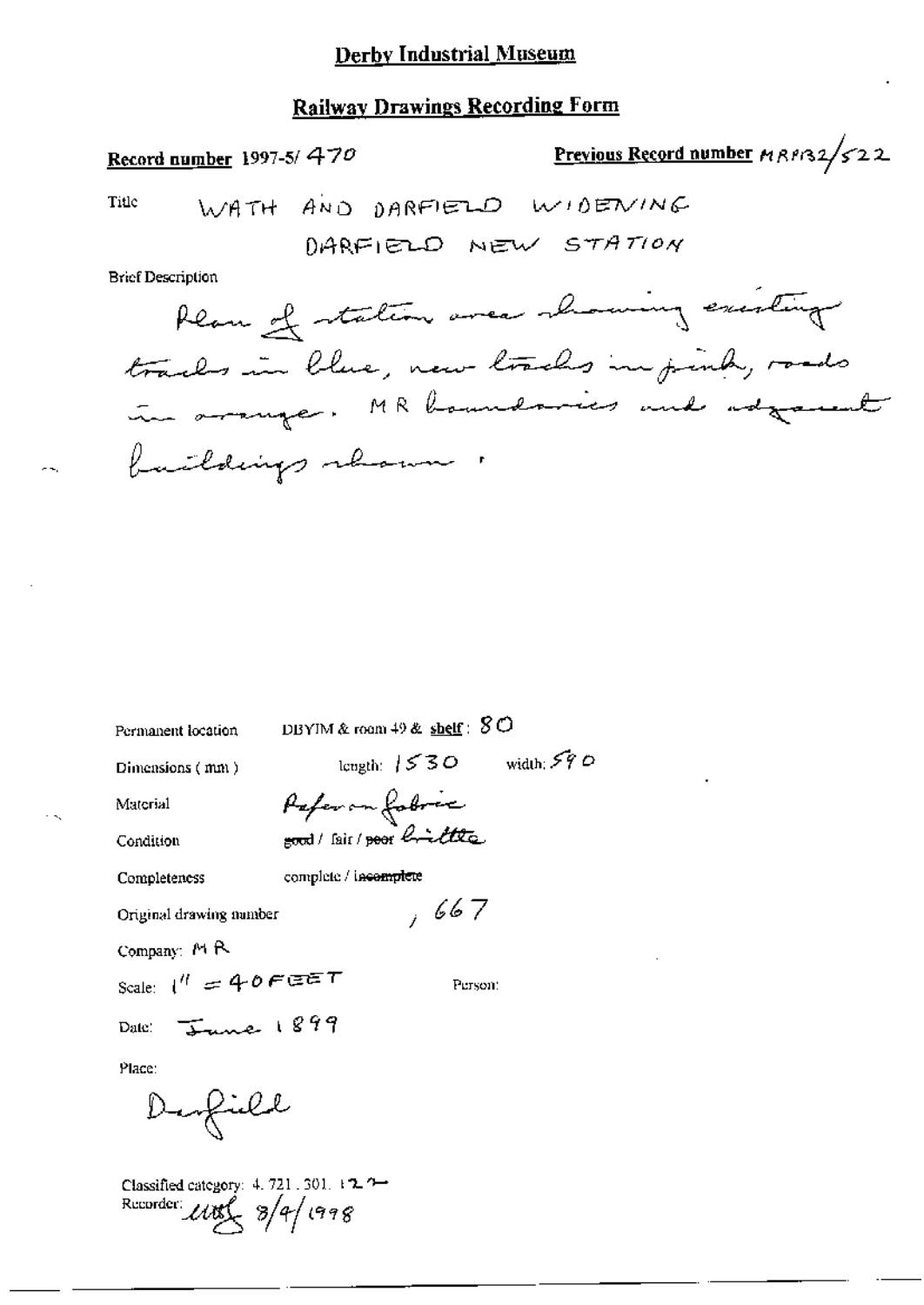## **Railway Drawings Recording Form**

## Record number 1997-5/624-

<u>Previous Record number</u> 14R P132 /700

Title

**Brief Description** 

Permanent location

Plan of part of Derlin - Leads route shows two craches, one under hidge of MR boundaries Nin Porcation.

length:  $865$  width:  $505$ Dimensions (mm) Paparonfobric Material good / fair 7 poor Condition Completeness complete / incomplete- $194$ Original drawing number  $\times N$  7 3  $\rightarrow$ Company; Scale:  $1'' = 4-0$  FEET Person: Date: Place: Dorfield

DBYIM & room 49 & shelf:  $88$ 

Classified category: 4, 721, 301,  $\leftarrow$   $\leftarrow$   $\leftarrow$  12.2 Recorder  $1182 - 25/9/1998$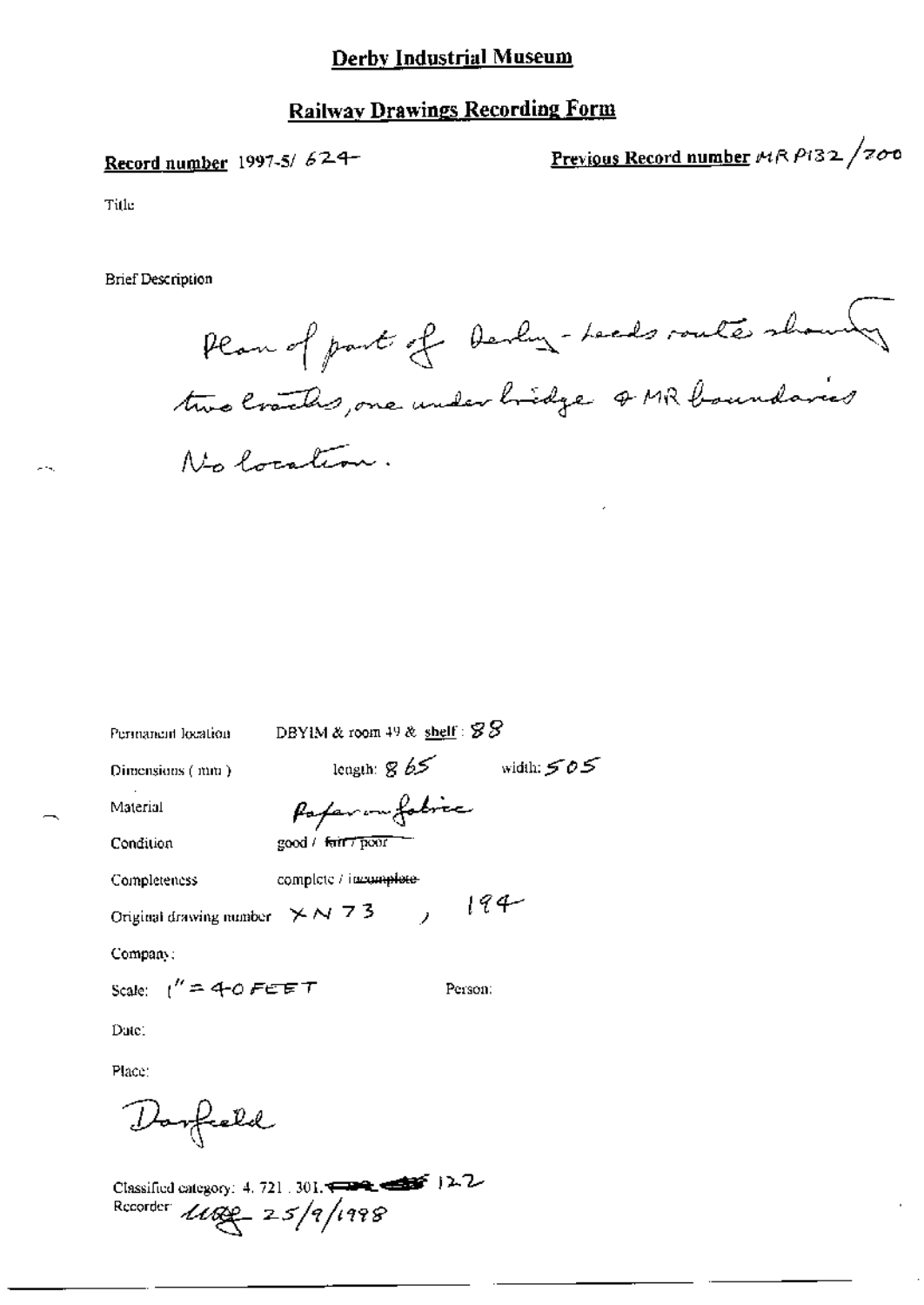**Record number 1971-384/2004** A, B.<br>Tide  $\frac{639}{600}$ **Previous Record number**  $M_1 \rho$  132/277 Tide Bridge for Road from Rotherham to Pontefract. **Brief Description** Elevations, plans orections of shew

DBYIM & room 49 & shelf:  $2^2$ -Permanent location

Dimensions (mm)

length:  $12.50$  width:  $730$ 

Refer

complete / incomple

good + fair / poor 2 parts

Condition

Material

Completeness

Original drawing number  $\sqrt{a} + 7$ 

Company:

Scale:  $1^{H}$  = 4 FEET Person:

Date:

Place:

Danfield [?]

Classified category: 4, 721, 301, (2, 2-Recorder  $\hat{u}u_1$  20/2/2004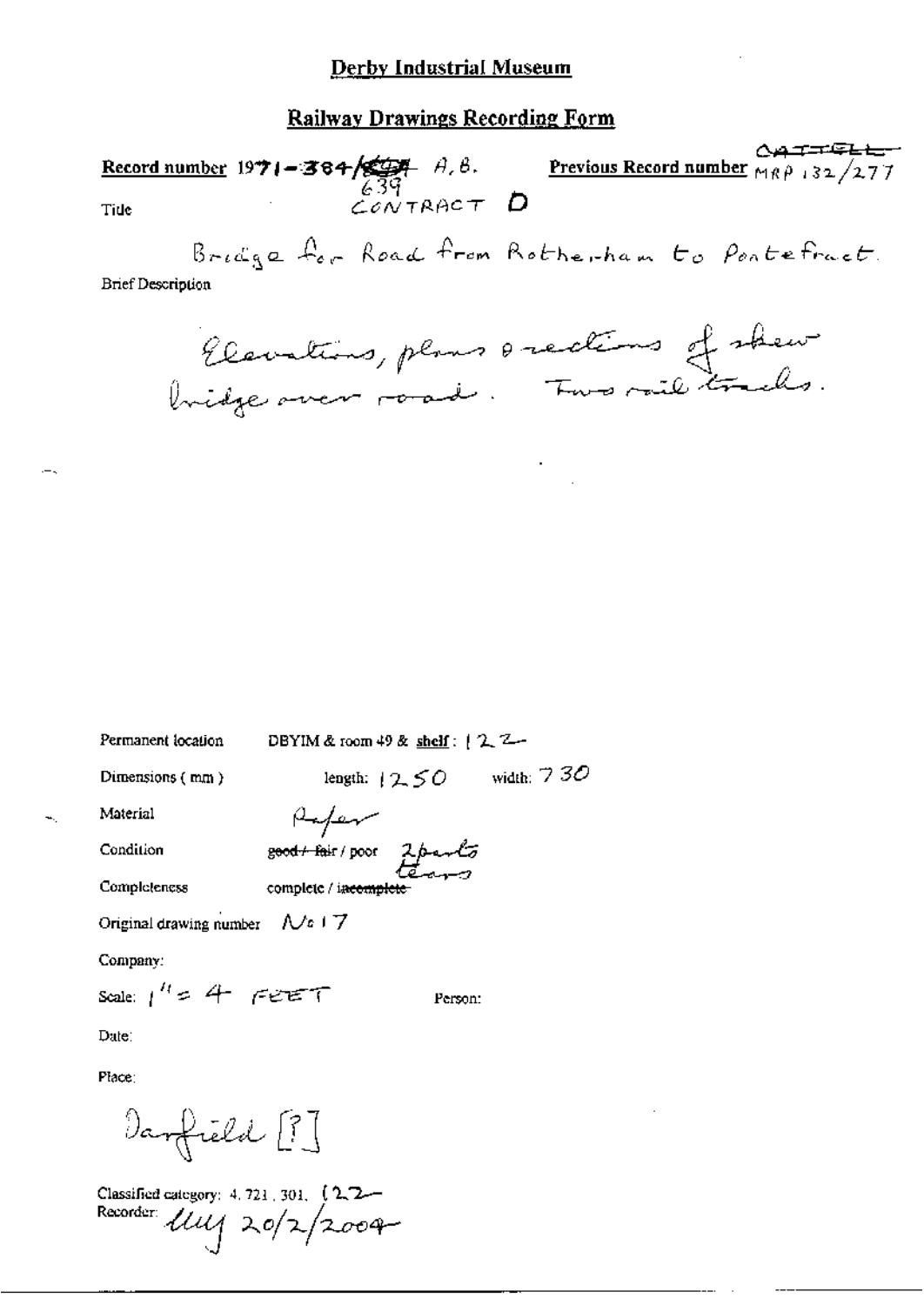#### **Railway Drawings Recording Form**

Previous Record number  $\mu$ R Pt3 2/10 27 Record number 1997-5/ 1131.11 BRIOGE A- OCCUPATION ROAD NO81 PARISH OF WATH $\#$ Title UPON DEARNE. CONTRACTD. ( $n$ RAGD) **Brief Description** Elevations & rections of 3 anch

Coloured.

Permanent location

DBYIM & room 49 & shelf: (07

Dimensions (mm)

length:  $(2.70$  width:  $72.5$ 

Material

Condition

Completeness

good / fair 4-poor

Paper

complete / incomplete

Original drawing number No II

Company:  $N M R$ 

Scale:  $\binom{n}{r}$  = 4

Person:

Date:

Place:

Danfield

Classified category: 4, 721, 301, 12-7-Recorder:  $\mu\mu$  10/11/2000